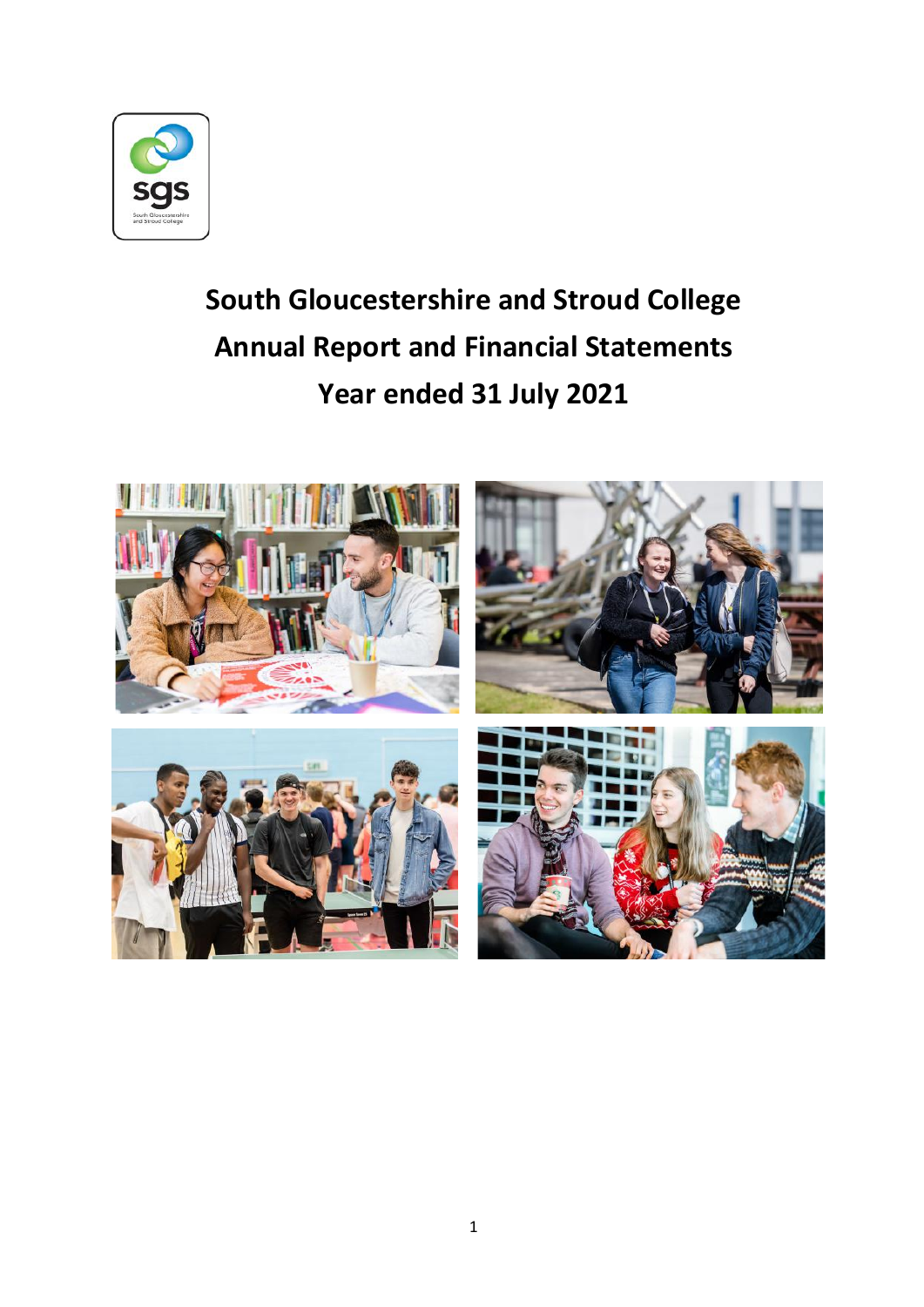# **Contents**

| Reference and administrative details                                        | 3  |
|-----------------------------------------------------------------------------|----|
| <b>Strategic Report</b>                                                     | 4  |
| Statement of Corporate Governance and Internal Control                      | 15 |
| Statement of Regularity, Propriety and Compliance                           | 25 |
| Statement of Responsibilities of the Members of the Corporation             | 26 |
| Independent Auditor's Report to the Corporation                             | 28 |
| Reporting Accountant's Report on Regularity                                 | 33 |
| Consolidated and College Statements of Comprehensive Income and Expenditure | 35 |
| Consolidated and College Statements of Changes in Reserves                  | 36 |
| <b>Balance Sheets</b>                                                       | 37 |
| <b>Consolidated Statement of Cash Flows</b>                                 | 38 |
| Notes to the Financial Statements                                           | 39 |
| Appendix 1 – Remuneration Annual Report to the Corporation 2020/21          | 60 |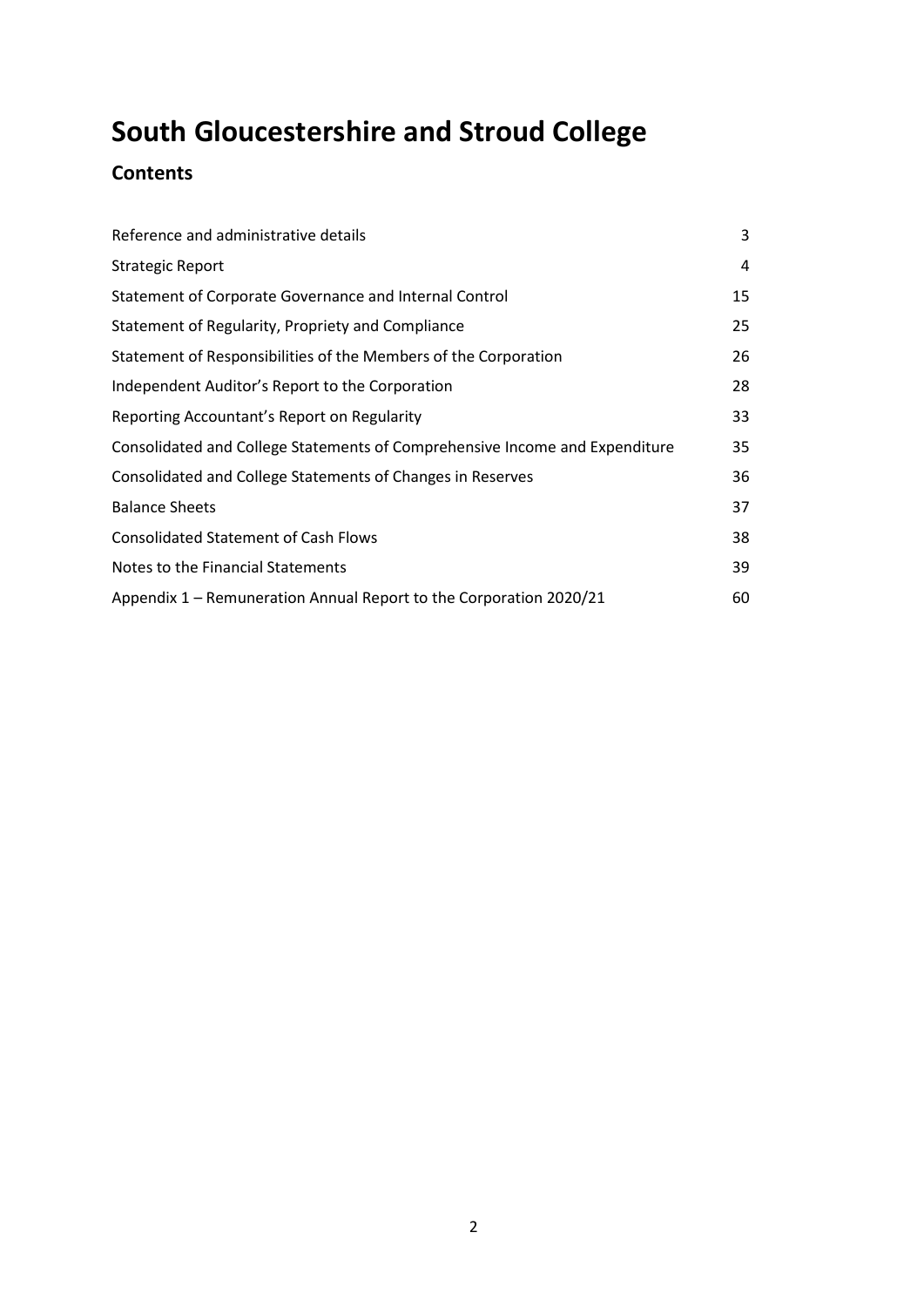# **Reference and Administrative Details**

## **Board of Governors**

A full list of Governors is given on pages 15-17. Mrs S Glover acted as Clerk to the Corporation throughout the period.

## **Clerk to the Corporation**

Mrs S Glover

## **Senior management team**

Kevin Hamblin, Group CEO & Executive Principal; Accounting Officer Sara-Jane Watkins, SGS College Principal Judith Saunderson, Group Chief Financial Officer Gavin Murray, Vice Principal Performance, Standards and Effectiveness Moira Foster-Fitzgerald, Chief Group Services Officer

## **Principal and Registered Office**

Stratford Road, Stroud, Gloucestershire, GL5 4AH

#### **Professional advisors**

| External auditors: | <b>KPMG LLP, Bristol</b>                    |
|--------------------|---------------------------------------------|
| Internal auditors: | RSM Risk Assurance Services LLP, Birmingham |
| Solicitors:        | Irwin Mitchell, London                      |
|                    | FootAnstey LLP, Bristol                     |
| Bankers:           | Lloyds Bank PLC, Bristol                    |
|                    | Clydesdale Bank PLC, Glasgow                |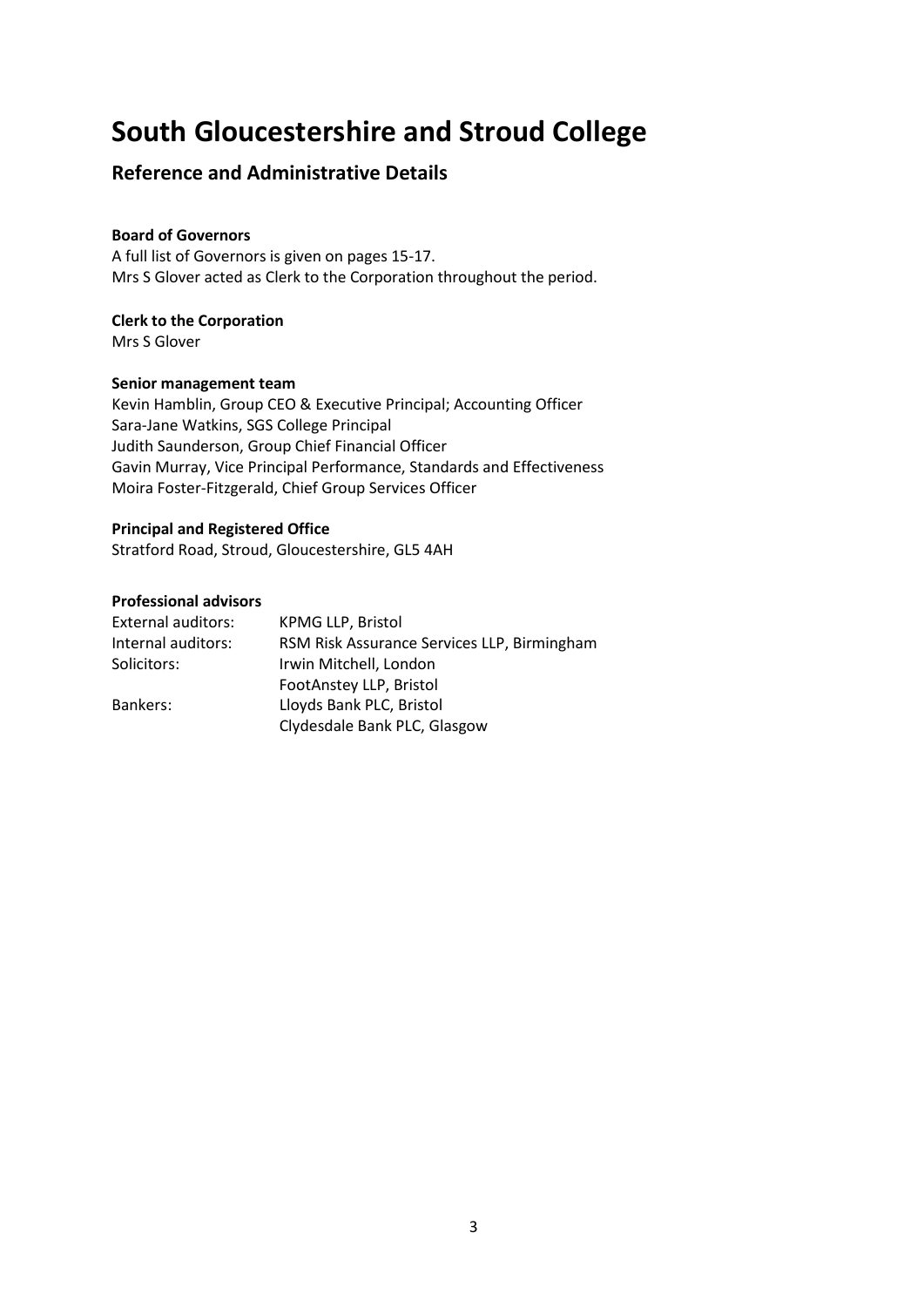# **Strategic Report**

## **OBJECTIVES AND STRATEGY**

The Corporation present its annual report together with the financial statements and auditor's report for South Gloucestershire and Stroud College for the year ended 31 July 2021.

## **Legal status**

The Corporation was established under the Further and Higher Education Act 1992 for the purpose of conducting South Gloucestershire and Stroud College ("The College"). The College is an exempt charity for the purposes of Part 3 of the Charities Act 2011.

The Group includes the College and its subsidiary undertaking, South Gloucestershire and Stroud College Commercial Services Limited (company number 9241494).

South Gloucestershire and Stroud College Commercial Services Limited was formed on 30 September 2014 as a private company limited by shares under the Companies Act 2006.

The College is the registered holder of one fully paid ordinary share which comprisesthe only issued share capital of the company.

The Directors of the company are disclosed on pages 20 to 21.

During the year, the College was also the registered holder of one fully paid ordinary share in SGS Group Services Limited (a dormant company, company number 9791671) which was dissolved on 22 December 2020.

#### **Mission and Strategy**

The Corporation has adopted the following mission statement:

"We positively change people's lives and add value to the social and economic wellbeing of our communities. We do this by providing high quality, innovative, accessible education and training in a friendly culture of mutual respect and support."

The College has adopted the following strategic priorities:

- To be recognised as an outstanding College.
- To be visionary and innovative in providing educational opportunities by anticipating and meeting demand.
- To enhance the quality of the experience we provide for our learners and our staff.
- To develop responsive partnerships with all our learners, employers, and all our stakeholders.
- To ensure we have the necessary resources to support our Plan.
- To provide an educational and training environment which is equipped for the delivery of highquality learning.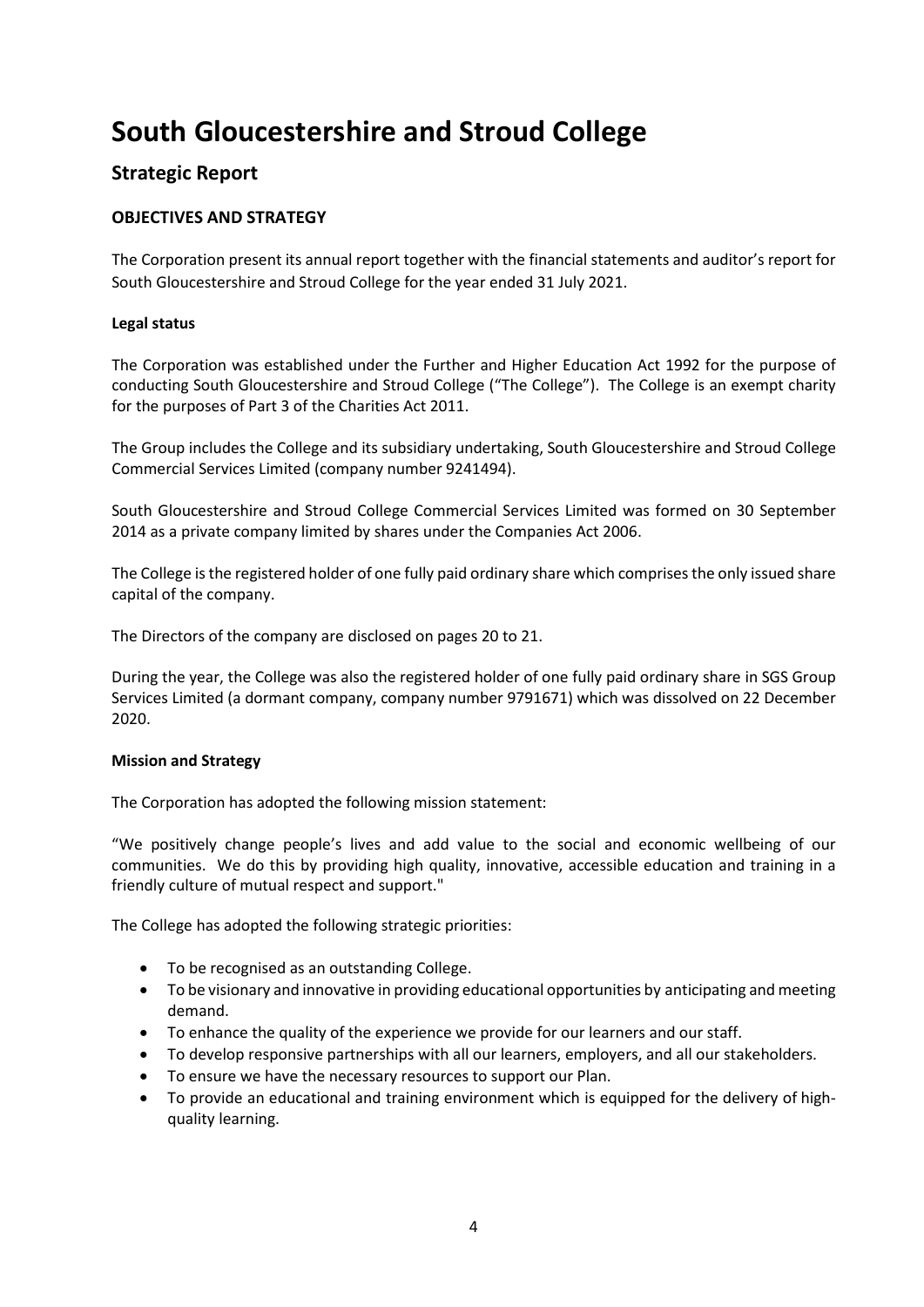#### **COVID-19**

During 2020/21, the College has focussed on trying to deliver a 'near normal' learning experience for its learners, despite the pandemic. Many learners have been impacted greatly by Covid and the whole 'virtual learning experience' and have suffered anxiety and mental health issues as a result of not having the opportunity to socialise with peers. Even during the lockdown, between January and March, the most at-risk learners were encouraged and supported to continue attending College.

Throughout the year, the College has embraced all of the Government guidance in relation to Covid testing in order to ensure it could remain open, as well as continuing to embrace enhanced cleaning and social distancing measures.

Whilst the focus has been on returning to face to face delivery in most areas, the College also continued to support the use of TEAMS for much adult delivery and all corporate meetings and continued investment in its online learning platform, recruiting a dedicated online delivery manager.

In order to secure the 2020/21 adult funding targets due to the uncertainty of face to face delivery and numerouslockdowns, extensive marketing plans were in place pre-lockdown and during this period which assisted in securing 90% of our national target and 100% of our WECA adult target. An extensive adult portfolio of provision has been developed that can be found at [https://www.sgscol.ac.uk/study/online.](https://www.sgscol.ac.uk/study/online)

The College continued to ensure that no staff were furloughed during the pandemic and continued to work closely with suppliers providing support with relevant guidance on furloughing staff, various tax deferment schemes and business interruption loans to ensure that the maximum cost savings could be achieved. This was particularly relevant for the cleaning and catering contracts.

The College benefitted considerably during this year through the Additional Capital Allocation funding from the DfE with investment at the Filton Campus in enhanced air conditioning, new windows and improving digital networks across all sites.

#### **Resources**

The Group operated from four main campuses at Stroud, Filton Avenue, Berkeley and WISE, with specialist satellite campuses for the School of Art and Design at the Royal West of England Art Academy at Queen's Road in Clifton and the Bristol School of Animal Management and Conservation at Bristol Zoological Gardens, also in Clifton.

During 2020/21 the Group employed on average 899 people, of whom 440 are teaching staff.

The College enrolled approximately 11,500 students. The College's student population includes 3,765 16- 18 year old students, 1,047 apprentices, 335 higher education students, 8 international students and over 6,000 adult learners.

The Group has £27.1m (2020: £26.4m) of net assets, excluding a £39.3m (2020: £39.0m) pension liability, including long-term debt of £7.7m (2020: £8.4m).

The pension liability is calculated as at 31 July each year based on assumptions made by the actuary, some of which are stipulated by FRS102. This does not reflect the true liability which is calculated every three years. There are, as a result, significant fluctuations year on year. The triennial valuation informs the contribution rate and lump sum deficit payments to reduce the liability over the period agreed with the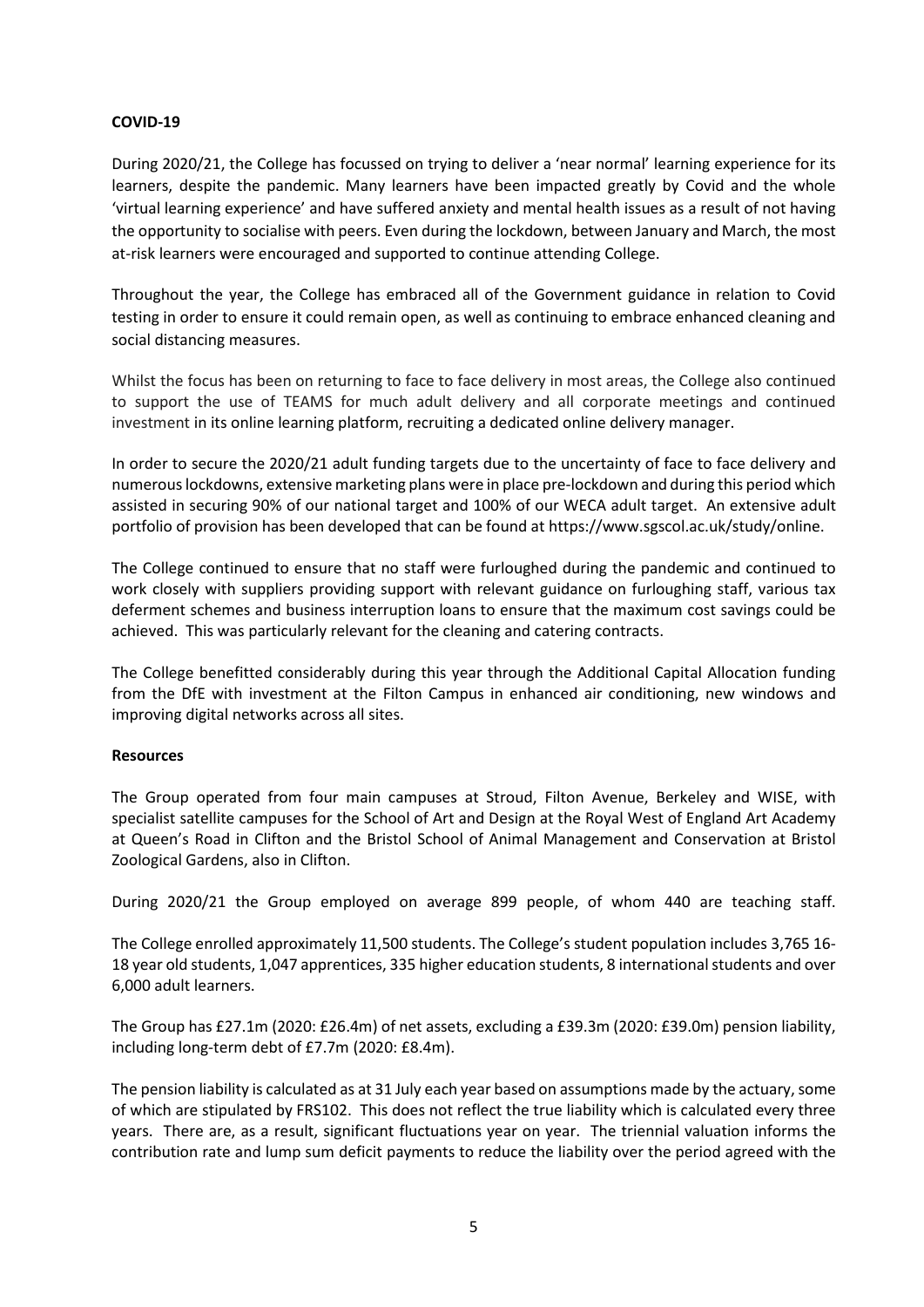scheme administrators. The liability is not included in the financial health calculations as it is not expected to crystallise, and has been discounted when considering the net asset position of the College.

#### **Stakeholders**

In line with other colleges and with universities, South Gloucestershire and Stroud College has many stakeholders. These include:

- Learners its current, future and past students
- Parents
- Education sector funding bodies
- FE Commissioner
- **Staff**
- Local employers
- Our partners including Schools, other training providers
- Local and Combined Local Authorities
- Local Enterprise Partnerships (LEPs)
- Our Communities
- Our supply chain
- Other FE and HE institutions
- Trade Unions
- Professional bodies
- Private Training Partners
- University Technical Colleges
- Academy Trusts, in particular South Gloucestershire and Stroud Academy Trust
- Regulators, including the Education and Skills Funding Agency (ESFA), the West of England Combined Authority (WECA) and the Office for Students (OfS)

The College recognises the importance of these relationships and engages in regular communication with them through the College Internet site and by meetings.

In particular the College considers good communication with its staff to be very important and to this end publishes regular newsletters and bulletins. The College also encourages participation in the staff forum. Staff and student involvement in committees is encouraged with places reserved on the Corporation for staff and student members.

#### **Public Benefit**

The College is an exempt charity under the Part 3 of the Charities Act 2011 and is regulated by the Secretary of State for Education. The members of the Governing Body, who are trustees of the charity, are disclosed on pages 15-17.

In setting and reviewing the College's Strategic priorities the Corporation has had due regard for the Charity Commission's guidance on public benefit and particularly upon its supplementary guidance on the advancement of education. The guidance sets out the requirement that all organisations wishing to be recognised as charities must demonstrate, explicitly, that their returns are for the public benefit.

In delivering its mission, the College provides identifiable public benefits through the advancement of education to approximately 4,000 16-18 year olds, 6,000 adults, 350 HE learners and 1,000 apprentices. The College also has over 300 16-24 learners with Educational Health Care Plans. The College provides courses without charge to young people, to those who are unemployed and adults taking English and maths courses. The College adjusts its courses to meet the needs of local employers. The College is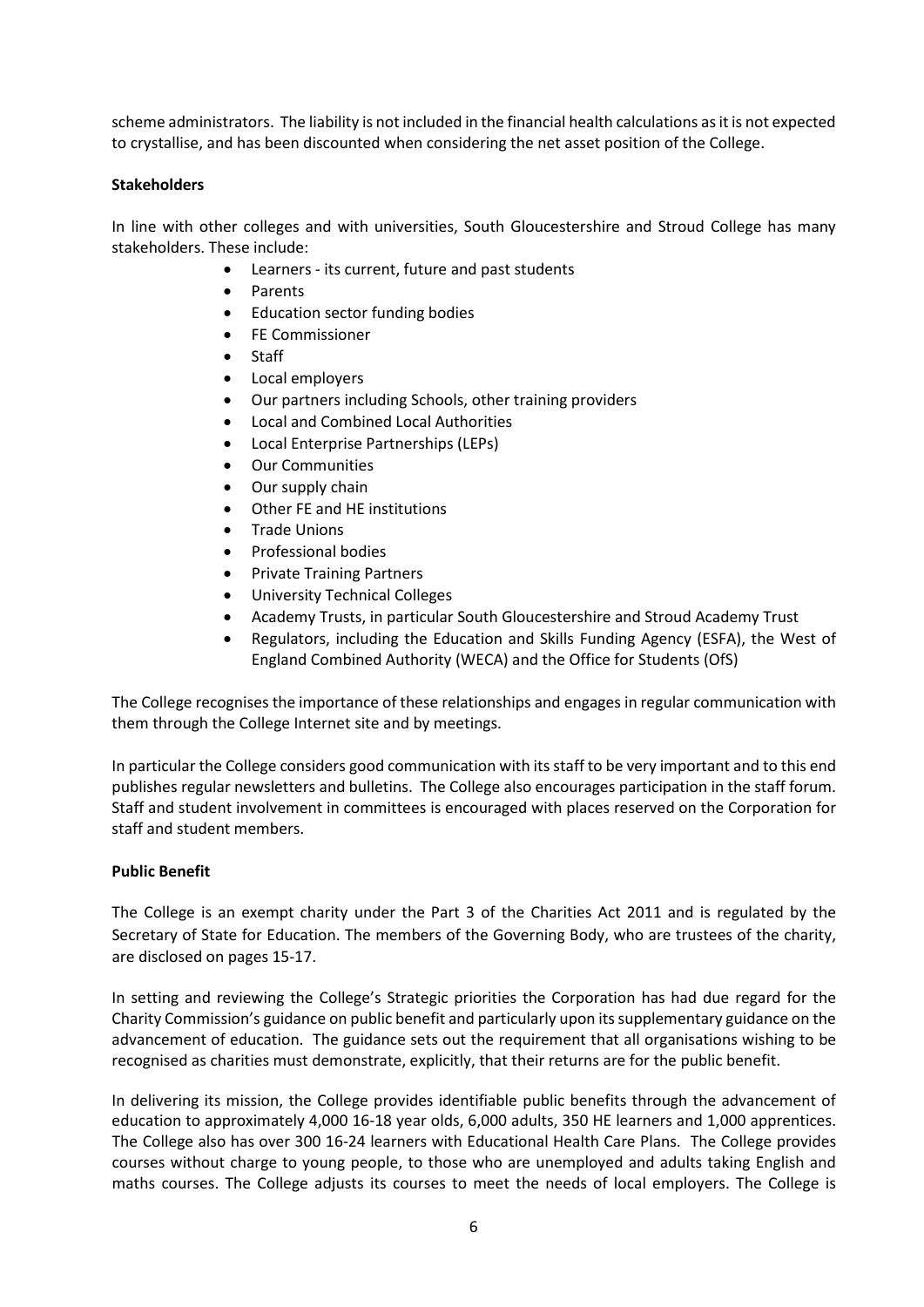committed to providing information, advice and guidance to the students it enrols and to finding suitable courses for as many students as possible regardless of their educational background.

## **DEVELOPMENT AND PERFORMANCE**

#### **Financial Results**

The Group generated a deficit before other gains and losses of £2,128k (2019/20: deficit of £1,851k) and total comprehensive income of £422k (2019/20: -£12,056k). These financial results include adjustments to the valuation of the Local Government Pension Scheme as detailed in note 24 to the accounts. These are based on the full valuation as at 31 March 2019 rolled forward using assumptions as required by FRS102.

Excluding FRS102 LGPS adjustments and the adjustment for the revaluation of assets, the Group generated a surplus of £584k (2019/20: £335k).

|                                                    | 2020/21<br>£'000 | 2019/20<br>£'000 |
|----------------------------------------------------|------------------|------------------|
|                                                    |                  |                  |
| Surplus before FRS102 and other gains and losses   | 584              | 335              |
| FRS102 LGPS adjustments to I&E                     | (2, 712)         | (2, 186)         |
| Deficit before other gains and losses              | (2, 128)         | (1,851)          |
| FRS102 LGPS actuarial gain/(loss)                  | 2,462            | (10, 151)        |
| Unrealised surplus/(loss) on revaluation of assets | 88               | (54)             |
| Total comprehensive income                         | 422              | (12,056)         |
|                                                    |                  |                  |

This result has retained the Group's Good Financial Health score; the FRS102 pension adjustment and actuarial loss is discounted from the Financial Health calculation.

The College has a subsidiary company, South Gloucestershire and Stroud College Commercial Services Limited. The principal activity of South Gloucestershire and Stroud College Commercial Services Limited is the management and development of property. Any surpluses generated by South Gloucestershire and Stroud College Commercial Services Limited are transferred to the College under deed of covenant.

#### **Financial Results - COVID-19**

During 2020/21 the only tolerance applied for under-performance was in relation to the national adult funding contract with providers needing to achieve 90% of funding. The College met this threshold and has performed well against all other financial targets and allocations – 16-18, high needs, apprenticeships and higher education.

The College's commercial income bounced back compared to 2019/20 but wasstill impacted with the loss of sponsorship, parking receipts, theatre income and reductions in service charge income at SGSCSL. The College worked collaboratively with all its customers to ensure a continued relationship going forwards and to ensure any short-term loss has been mitigated as far as possible.

Some non-recurring specific grants were received during the year to support COVID-19 impacted learning, these are disclosed below within note 2.

#### **Cash flows and liquidity**

The Group had a net cash inflow from operating activities of £3,425k (2019/20: £1,568k). The size of the College's total borrowing and its approach to interest rates has been calculated to ensure a reasonable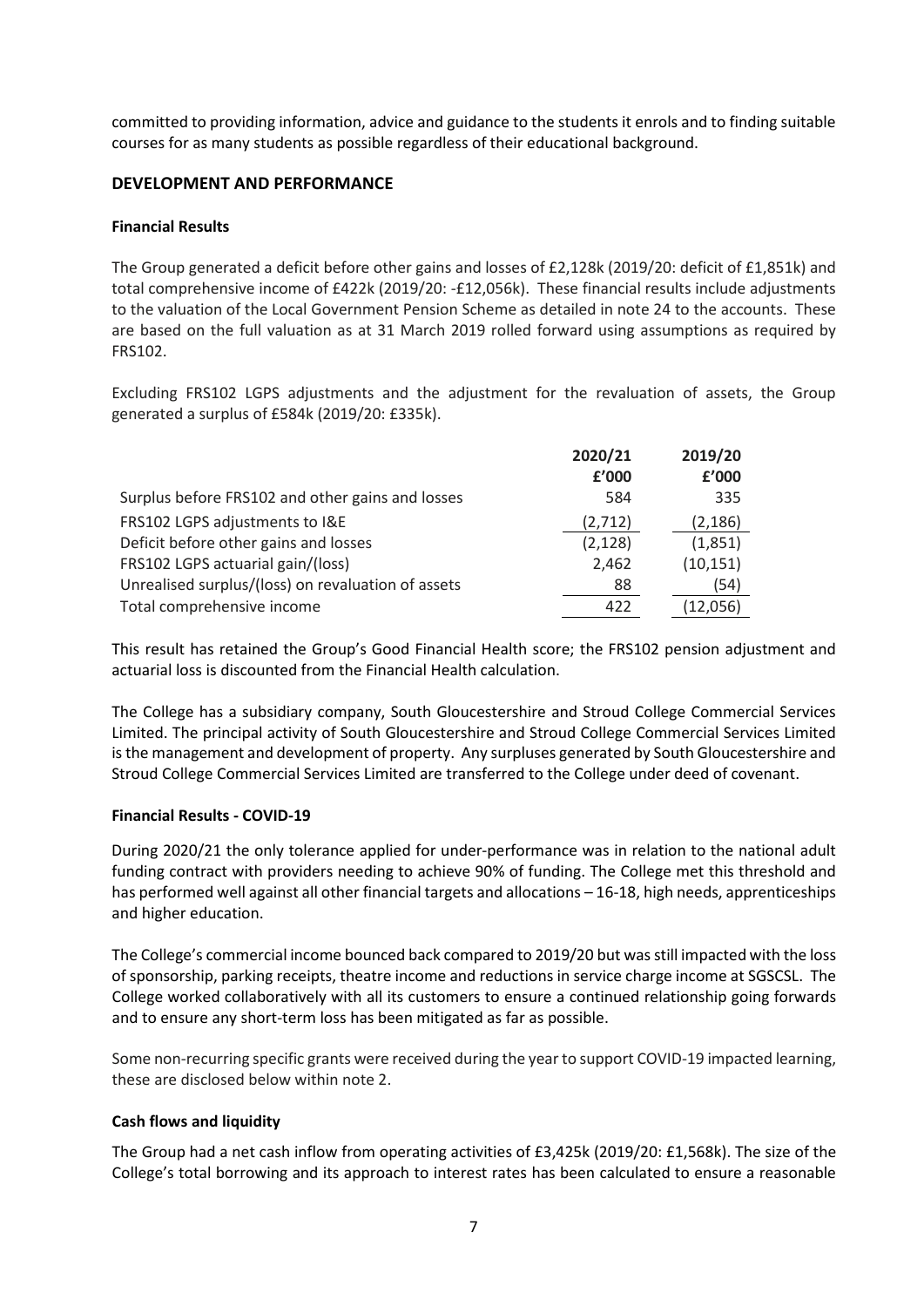cushion between the total cost of servicing debt and operating cashflow. During the year this margin was comfortably exceeded.

During the year the Group had a total cash inflow of £1,774k (2019/20 inflow of £134k).

The College had originally forecast cash balances of £5.9m at 31 July 2021. A better than forecast performance as well as a large decrease in debtors during the year meant that cash balances ended at £7.4m.

The College is budgeting for the repayment of a loan in August 2023 of £2.7m. Cash balances during the following March are currently forecast to be at approximately £1.9m.

#### **Developments**

The subsidiary company, South Gloucestershire and Stroud College Commercial Services Limited, will continue to develop the Gloucestershire Science & Technology Park, attracting new investment to the site.

The College has an ambitious Property Strategy. Its focus over the last 12 months was the completion of the £7m West of England Combined Authority (WECA)-funded Brunel Building which opened in September 2021, on time and on budget.

## **Reserves**

The Group has cash and short-term investment balances of £7,372k (2019/20: £5,598k). The Group wishes to continue to accumulate reserves and cash balances in order to create a contingency fund, and to ensure the loan repayment can be comfortably made in August 2023.

The Group recognises the importance of reserves in the financial stability of any organisation, and ensures that there are adequate reserves to support the Group's core activities. As at the balance sheet date the Income and Expenditure reserve (excluding the pension reserve) stands at £24,531k (2019/20: £23,947k). The pension reserve relates to the deficit on the Local Government Pension Scheme. There are no restricted reserves.

It is Corporation's intention to increase reserves over the life of the strategic plan through the generation of annual operating surpluses.

The Group has the following reserves as at 31 July:

| <b>Reserve</b>                          | 2020/21<br>f'000 | 2019/20<br>£'000 |
|-----------------------------------------|------------------|------------------|
| I&E reserve (excluding pension reserve) | 24,531           | 23,947           |
| Pension reserve                         | (39,296)         | (39,046)         |
| I&E reserve (including pension reserve) | (14, 765)        | (15,099)         |
| <b>Revaluation reserve</b>              | 2,553            | 2,465            |
| Total accumulated reserves              | (12, 212)        | (12, 634)        |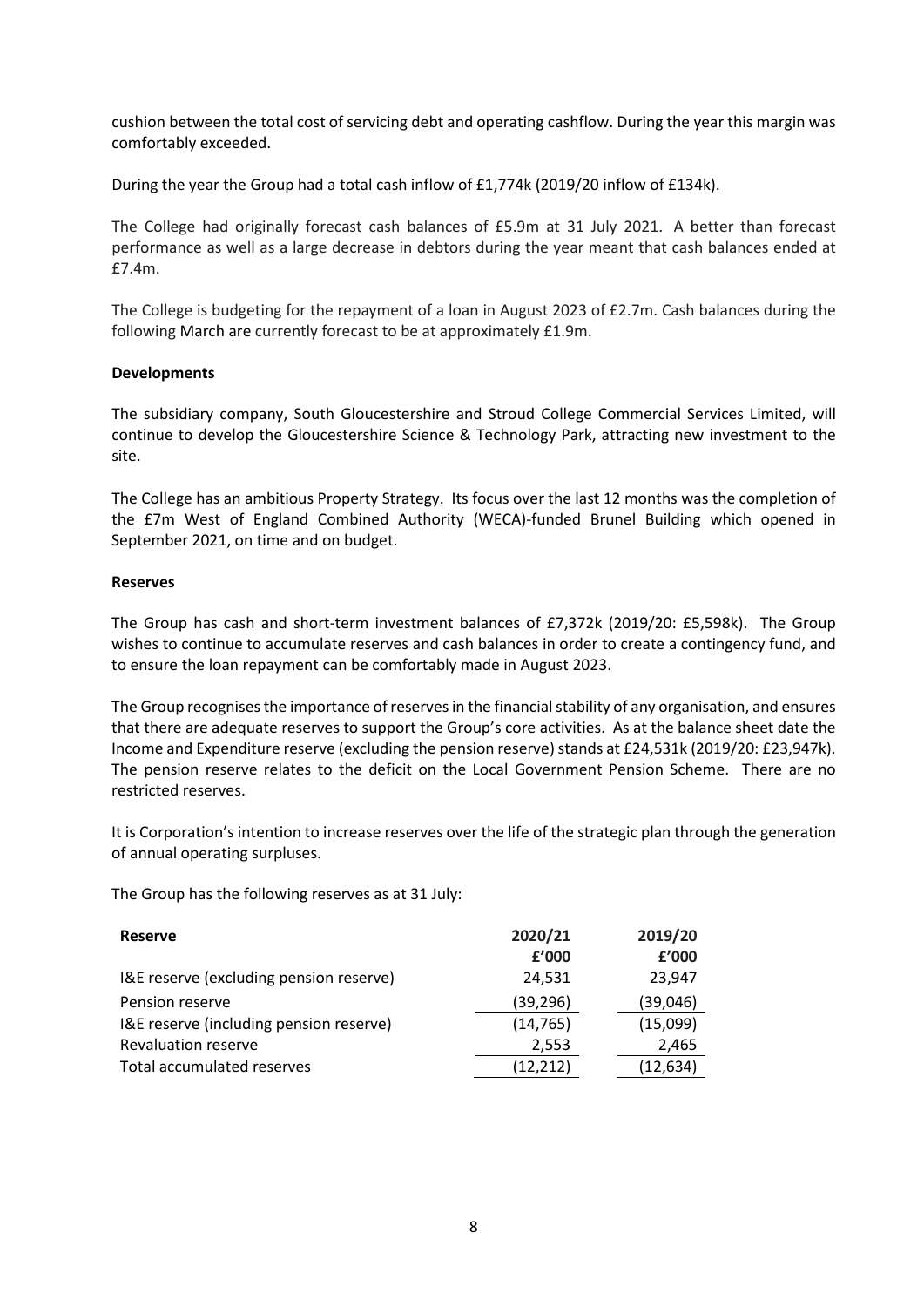#### **Sources of income**

The Group has significant reliance on the education sector funding bodies for its principal funding source, largely from recurrent grants. In 2020/21, the Education Skills & Funding Agency (ESFA) provided 68% of the Group's total income (2019/20: 69%).

## **Financial plan**

The Corporation approved a financial plan in July 2021 which set objectives for the period to July 2023. In setting the budget the Corporation recognised that there is an opportunity for colleges to be at the heart of the government's efforts to get Britain back working again, particularly supporting the millions of people who have lost their jobs as a result of the pandemic. The College faces some significant challenges next year and in future years and budgets for the next two years are predicated on a number of assumptions which may change significantly:

- Maintaining any longer-term measures post pandemic which we remain uncertain on
- Lack of capacity to deliver what is needed if social distancing continues;
- Smaller teaching groups, restrictions on transport, additional requirements for IT for both staff and learners;
- On-line enrolment for next year;
- Continued on-line provision for next year;
- Greater reliance on digital delivery.

The financial plan for the Group was for a surplus before FRS102 adjustments of £399k for 2020/21, with the eventual outturn being a surplus of £584k. Modest surplus budgets were set for 2021/22 and 2022/23.

Within the Financial Plan cash was forecast to be £6.2m at 31 July 2021, however, the eventual outturn was £7.4m. Much of this was due to timing of payments and receipts, however, a recent revised cash forecast shows at least a £600k improvement in the underlying cash reserves for the planning period 2021/22 to 2022/23.

## **Treasury policies and objectives**

The College has treasury management arrangements in place to manage cash flows, banking arrangements and the risks associated with those activities. The Group has a separate treasury management policy in place. All loans and other forms of borrowing requires the authorisation of the Corporation and shall comply with the requirements of the Financial Memorandum. As at 31 July 2021, the Group had borrowing with Lloyds TSB Bank of £7.7m, detailed in note 17.

#### **Student achievements**

Students continue to prosper at the college. Achievement rates remained high in 2020/21, 95% of students moved into employment, further or higher education after they completed college.

#### **Payment performance**

The Public Contracts Regulations 2015, in the absence of agreement to the contrary, requires payments to suppliers to be made no later than the end of a period of 30 days from the date on which the relevant invoice is regarded as valid and undisputed. During the accounting period 1 August 2020 to 31 July 2021, the College paid 88% of its invoices within 30 days (2019/20: 73%). The College incurred no interest charges in respect of late payment for this period.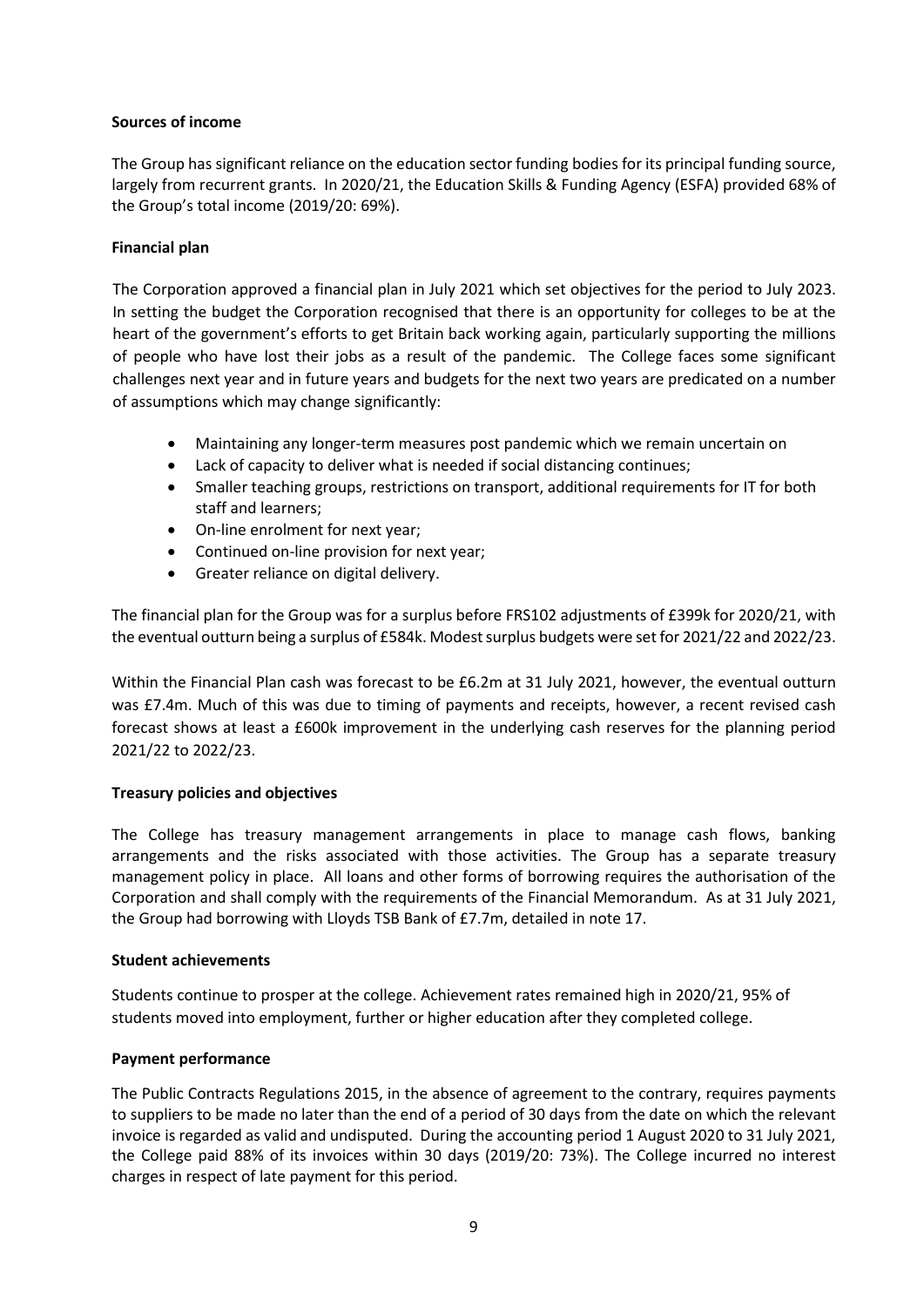## **Key performance indicators**

The College reviews performance against targets set in its own financial plan, against ESFA financial health measures, against key bank covenant measures and on educational and other measures set by the governing body, for example recruitment or satisfaction indicators. Performance against financial targets is detailed below:

| Key performance indicator                           | 2020/21<br><b>Target</b> | 2020/21<br>Actual | 2019/20<br><b>Target</b> | 2019/20<br><b>Actual</b> |
|-----------------------------------------------------|--------------------------|-------------------|--------------------------|--------------------------|
| Pay to total income (excl. restructuring)           | $<68.0\%$                | 65.5%             | $< 65.0\%$               | 65.8%                    |
| Adjusted current ratio                              | >1.6:1                   | 1.56:1            | > 1.4:1                  | 1.55:1                   |
| Operating surplus/EBITDA as a % of income           | $>4\%$                   | 5.3%              | $> 4.0\%$                | 6.2%                     |
| Financial Health Grade                              | Good                     | Good              | Good                     | Good                     |
| <b>Bank Covenants:</b>                              |                          |                   |                          |                          |
| Borrowing costs as a % of total consolidated income | <7%                      | 2.4%              | $< 7\%$                  | 2.7%                     |
| <b>I&amp;E Reserves Before Pension Deficit</b>      | >£10m                    | £24.5m            | $>$ £10 $m$              | £23.9m                   |
| I&E Reserves as a % of total consolidated income    | $>30\%$                  | 67.2%             | >30%                     | 68.7%                    |
| Historic Cost Surplus in previous 3 financial years | Yes                      | Yes               | <b>Yes</b>               | Yes                      |

#### **Risk management**

The College has well developed strategies for managing risk and strives to embed risk management in all that it does. Risk management processes are designed to protect its assets, reputation and financial stability. The Corporation has overall responsibility for risk management and its approach to managing risks and internal controls is explained in the Statement on Corporate Governance.

Risk registers are maintained at the College and subsidiary levels which are reviewed. The Executive Team review the risk registers at least quarterly. The Audit Committee review key risks quarterly and the Corporation review the full risk register annually. The risk register identifies the key risks, the likelihood of those risks occurring, their potential impact on the College and the actions being taken to reduce and mitigate the risks. Risks are prioritised using a consistent scoring system.

The main risk factors affecting the College are outlined below along with the action taken to minimise them. Not all the factors are within the College's control; other factors besides those listed below may also adversely affect the College:

Poor economic climate adversely impacts the FE sector, particularly with respect to labour and supply issues, increasing inflation and NI costs. Known and anticipated changes have been factored in to forecasts.

Insufficient space in Bristol campuses to accommodate growth in apprentices and anticipated growth from housing development. The College is currently exploring short term options.

#### **Going Concern**

The College submitted its two-year financial plan to the ESFA in July 2021 which factors in assumptions including: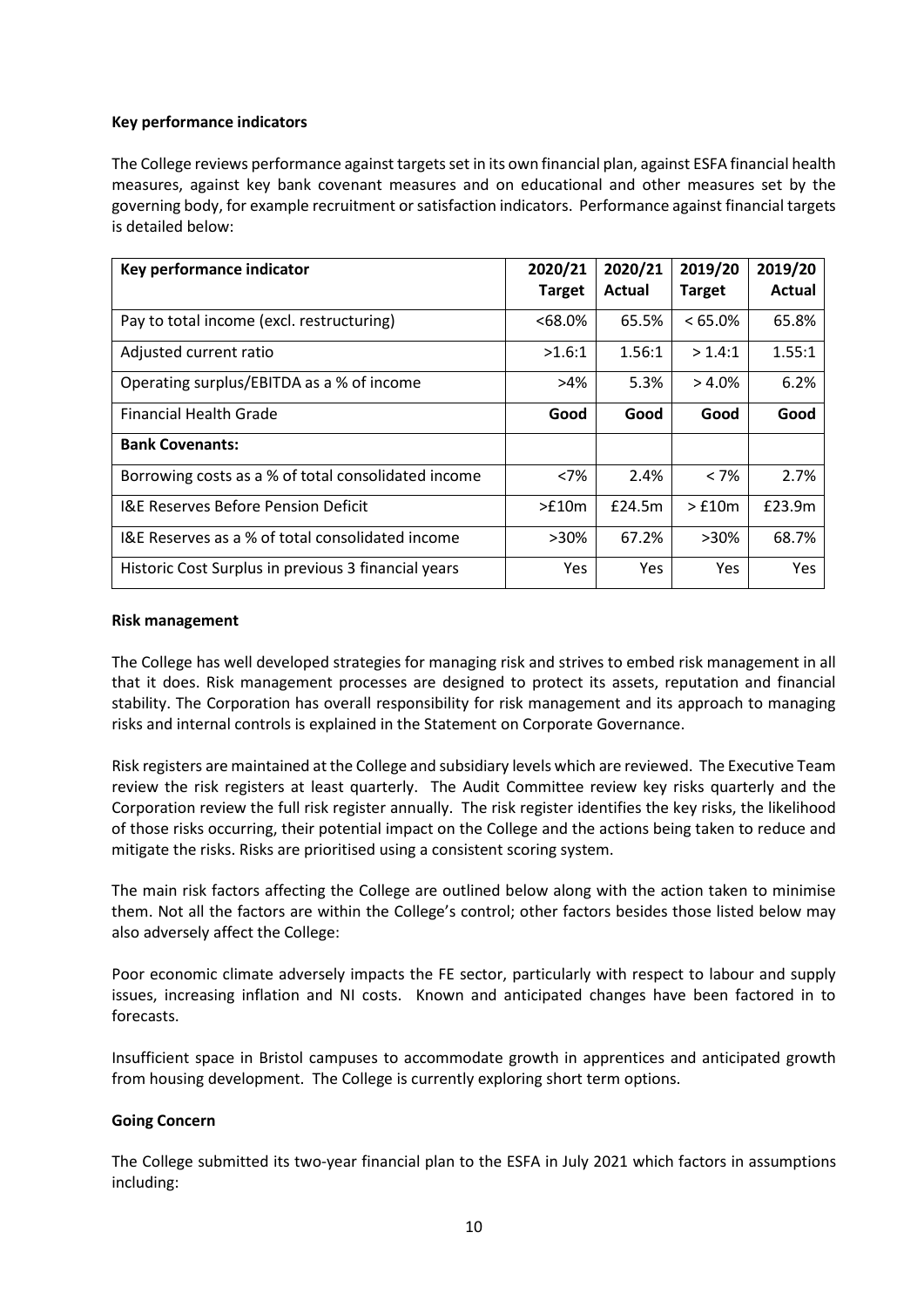- Rebuild post Pandemic
- Reducing income (Prudent forecasting due to social distancing)
- Stable operating surplus, albeit very small, close to break even
- Improving Commercial Services trading position
- Stability of staffing costs and retaining staff
- Impact of capital investment/depreciation recognised
- Growth in teaching budget to recognise inefficiency with social distancing.

The Chief Financial Officer and College Principal meet regularly to consider the impact of any known operational changes and more formally with the Head of Finance and Finance Business Partners on at least a bi-monthly basis to reforecast and ensure that any key risk areas are considered and fully provided against. The College has recruited significantly more apprentices in 2021/22 than allocation, although concern exists as to how we accommodate this growth. The College is currently forecasting to outturn in line with budget for the current year and on this basis expects to retain its good financial health.

The activities of the College, together with the factors likely to affect its future development and performance are set out in the Strategic Report. The financial position of the College, its cashflow, liquidity and borrowings are presented in the financial statements and accompanying notes.

The financial statements have been prepared on a going concern basis which the Corporation considers to be appropriate for the following reasons.

The Corporation has prepared the financial statements on the going concern basis as it does not intend to liquidate the Group or the College or to cease their operations, and as it has concluded that the Group and the College's financial position means that this is realistic. It has also concluded that there are no material uncertainties that could have cast significant doubt over their ability to continue as a going concern for at least a year from the date of approval of the financial statements ("the going concern period").

The Corporation has prepared cash flow forecasts for a period of at least 12 months from the date of approval of these financial statements. After reviewing these forecasts, the Corporation is of the opinion that, the College will have sufficient funds to meet its liabilities as they fall due over the period of at least 12 months from the date of approval of the financial statements (the going concern assessment period).

The College has £7.7m of loans outstanding with bankers at 31 July 2021. The loans are secured by a fixed charge over College assets. The terms of the existing loan agreements vary between 3 and 25 years. The College's forecasts and financial projections indicate that it will be able to operate within this existing facility and covenants for the foreseeable future.

Consequently, the Corporation is confident that the College will have sufficient funds to continue to meet its liabilities as they fall due for at least 12 months from the date of approval of the financial statements and therefore have prepared the financial statements on a going concern basis.

## **Student achievements**

The College performed academically well during the 2020/21 academic year, but again it is hard to 'benchmark' performance without formal examinations – which were cancelled yet again due to the Pandemic. Teacher assessed grades replaced formal exams and performance was high in Maths and English GCSE, vocational and A levels. Functional skills exams were not cancelled and as a result progress has not been as we would have hoped had we not have been in a pandemic. We are hoping that once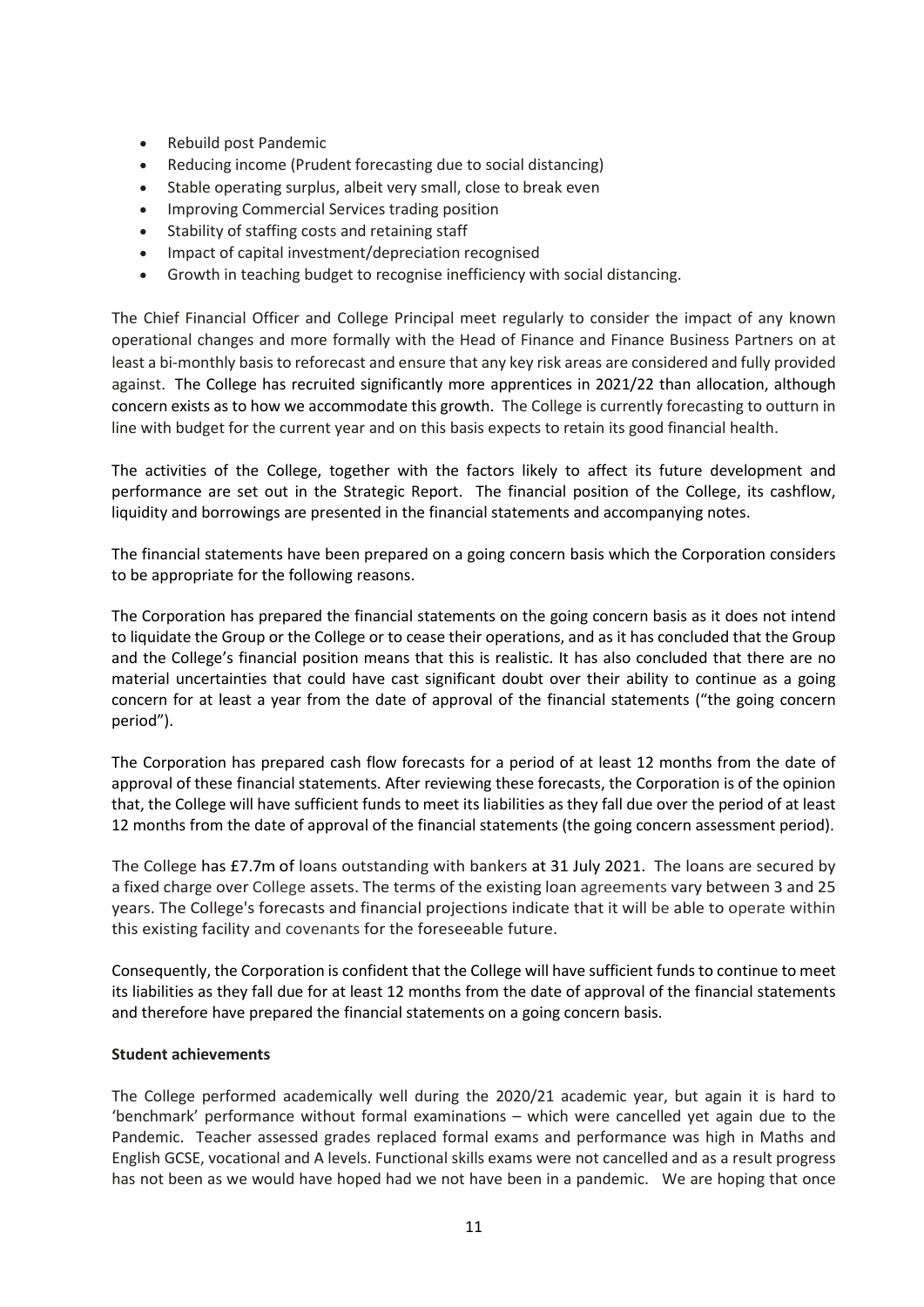back to normal, we will continue to make progress against our strong performance in 2018/19 when we were in pre-pandemic situation.

One set of data that the College did receive was the results of the National Student Survey for Higher Education. The College yet again was third in the whole of the South West for learner satisfaction.

The College's ambition remains achieving outstanding during our next full Ofsted inspection. With their new Education Inspection Framework, a greater emphasis will be placed on the wrap around skills and support that learners are provided with including enrichment, skills acquisition and tutorial. Less focus will be placed on outcomes and a greater need to prove long-term destinations. In addition, and as a result of the pandemic, a greater focus will also now be placed on remote and digital delivery and how the College engages learners offsite whilst ensuring that our rigorous approach to safeguarding is maintained.

## **EQUALITY AND DIVERSITY**

## **Equality**

The College is committed to ensuring equality of opportunity for all who learn and work here. We have an active Inclusion Committee that inputs to and helps shape our policies and practices. This groups meets regularly and provides a broad perspective, inputs, and oversight to our inclusion agenda. We respect and value positively differences in race, gender, sexual orientation, disability, religion or belief and age. We strive vigorously to remove conditions which place people at a disadvantage and we will actively combat bigotry. This College's Single Equality policy is resourced, implemented and monitored on a planned basis. This Policy is also published on the College's internet site.

The College publishes an annual Equality Report and Equality Objectives to ensure compliance with all relevant equality legislation including the Equality Act 2010. The College undertakes equality impact assessments on all new policies and procedures and publishes the results. Equality impact assessments are also undertaken for existing policies and procedures on a prioritised basis.

The College is a 'Positive about Disabled' employer and has committed to the principles and objectives of the Positive about Disabled standard. The College considers all employment applications from disabled persons, bearing in mind the aptitudes of the individuals concerned, and guarantees an interview to any disabled applicant who meets the essential criteria for the post. Where an existing employee becomes disabled, every effort is made to ensure that employment with the College continues. The College's policy is to provide training, career development and opportunities for promotion which, as far as possible, provide identical opportunities to those of non-disabled employees.

The College has committed to the 'Mindful Employer' initiative to assist the mental health wellbeing of staff. We have also invested in 'Togetherall' which provides our staff and students with access to 24/7 support and resources provided anonymously via clinically managed online forums. The College has achieved accreditation to the Committed to Equality (C2E) standard at the gold (highest) level. The College has also implemented an updated Equality & Diversity training programme which all staff have attended. Refresher training and training for new starters is carried out on an ongoing basis.

#### **Disability statement**

The College seeks to achieve the objectives set down in the Equality Act 2010:

a) All main campuses are considered fully compliant based on individual campus' access audits;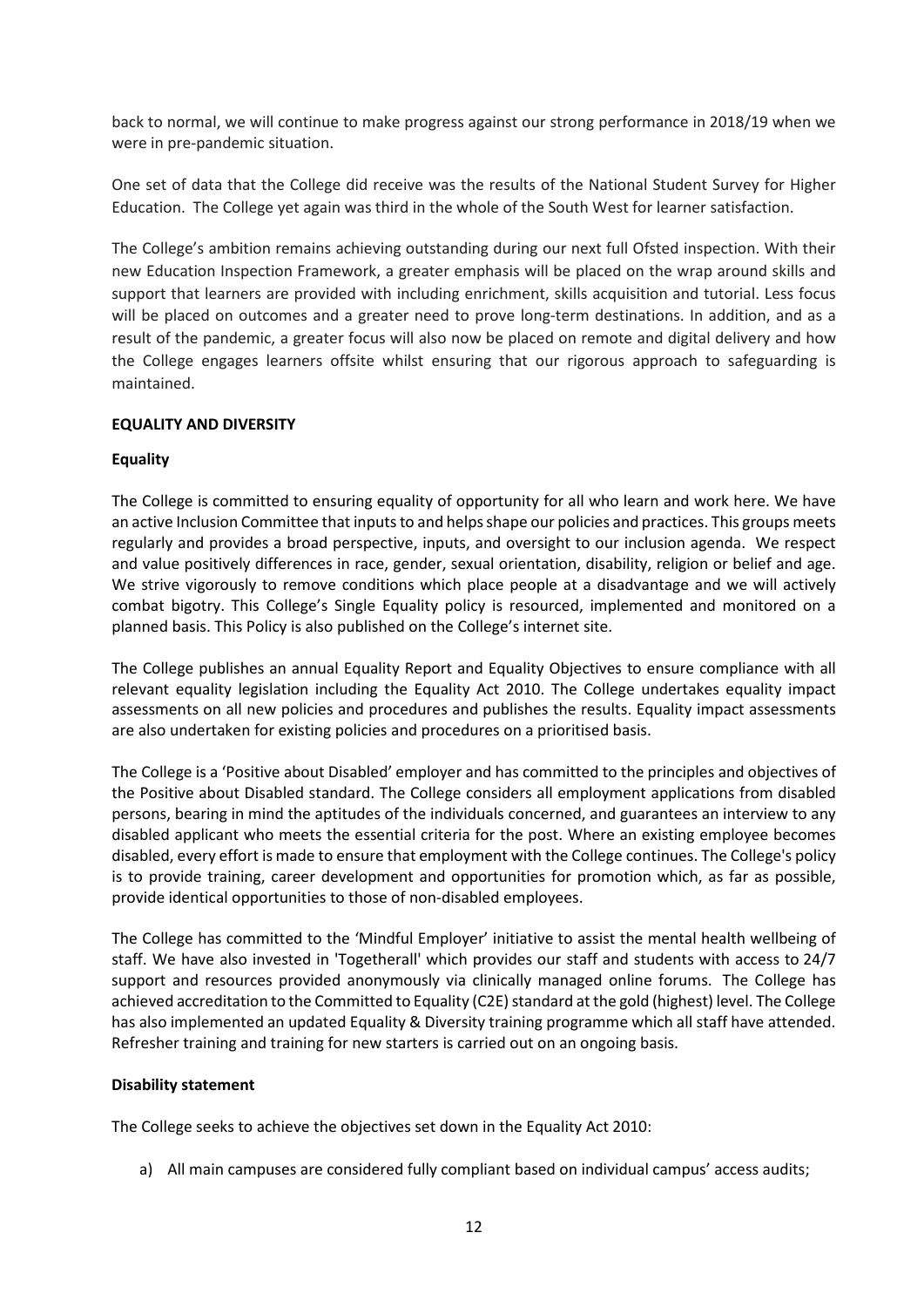- b) The admissions policy for all students is described in the College charter. Appeals against a decision not to offer a place are dealt with under the complaints policy;
- c) The College makes a significant investment in the appointment of specialist staff to support students with learning difficulties and/or disabilities. There are a number of learning support workers who provide a variety of support for learning, details of which are provided in the College's provision map, which is published on the College website. There is a continuing programme of staff development to ensure the provision of a high level of appropriate support for students who have learning difficulties and/or disabilities.

#### **Trade union facility time**

The Trade Union (Facility Time Publication Requirements) Regulations 2017 require the College to publish information on facility time arrangements for trade union officials at the College.

|                                  | Number of<br>employees | <b>Full time</b><br>equivalent |
|----------------------------------|------------------------|--------------------------------|
| Trade union officials in 2020/21 | 4                      |                                |

| Percentage of time | <b>Number of</b><br>employees |
|--------------------|-------------------------------|
| 0%                 | 0                             |
| 1-50%              | 4                             |
| 51-99%             | 0                             |
| 100%               | $\mathbf{0}$                  |

| Total cost of facility time                                                           | £9,419   |
|---------------------------------------------------------------------------------------|----------|
| Total pay bill                                                                        | £22,678k |
| Percentage of total bill spent on facility time                                       | 0.04%    |
| Time spent on paid trade union activities as a percentage of total paid facility time | 7.67%    |

#### **EVENTS AFTER THE REPORTING PERIOD**

There have been no reportable events since the Balance Sheet date – 31 July 2021.

#### **DISCLOSURE OF INFORMATION TO AUDITORS**

The members who held office at the date of approval of this report confirm that, so far as they are each aware, there is no relevant audit information of which the College's auditors are unaware; and each member has taken all the steps that he or she ought to have taken to be aware of any relevant audit information and to establish that the College's auditors is aware of that information.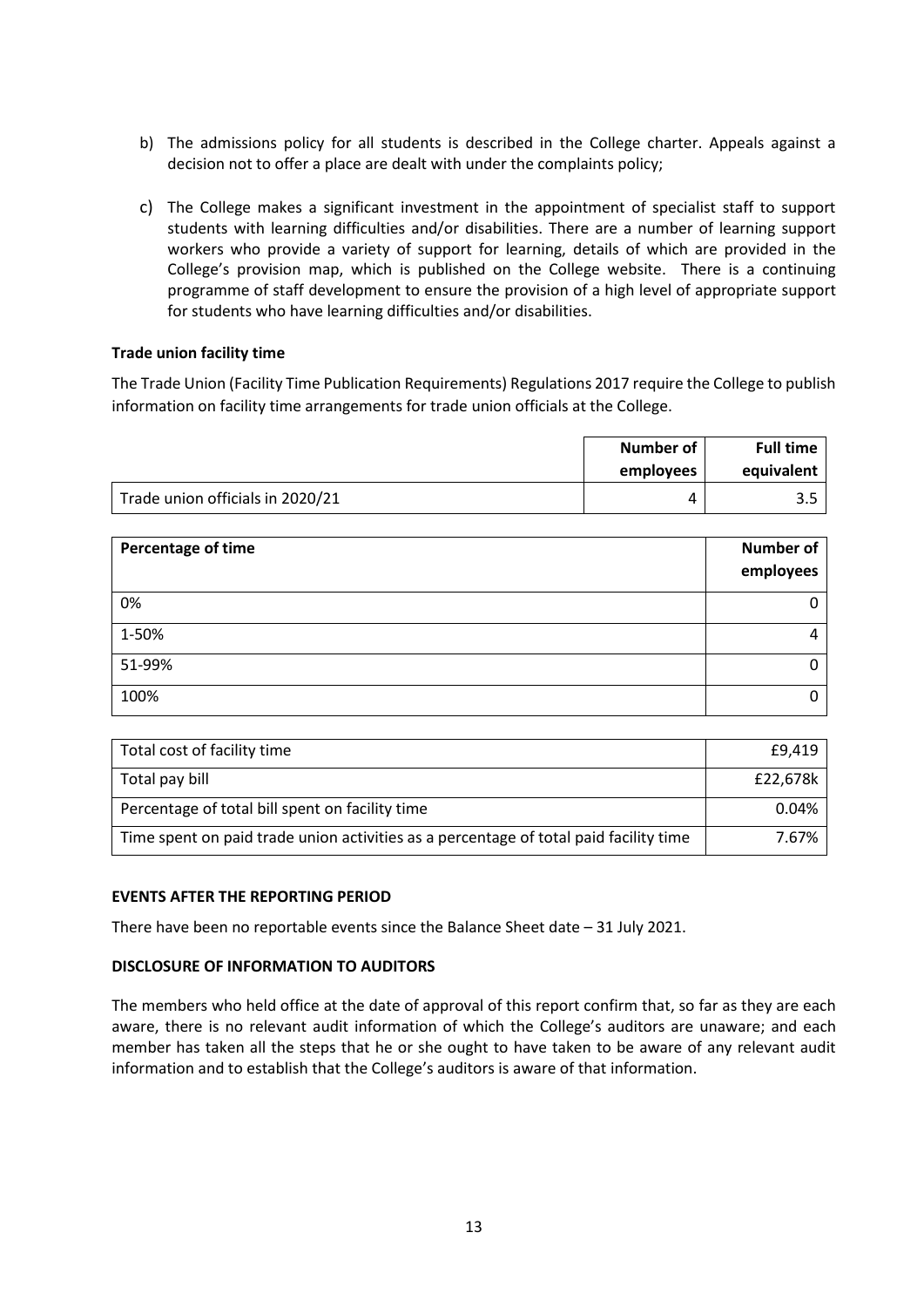**Approved by order of the members of the Corporation on 2 December 2021 and signed on its behalf by:**

 $R$  $\rightarrow$ V

**David Hagg** Chair of the Corporation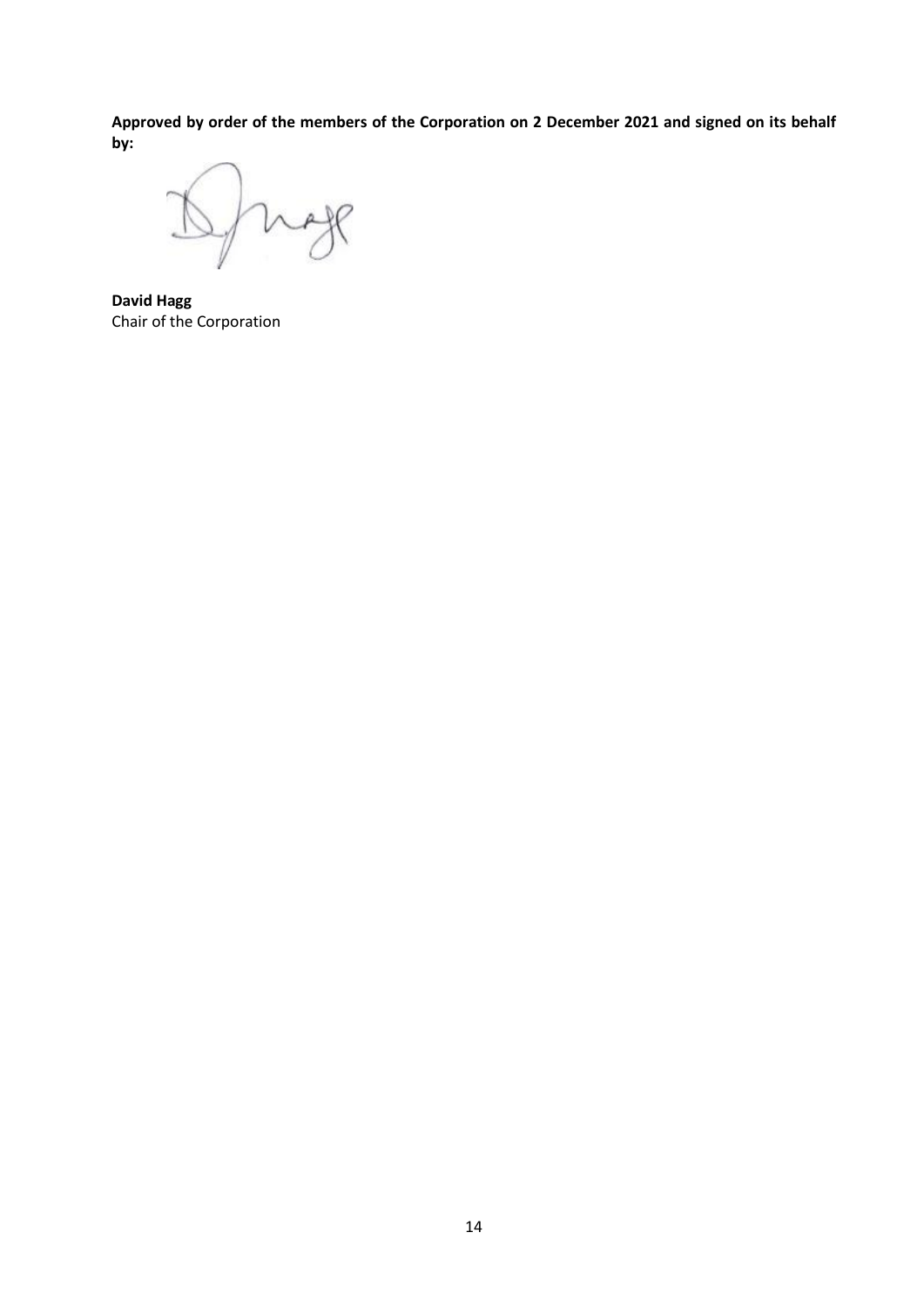# **Statement of Corporate Governance and Internal Control**

The following statement is provided to enable readers of the annual report and accounts of the College to obtain a better understanding of its governance and legal structure. This statement covers the period from 1 August 2020 to 31 July 2021 and up to the date of approval of the annual report and financial statements.

The College Group endeavours to conduct its business:

- 1. in accordance with the seven principles identified by the Committee on Standards in Public Life (selflessness, integrity, objectivity, accountability, openness, honesty and leadership);
- 2. in full accordance with the guidance to colleges from the Association of Colleges in The Code of Good Governance for English Colleges ("the Code")
- 3. in full accordance with Association of Colleges' Senior Post Holder Remuneration Code.

In the opinion of the Corporation, the College complies with all the provisions of the Code, and it has complied throughout the year ended 31 July 2021. This opinion is based on an internal review of compliance with the Code/Governance Evaluation by the Corporation. The Corporation recognises that, as a body entrusted with both public and private funds, it has a particular duty to observe the highest standards of corporate governance at all times. In carrying out its responsibilities, it takes full account of The Code of Good Governance for English Colleges issued by the Association of Colleges in March 2015, which it formally adopted on 17 September 2015 and The Colleges' Senior Post Holder Remuneration Code, which it formally adopted on 28 March 2019.

The College maintains Financial Regulations and Financial Procedures, giving control over the totality of the College's resources and providing an appropriate financial regulatory framework which ensures that resources are used with due regard to propriety, regularity and value for money, in the context of the achievement of the College's strategic plan and business objectives. Compliance with the Financial Regulations is compulsory for all staff connected with the College. The College is required to adhere to key funder rules, in addition to the requirements of its own Financial Regulations and Financial Procedures, and operates various controls to do this.

## **The Corporation**

The members who served on the Corporation during the year and up to the date of signature of this report were as listed in the table below.

| Member's<br><b>Name</b> | Status of<br>appointment              | Date of<br>appointment | Term of<br>office                                                                    | Date of<br>resignation | <b>Committees</b><br>served                  | <b>Meeting</b><br>attendance<br>in 2020/21 |
|-------------------------|---------------------------------------|------------------------|--------------------------------------------------------------------------------------|------------------------|----------------------------------------------|--------------------------------------------|
| Kevin Hamblin           | Group CEO &<br>Executive<br>Principal | Jan $12$               | Coterminous<br>with his<br>employment<br>as Group<br>CEO &<br>Executive<br>Principal |                        | Search<br>Strategic<br><b>Property Group</b> | 100%                                       |
| Moyra Pascoe            | External<br>Member                    | Jan $12$               | 4 years                                                                              |                        | Search                                       | N/A                                        |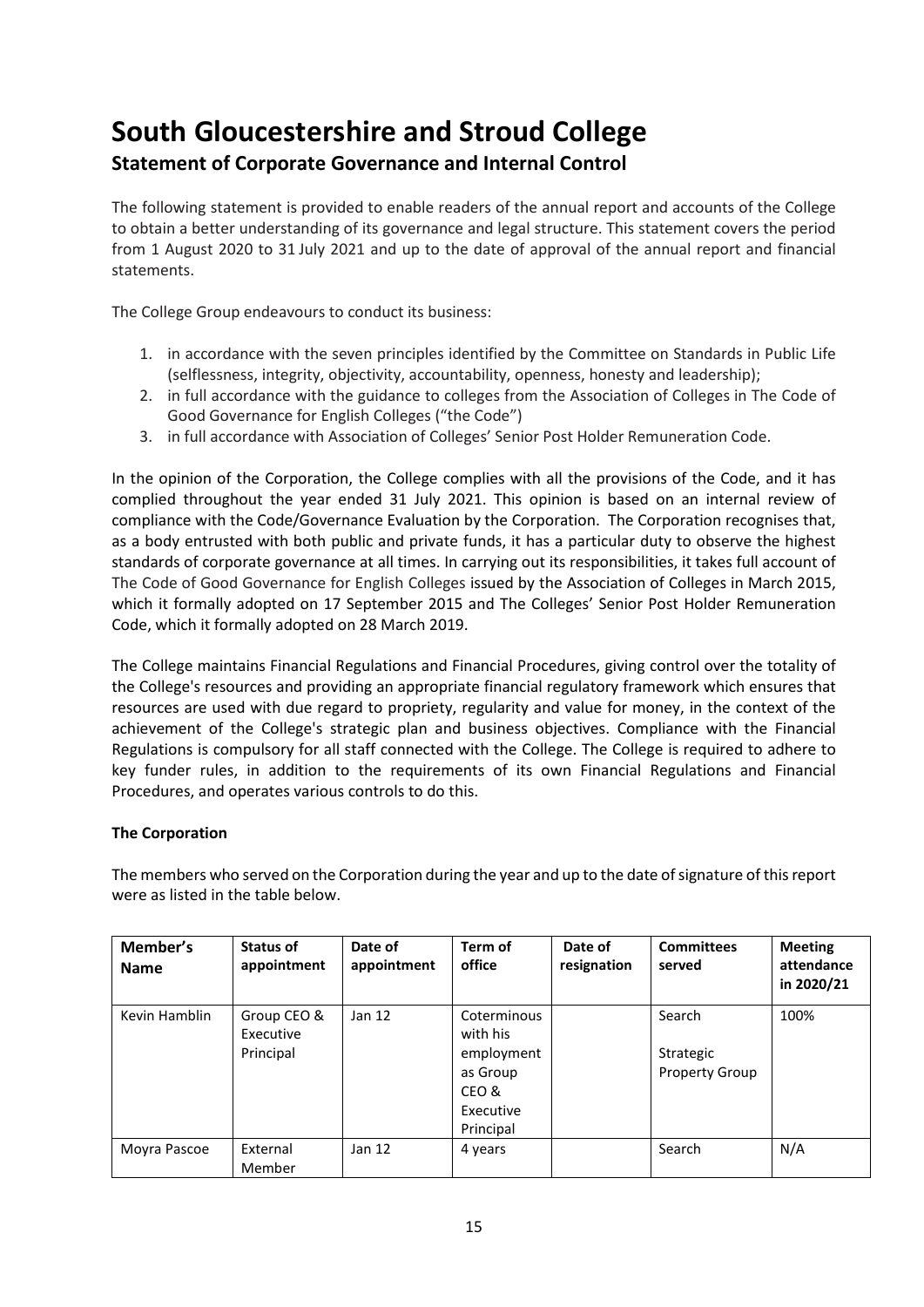| Member's<br><b>Name</b>                                               | <b>Status of</b><br>appointment | Date of<br>appointment            | Term of<br>office                        | Date of<br>resignation | <b>Committees</b><br>served                                            | <b>Meeting</b><br>attendance<br>in 2020/21                                                         |
|-----------------------------------------------------------------------|---------------------------------|-----------------------------------|------------------------------------------|------------------------|------------------------------------------------------------------------|----------------------------------------------------------------------------------------------------|
| (Chair of the<br>Corporation<br>from 1 Aug 19-<br>to 1 Aug 20)        |                                 | <b>Jan 16</b><br><b>Jan 20</b>    | 4 years<br>2 years                       | 13 October<br>2020     | Strategic<br>Property Group<br>(Vice-Chair &<br>Chair)<br>Remuneration |                                                                                                    |
| <b>Roger Ellis</b>                                                    | <b>Staff Member</b>             | <b>Mar 12</b><br>Aug 13<br>Aug 17 | Until 31 Jul<br>13<br>4 years<br>4 years |                        |                                                                        | 88%                                                                                                |
| Phil Eames                                                            | External<br>Member              | Oct 15<br>Oct 19                  | 4 years<br>4 years                       |                        | Audit (Vice<br>Chair)                                                  | 92%                                                                                                |
| Mike Croker                                                           | External<br>Member              | Mar 17<br>Mar 21                  | 4 years<br>4 years                       |                        | Audit (Chair)                                                          | 75%                                                                                                |
| Dave Merrett                                                          | External<br>Member              | <b>Jan 18</b>                     | 4 years                                  |                        | Audit<br>Remuneration<br>(Chair)                                       | 80%                                                                                                |
| Sophie Chester-<br>Glyn                                               | External<br>Member              | Mar 18                            | 4 years                                  |                        | Search                                                                 | 100%<br>Maternity<br>leave from<br>March until<br>the start of<br>the 2021/22<br>academic<br>year. |
| David Hagg<br>(Chair of the<br>Corporation<br>w.e.f. 1 Aug 20)        | External<br>Member              | Oct 18                            | 4 years                                  |                        | Remuneration<br>Search                                                 | 100%                                                                                               |
| <b>Ben Short</b>                                                      | External<br>Member              | Dec 18                            | 4 years                                  |                        | Audit                                                                  | 83%                                                                                                |
| Sophie Green<br>(Vice-Chair of<br>the Corporation<br>w.e.f. 1 Aug 20) | External<br>Member              | Feb 19                            | 4 years                                  |                        | Search<br>Remuneration                                                 | 93%                                                                                                |
| Carly Dyson                                                           | External<br>Member              | May 19                            | 4 years                                  |                        | Strategic<br>Property Group<br>(Chair)                                 | 93%                                                                                                |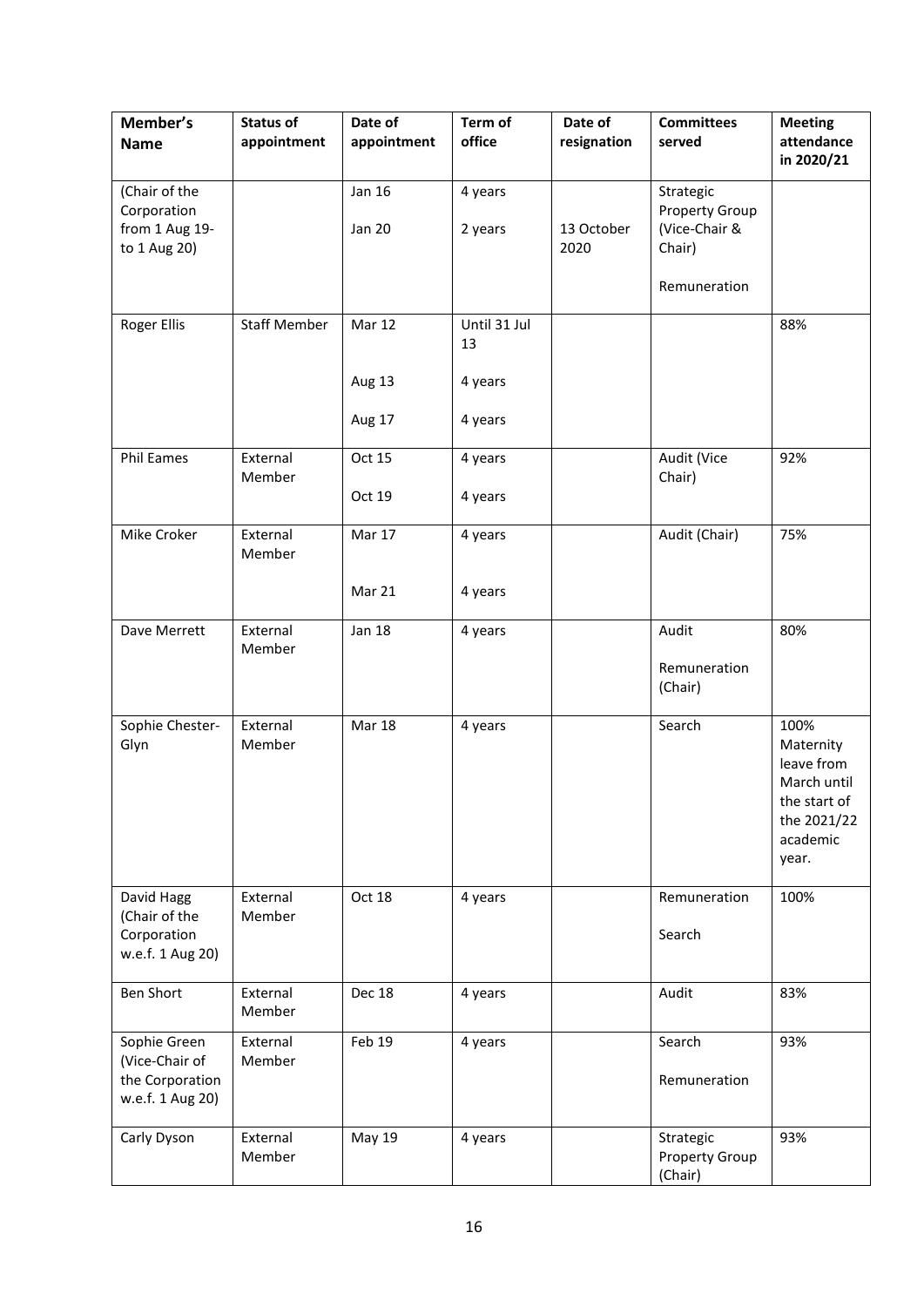| Member's<br><b>Name</b>    | <b>Status of</b><br>appointment | Date of<br>appointment | Term of<br>office                      | Date of<br>resignation | <b>Committees</b><br>served                        | <b>Meeting</b><br>attendance<br>in 2020/21 |
|----------------------------|---------------------------------|------------------------|----------------------------------------|------------------------|----------------------------------------------------|--------------------------------------------|
| <b>Matt Davis</b>          | <b>Staff Member</b>             | Oct 19                 | 4 years                                |                        |                                                    | 50%                                        |
| Lynne Craig                | External<br>Member              | Apr 20                 | 4 years                                |                        | Remuneration<br>Strategic<br><b>Property Group</b> | 100%                                       |
| Nicole Clark               | Student<br>Member               | Aug 20                 | Until 31 July<br>2021                  |                        |                                                    | 38%                                        |
| Alicia Chappell            | Student<br>Member               | Aug 20                 | Until 31 July<br>2021                  |                        |                                                    | 63%                                        |
| Louise Bright              | External<br>Member              | <b>Nov 20</b>          | 4 years                                |                        | Search<br>Remuneration                             | 100%                                       |
| <b>Rick Sturge</b>         | External<br>Member              | <b>Nov 20</b>          | 4 years                                |                        | Strategic<br><b>Property Group</b>                 | 75%                                        |
| Catherine<br>Green         | External<br>Member              | Mar 21                 | 1 <sup>st</sup> year term<br>of office |                        |                                                    | 100%                                       |
| <b>Gary Parsons</b>        | <b>Staff Member</b>             | Aug 21                 | 4 years                                |                        |                                                    | N/A                                        |
| Stephanie<br><b>Brooks</b> | Student<br>Member               | Aug 21                 | Until 31st<br><b>July 2022</b>         |                        |                                                    | N/A                                        |
| Irene<br>Molodtsov         | External<br>Member              | <b>Nov 21</b>          | $1st$ year term<br>of office           |                        |                                                    | N/A                                        |

Mrs Laura Boutle, external Co-Opted Member, was Chair of the Search Committee.

Mr John Huggett, external Co-Opted Member, was a member of the Strategic Property Group until his resignation on 30 September 2020.

Mrs Sally Flett, external Co-Opted Member, is a member of the Audit Committee.

Mrs Sharon Glover acted as Clerk to the Corporation and Company Secretary to the College's subsidiary company; South Gloucestershire and Stroud College Commercial Services Limited.

It is the Corporation's responsibility to bring independent judgement to bear on issues of strategy, performance, resources and standards of conduct. Corporation is responsible for maintaining a sound system of internal control that safeguards the public and other funds and assets for which it has responsibility.

The Corporation is provided with regular and timely information on the overall financial performance of the College together with other information such as performance against funding targets, proposed capital expenditure, quality matters and personnel-related matters such as health and safety and environmental issues. The Corporation met eight times during the 2020/21 financial year.

The Corporation conducts its business through a number of committees. Each committee has terms of reference, which have been approved by the Corporation. These committees are Audit, Search,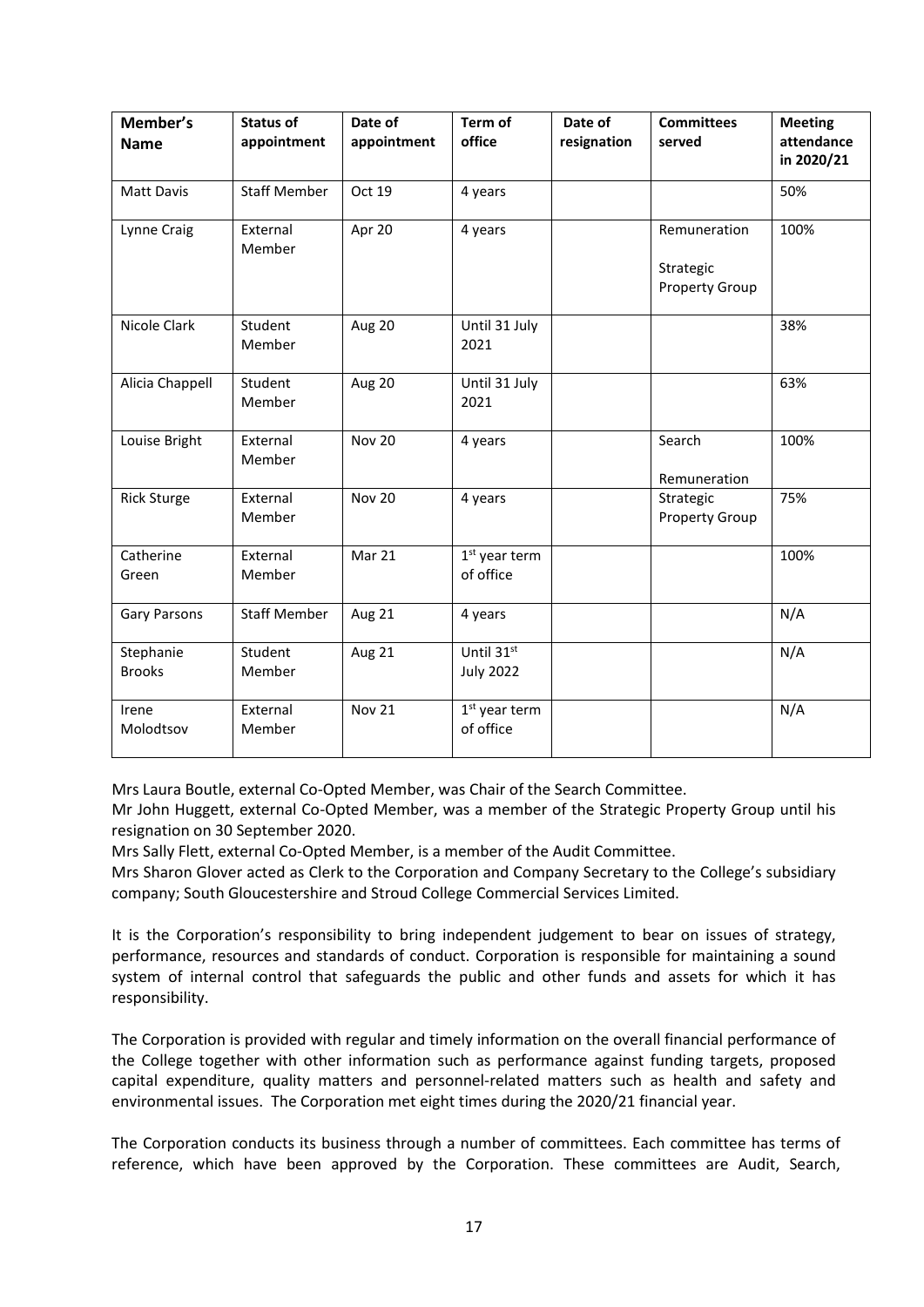Remuneration and the Strategic Property Group. The Audit Committee meets four times per year, the Search Committee is convened as necessary but meets at least once per year, the Remuneration Committee meets at least twice a year and the Strategic Property Group is convened as necessary.

Full minutes of all meetings, except those deemed to be confidential by the Corporation, are available on the College's website or from the Clerk to the Corporation at the College's registered address.

The Clerk to the Corporation maintains a register of financial and personal interests of Members and external Co-Opted Members of the Corporation. The register is available for inspection at the College's registered address and is available on the College website.

All Corporation Members are able to take independent professional advice in furtherance of their duties at the College's expense and have access to the Clerk to the Corporation, who is responsible to the Corporation for ensuring that all applicable procedures and regulations are complied with. The appointment, evaluation and removal of the Clerk are matters for the Corporation as a whole.

Formal agendas, papers and reports are supplied to Corporation Members in a timely manner, prior to Corporation meetings. Briefings are also provided on a regular basis.

The Corporation has a strong and independent non-executive element and no individual or group dominates its decision-making process. The Corporation considers that each of its non-executive members is independent of management and free from any business or other relationship which could materially interfere with the exercise of their independent judgement.

There is a clear division of responsibility in that the roles of the Chair of the Corporation and Group CEO & Executive Principal (Accounting Officer) are separate.

#### **COVID-19**

During the pandemic the Corporation has continued to uphold its duties. The Corporation swiftly adapted to the challenging situation faced and meetings of the Corporation and its Committees were conducted remotely, using Microsoft Teams.

A bi-weekly COVID-19 meeting was also established between the Group CEO & Executive Principal, College Principal, Chair and Vice-Chair of the Corporation and the Clerk to the Corporation. These meetings provided the Corporation with regular oversight of how the College was dealing with the challenges faced by the pandemic and to ensure the wellbeing of its staff and learners and provide ongoing monitoring of the financial position of the College.

#### **Appointments to the Corporation**

Any new External Member appointments to the Corporation are a matter for the consideration of the Corporation as a whole. The Corporation has a Search Committee, which is responsible for the selection and nomination of any new member for the Corporation's consideration

External Members of the Corporation/external Co-Opted Members are initially appointed for a one-year term of office with a view to completing the full four-year term of office following recommendation from the Search Committee. An External member should not normally serve for more than two terms (or maximum of 8 years). However, the Corporation may reappoint an External member for further terms if there are special reasons. Staff Members are appointed following staff elections and Student Members are appointed following student elections.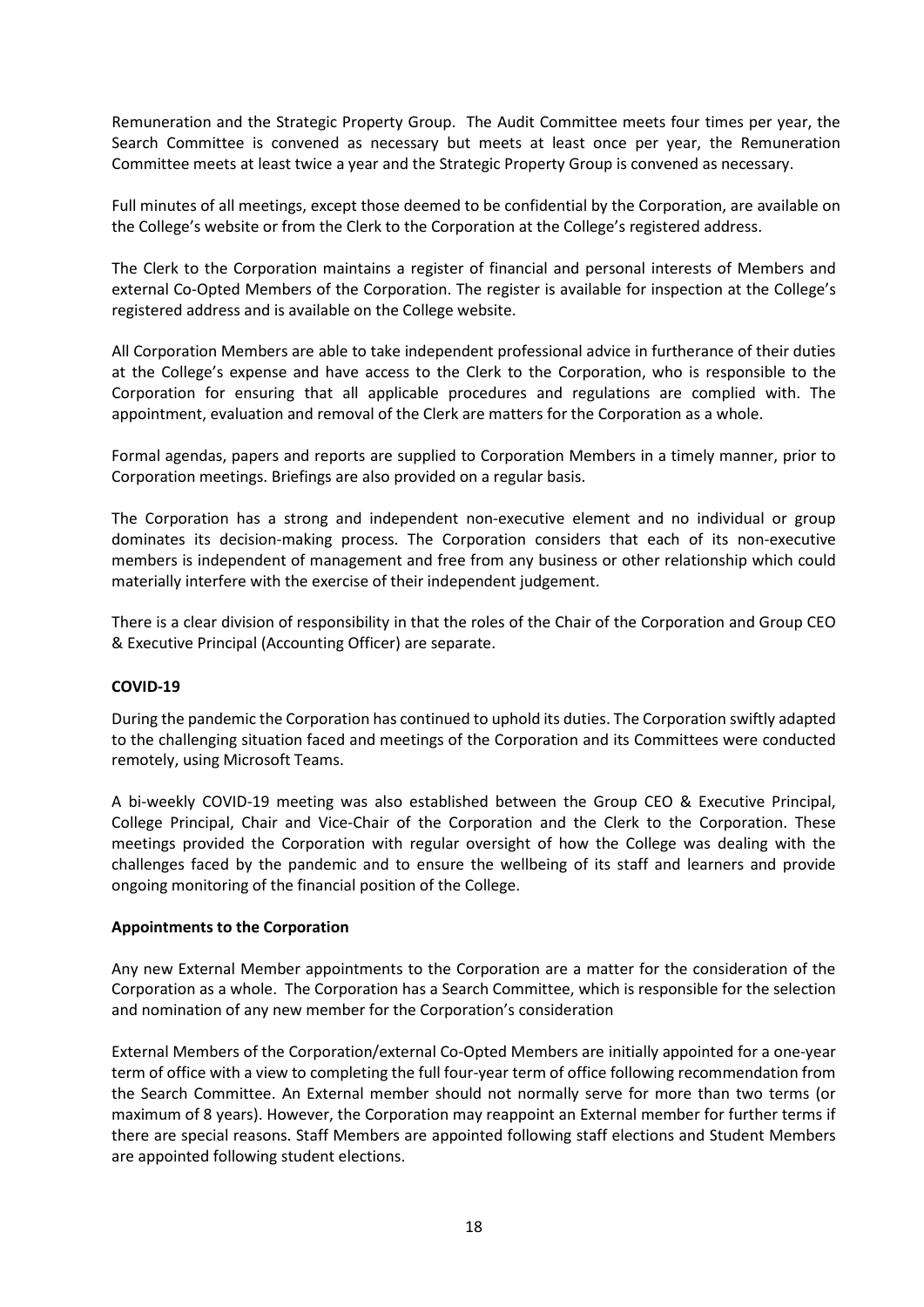The Corporation is also responsible for ensuring that appropriate training is provided to members of the Corporation and the Clerk to the Corporation, as required. In this respect arrangements are made to ensure that each new Corporation/Co-Opted Member is afforded the opportunity to attend induction training. High quality training and development arrangements are also available both for individual members, the Clerk and for the Corporation as a whole so that collectively the Corporation and the Clerk have the necessary skills and understanding to fulfil their responsibilities under the Instrument and Articles of Government and to enable members to make an effective contribution to the work of the Corporation. The training and development activities undertaken by Corporation Members and the Clerk are documented in the annual register of Training and Development.

#### **Corporation performance**

The Corporation conducts a rigorous annual self-assessment of its own performance, taking into account feedback from Corporation Members, Executive Team, Chair of the Corporation review and Committee Self-Assessments, and this forms the basis of the Governance Self-Assessment Report and governance action plan. The Corporation carried out a self-assessment of its own performance for the year ended 31 July 2021 and graded itself as "Outstanding" on the Ofsted scale.

#### **Search Committee**

The Search Committee comprises an external Co-Opted Member as Chair and five members of the Corporation (Chair of the Corporation, Group CEO & Executive Principal and three other Corporation Members). The Committee is responsible for the selection and nomination of any new External Member for the Corporation's consideration in accordance with the Procedure for the appointment, reappointment, induction and training of Corporation Members. The Committee is also responsible for monitoring the diversity balance of the Corporation and recommending appointments to remedy any under-representation when appropriate. The Committee also has due regard to the College's obligations under all aspects of discrimination legislation.

#### **Remuneration Committee**

Throughout the year ending 31 July 2021 the Remuneration Committee comprised five members of the Corporation. The Committee's responsibilities are to make recommendations to the Corporation on the remuneration and benefits of Senior Post Holders (including the Accounting Officer) and the Clerk to the Corporation.

At its meeting the Corporation approved to adopt The Colleges' Senior Post Holder Remuneration Code. A requirement of this Code is the production of an annual report from the Remuneration Committee to the Corporation. The report for period 2020/21 is appended to this Annual Report and Financial Statements as Appendix 1.

Details of remuneration for the year ended 31 July 2021 are set out in note 7 to the financial statements.

## **Audit Committee**

The Audit Committee consists of at least three and up to five external members of the Corporation and also includes the option to appoint one external Co-opted member. The Group CEO & Executive Principal, who is the Accounting Officer, and the Chair of the Corporation are not members of the Committee. The Committee operates in accordance with written terms of reference approved by the Corporation.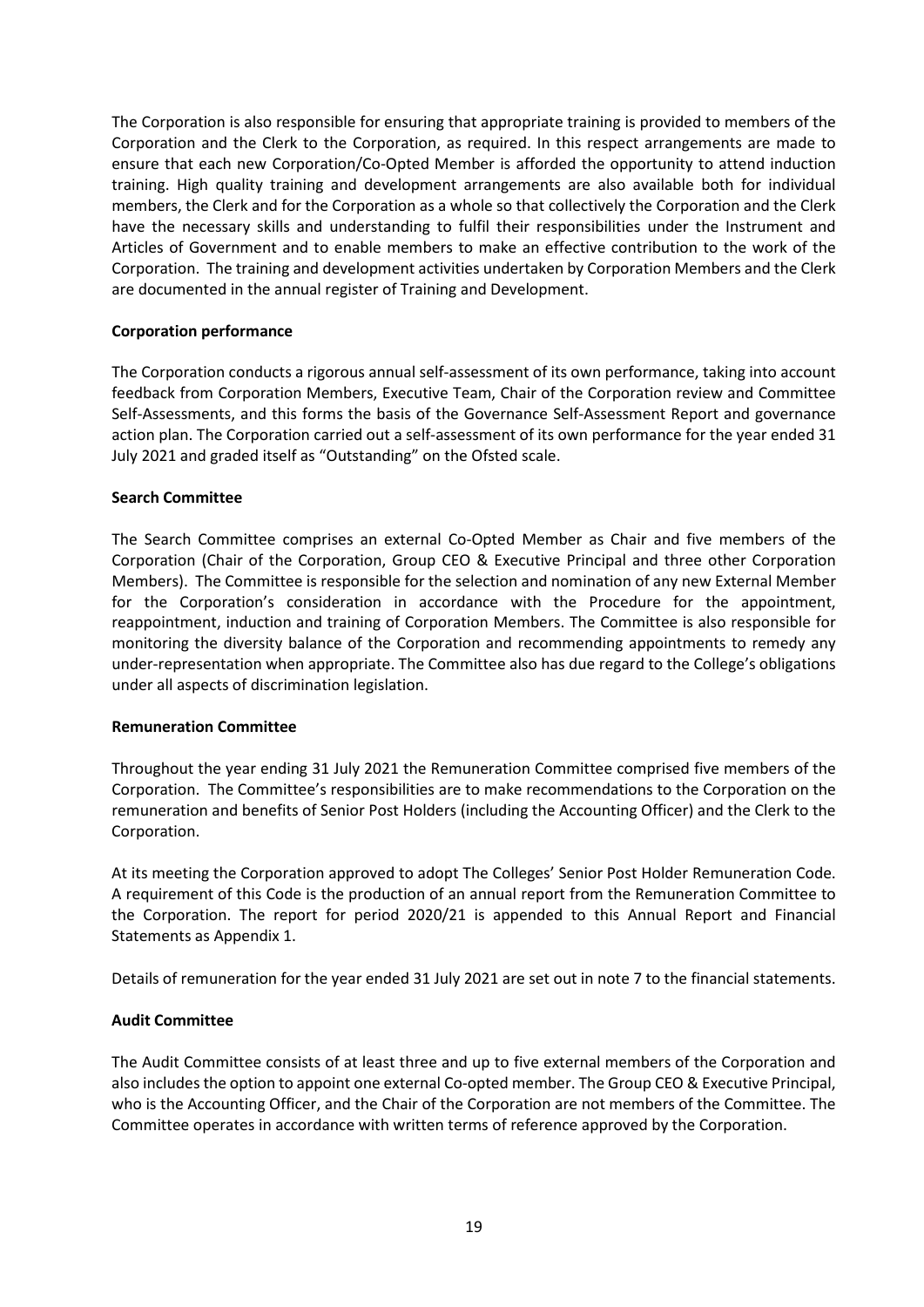The Audit Committee meets four times a year and provides a forum for reporting by the College's internal, regularity and financial statements auditors who have access to the Committee for independent discussion, without the presence of College management. The Committee also receives and considers reports from the main FE funding bodies as they affect the College's business.

The College's internal auditors review the systems of internal control, risk management controls and governance processes in accordance with an agreed audit plan and report their findings to management and the Audit Committee. The College's internal audit function provides assurance to management and the Audit Committee. Internal audit makes recommendations for improvement in key management processes. It particularly aims to ensure that key risks are being appropriately managed, including those in relation to the use of funds and value for money.

Management is responsible for the implementation of agreed audit recommendations and internal audit undertakes periodic follow-up reviews to ensure such recommendations have been implemented.

The Audit Committee also advises the Corporation on the appointment, reappointment, dismissal and remuneration of the financial statements and regularity auditors and other assurance providers, including internal auditors as well as reporting annually to the Corporation.

The Audit Committee met four times in the year to 31 July 2021 and all meetings were quorate. The members of the committee and their attendance records are shown below:

Mike Croker (Corporation Member and Chair of the Audit Committee) – 75% attendance Phil Eames (Corporation Member and Vice-Chair of the Audit Committee) – 75% attendance Dave Merrett (Corporation Member) – 75 % attendance Ben Short (Corporation Member – 100% attendance Sally Flett (Co-Opted Member) – 75% attendance.

## **Strategic Property Group (SPG)**

The SPG comprises of the Group CEO & Executive Principal, a minimum of three Corporation Members, one external Co-Opted Member and the Group Chief Financial Officer. The Group operates in accordance with written terms of reference approved by the Corporation.

The SPG is a working group of the Corporation, its role is to oversee the initiation, development and implementation of capital estates projects and associated business cases and the Property Strategy in accordance with Corporation requirements.

#### **South Gloucestershire and Stroud College Commercial Services Limited**

The Directors of the company are:

| <b>Name</b>            | <b>Position</b>          | Date of appointment      |
|------------------------|--------------------------|--------------------------|
| Kevin Hamblin          | <b>Managing Director</b> | 30 September 2014        |
| Martin Jones           | Director                 | 30 September 2014        |
| <b>Stephen Marston</b> | Director                 | 13 November 2014         |
|                        |                          | Resigned 4 December 2020 |
| John Huggett           | Director                 | 1 August 2018            |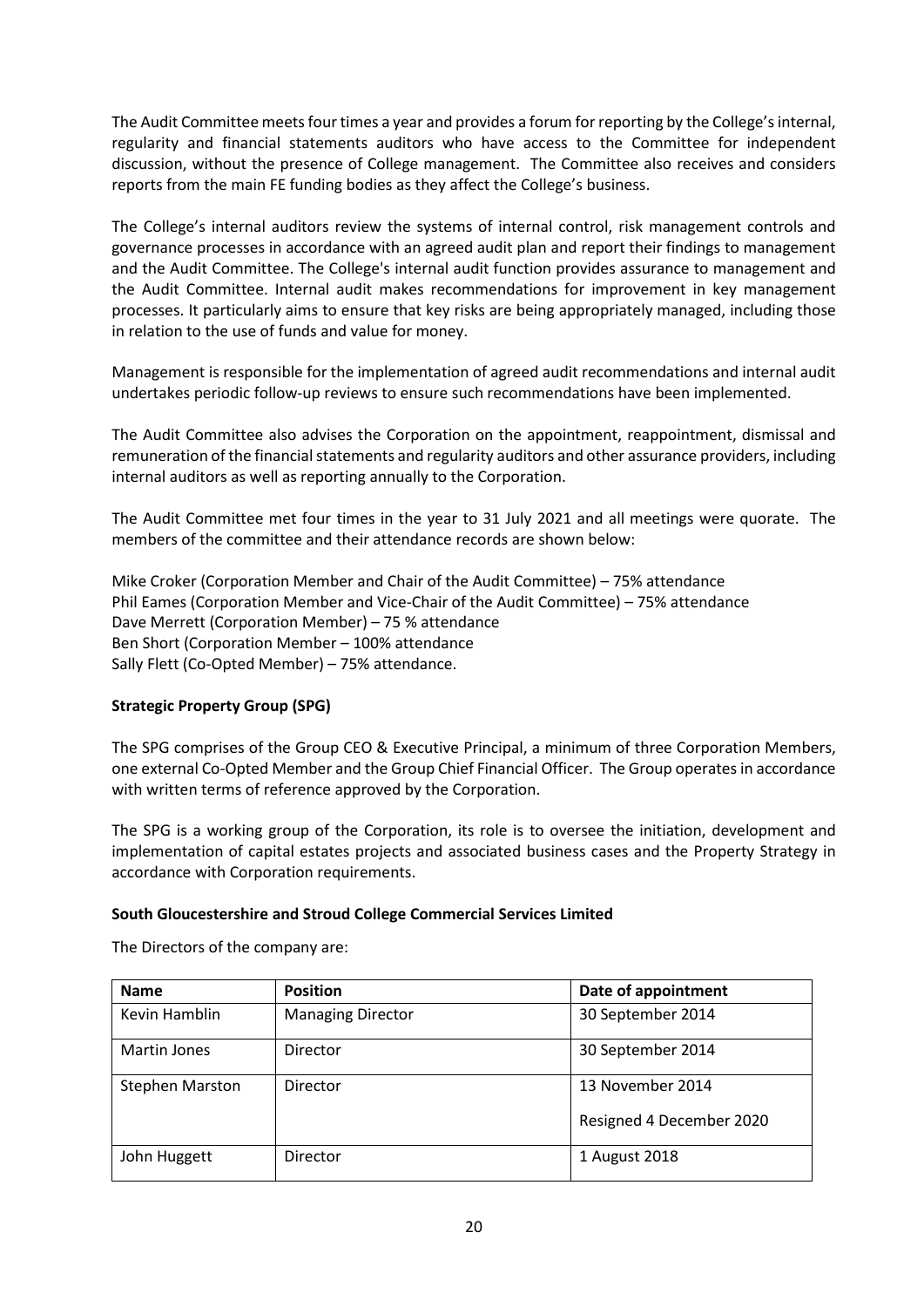|              |                                                    | Resigned: 30 September 2020 |
|--------------|----------------------------------------------------|-----------------------------|
| Carly Dyson  | Director & Chair with effect from 1<br>August 2020 | 1 August 2020               |
| Dave Merrett | Director                                           | 1 August 2020               |
| Ian Woolf    | Director                                           | 1 March 2021                |

#### **SGS Group Services Limited**

The Directors of the company were:

| <b>Name</b>       | <b>Position</b>          | Date of appointment |
|-------------------|--------------------------|---------------------|
| Kevin Hamblin     | <b>Managing Director</b> | 23 September 2015   |
| Sara-Jane Watkins | Director                 | 23 September 2015   |
| Martin Jones      | Director & Chair         | 23 September 2015   |

SGS Group Services Limited became a dormant company during 2016 and was dissolved on 22 December 2020.

#### **INTERNAL CONTROL**

#### **Scope of responsibility**

The Corporation is ultimately responsible for the College's system of internal control and for reviewing its effectiveness. However, such a system is designed to manage rather than eliminate the risk of failure to achieve business objectives, and can provide only reasonable and not absolute assurance against material misstatement or loss.

The Corporation has delegated the day-to-day responsibility to the Group CEO & Executive Principal, as Accounting Officer, for maintaining a sound system of internal control that supports the achievement of the College's policies, aims and objectives, whilst safeguarding the public funds and assets for which he is personally responsible, in accordance with the responsibilities assigned to him in the Funding Agreement between South Gloucestershire and Stroud College and the funding bodies. He is also responsible for reporting to the Corporation any material weaknesses or breakdowns in internal control.

#### **The purpose of the system of internal control**

The system of internal control is based on an ongoing process designed to manage risk to a reasonable level rather than to eliminate all risk of failure to achieve policies, aims and objectives; it can therefore only provide reasonable and not absolute assurance of effectiveness. The system of internal control is based on an ongoing process designed to identify and prioritise the risks to the achievement of College policies, aims and objectives, to evaluate the likelihood of those risks being realised and the impact should they be realised, and to manage them efficiently, effectively and economically. The system of internal control has been in place in South Gloucestershire and Stroud College for the year ended 31 July 2021 and up to the date of approval of the annual report and accounts.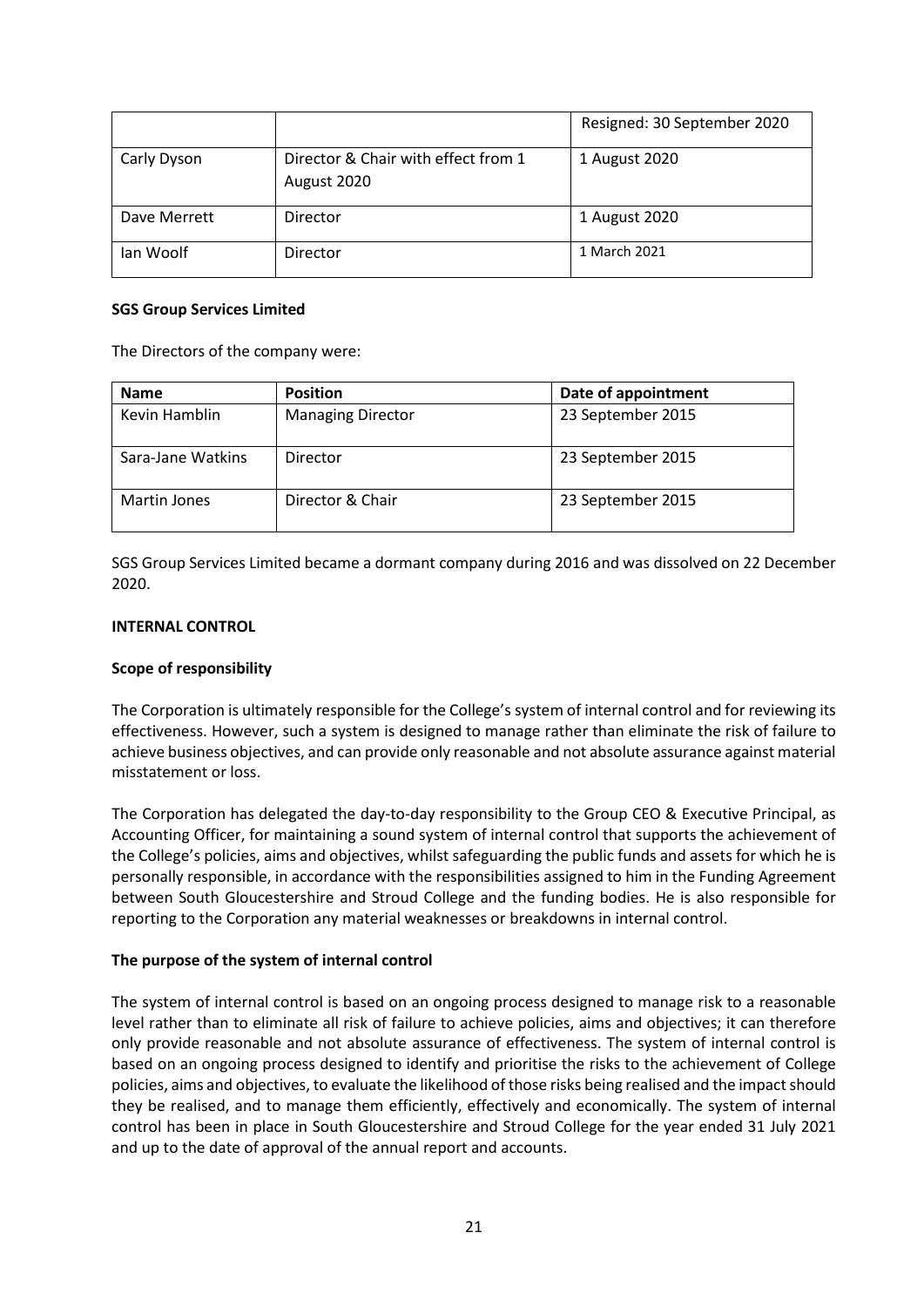## **Capacity to handle risk**

The Corporation has reviewed the key risks to which the College is exposed together with the operating, financial and compliance controls that have been implemented to mitigate those risks. The Corporation is of the view that there is a formal ongoing process for identifying, evaluating and managing the College's significant risks that has been in place for the period ending 31 July 2021 and up to the date of approval of the annual report and accounts. This process is regularly reviewed by the Corporation.

## **The risk and control framework**

The system of internal control is based on a framework of regular management information, administrative procedures including the segregation of duties, and a system of delegation and accountability. In particular, it includes:

- comprehensive budgeting systems with an annual budget, which is reviewed and agreed by the Corporation
- regular reviews by the Corporation of periodic and annual financial reports which indicate financial performance against forecasts
- setting targets to measure financial and other performance
- clearly defined capital investment control guidelines
- the adoption of formal project management disciplines, where appropriate.

South Gloucestershire and Stroud College has an internal audit service, which operates in accordance with the requirements of the ESFA's *Post 16 Audit Code of Practice*. The work of the internal audit service is informed by an analysis of the risks to which the College is exposed, and annual internal audit plans are based on this analysis. The analysis of risks and the internal audit plans are approved by the Corporation on the recommendation of the Audit Committee.

At minimum, annually, the Head of Internal Audit (HIA) provides the Corporation with an annual report on internal audit activity in the College. The report includes the HIA's independent opinion on the adequacy and effectiveness of the College's system of risk management, controls and governance processes.

## **COVID-19**

At the start of the pandemic the College produced a separate COVID-19 risk register which was considered at the bi-weekly COVID-19 meetings held between the Group CEO & Executive Principal, College Principal, Chair and Vice-Chair of the Corporation and Clerk to the Corporation. As time went on the risks on this risk register were integrated into the main College risk register.

#### **Risks faced by the corporation**

Risk management, and its outcomes is an embedded activity across the Group and provides an established and well-understood means through which the Corporation, Executive and extended leadership of the Group receive assurance that the key risks in the Group's wider and immediate operating environment are identified, mitigated and, where judged appropriate, tolerated.

The risk registers have been developed as a business tool to ensure management are implementing effective risk management and assurance arrangements and these are the basis for the opinion given by the Audit Committee.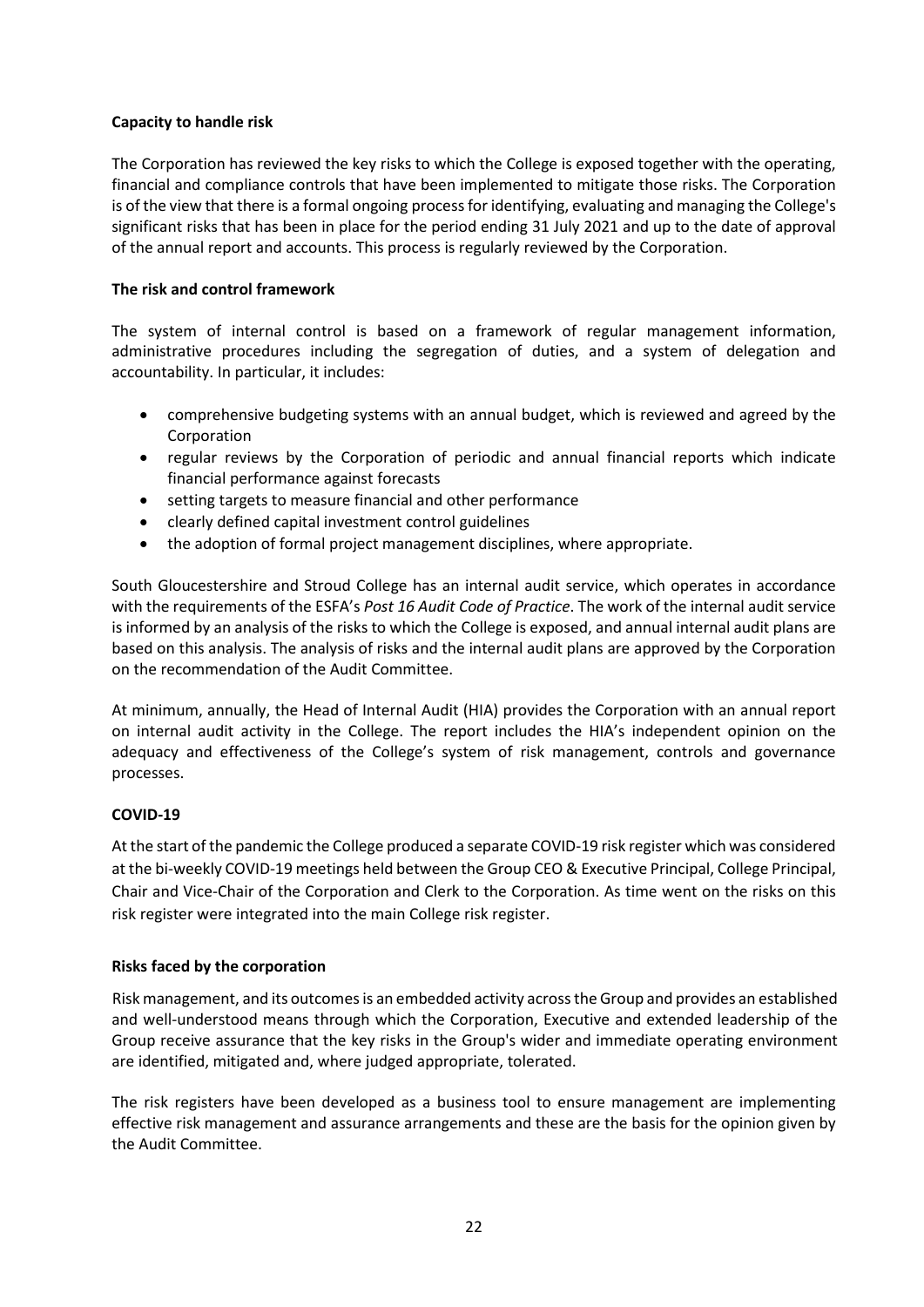The Risk Register identifies the key risks, impact and existing controls for each risk, existing score for impact and likelihood, and actions being taken to reduce and mitigate the risks with revised timescales and revised scores. The Risk Register links each risk to the organisation's Strategic Objectives.

## **Responsibilities under funding agreements**

The College's system of internal controls and governance structures ensure regularity and propriety in the use of funds, including all public funds, via the following.

## Processes:

- a) The Corporation is responsible for maintaining a sound system of internal control that safeguards the public and other funds and assets for which it has responsibility;
- b) The College maintains a set of Financial Regulations and Procedures, giving control over the totality of the College's resources and providing an appropriate financial regulatory framework which ensures that resources are used with due regard to propriety, regularity and value for money;
- c) The College is required to adhere to key funder rules, in addition to the requirements of its own Financial Regulations and Procedures, and operates various controls to do this;
- d) The College's Internal Audit function provides assurance to management and the Audit Committee. Internal Audit makes recommendations for improvement in key management processes. It particularly aims to ensure that key risks are being appropriately managed, including those in relation to the use of funds and value for money.

#### **Statement from the Audit Committee**

The Audit Committee has advised the Corporation that the Corporation has an effective framework for governance and risk management in place. The Audit Committee believes the Corporation has effective internal controls in place.

The specific areas of work undertaken by the Audit Committee in 2020/21 and up to the date of the approval of the financial statements are included within the annual report from the Audit Committee.

The College's External Audit and Internal Audit providers both make recommendations for improvement in key management and internal control processes. Internal audit reviews include periodic reviews of the College's approach to delivering value for money. In addition to the annual assurance report received from Internal Audit, the Audit Committee and Governors receive benchmarking and sector specific reports from both Internal and External Auditors to assist them in discharging their responsibility to monitor the College's performance in delivering value for money.

#### **Review of effectiveness**

As Accounting Officer, the Group CEO & Executive Principal has responsibility for reviewing the effectiveness of the system of internal control. His review of the effectiveness of the system of internal control is informed by:

- the work of the internal auditors
- the work of the executive managers within the College who have responsibility for the development and maintenance of the internal control framework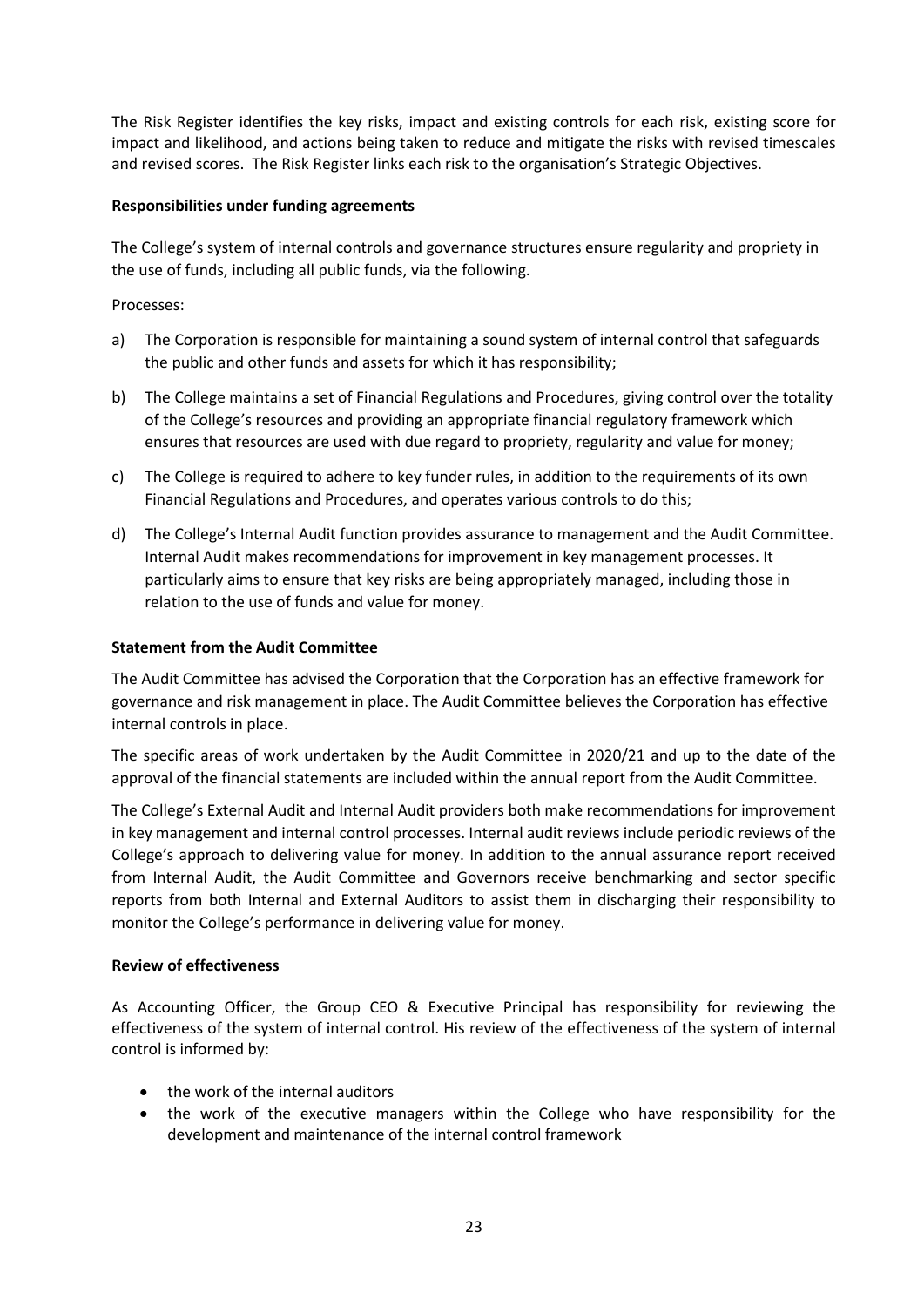• comments made by the College's financial statements auditors, the reporting accountant for regularity assurance, the appointed funding auditors (for colleges subject to funding audit) in their management letters and other reports.

The Accounting Officer has been advised on the implications of the result of his review of the effectiveness of the system of internal control by the Audit Committee, which oversees the work of the internal auditor and other sources of assurance, and a plan to address weaknesses and ensure continuous improvement of the system is in place.

The Executive Team receives reports setting out key performance and risk indicators and considers possible control issues brought to their attention by early warning mechanisms, which are embedded within the departments and reinforced by risk awareness training. The Senior Leadership Team and the Audit Committee also receive regular reports from internal audit and other sources of assurance, which include recommendations for improvement. The Audit Committee's role in this area is confined to a highlevel review of the arrangements for internal control. The Corporation's agenda includes a regular item for consideration of risk and control and receives reports thereon from the Senior Leadership Team and the Audit Committee.

At its December 2021 meeting, the Corporation carried out the annual assessment for the year ended 31 July 2021 by considering documentation from the Senior Leadership Team and internal audit, and taking account of events since 31 July 2021.

Based on the advice of the Audit Committee and the Accounting Officer, the Corporation is of the opinion that the College has an adequate and effective framework for governance, risk management and control, and has fulfilled its statutory responsibility for "*the effective and efficient use of resources, the solvency of the institution and the body and the safeguarding of their assets*".

**Approved by order of the members of the Corporation on 2 December 2021 and signed on its behalf by:**

**David Hagg Kevin Hamblin** Chair of the Corporation Chair of the Corporation

K Manulik.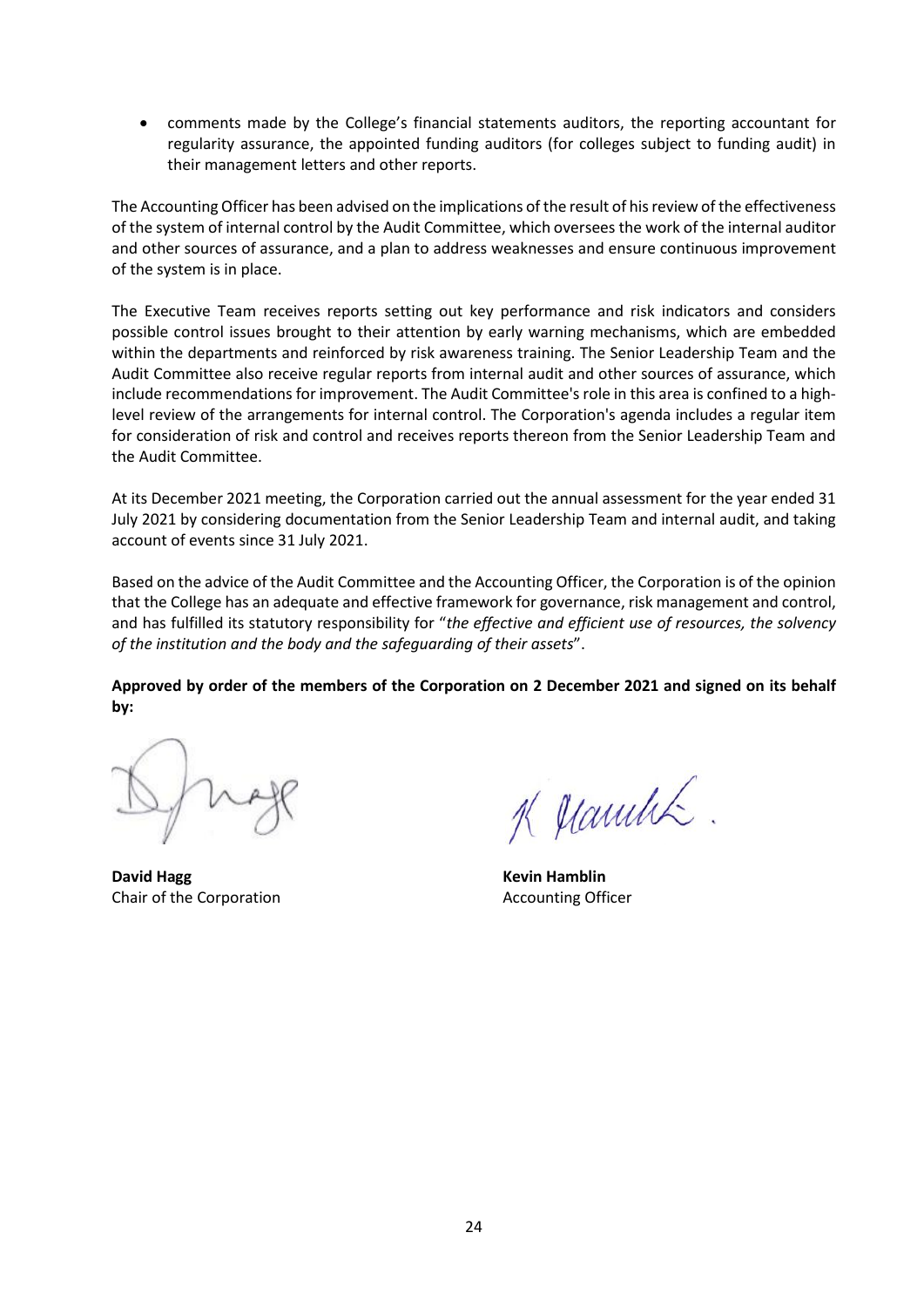# **Statement of Regularity, Propriety and Compliance**

The Corporation has considered its responsibility to notify the Education and Skills Funding Agency (ESFA) of material irregularity, impropriety and non-compliance with terms and conditions of funding, under the Corporation's grant funding agreement and contracts with ESFA. As part of our consideration we have had due regard to the requirements of the grant funding agreements and contracts with ESFA.

We confirm on behalf of the Corporation that after due enquiry, and to the best of our knowledge, we are able to identify any material irregular or improper use of funds by the corporation, or material noncompliance with the terms and conditions of funding, under the corporation's grant funding agreements and contracts with the ESFA, or any other public funder.

We confirm that no instances of material irregularity, impropriety or funding non-compliance have been discovered to date. If any instances are identified after the date of this statement, these will be notified to the ESFA.

**David Hagg Kevin Hamblin** Chair of the Corporation Chair of the Corporation 2 December 2021 2 December 2021

K Manulik.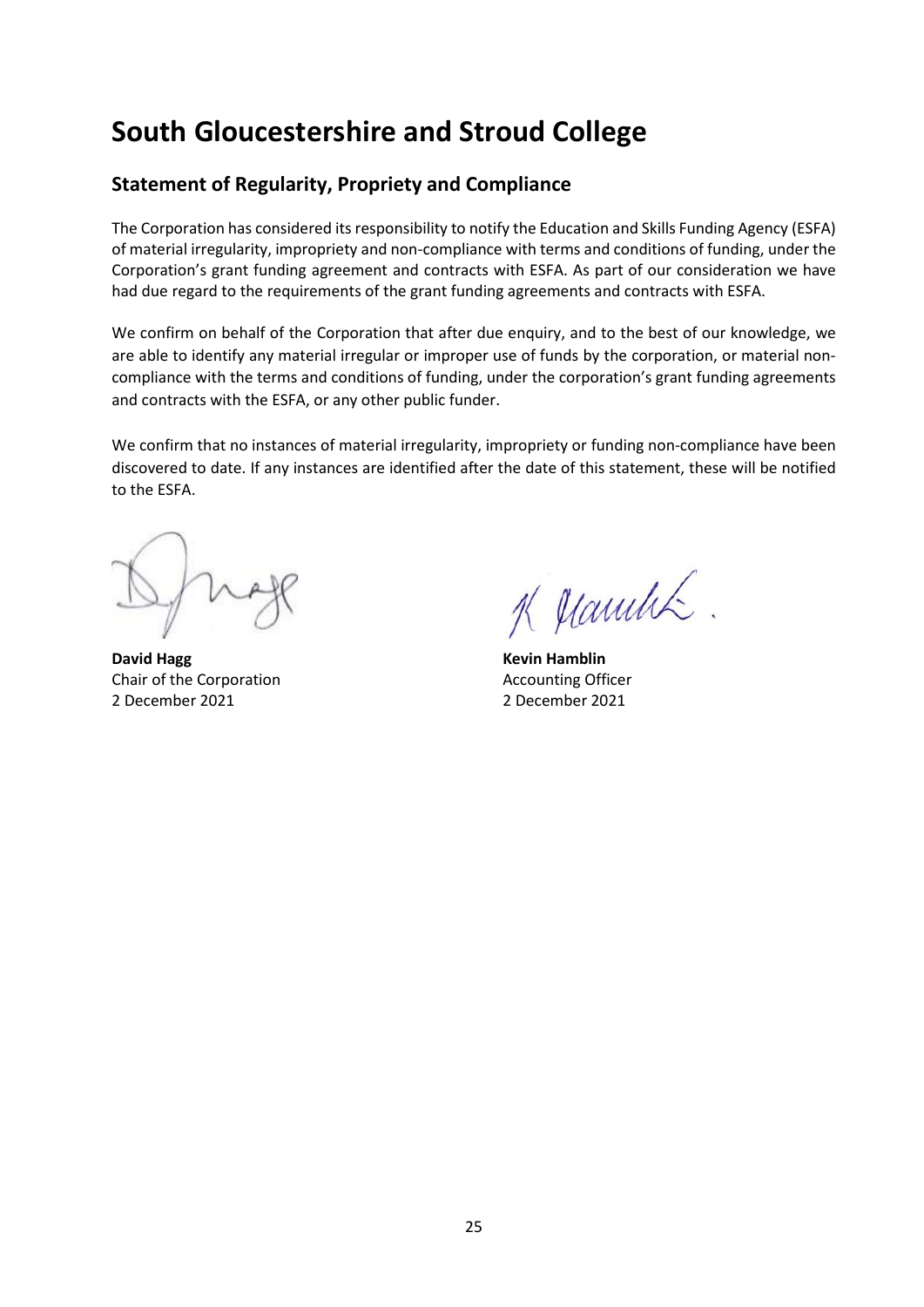# **Statement of the Corporation Responsibilities in respect of the Members' Report and the Financial Statements**

The Corporation is responsible for preparing the Members' Report and the Corporation's Statement of Governance and Internal Control and the financial statements in accordance with the College's Financial Memorandum with the Education and Skills Funding Agency (ESFA) and applicable law and regulations.

They are required to prepare the group and parent College financial statements in accordance with UK accounting standards and applicable law (UK Generally Accepted Accounting Practice), including FRS 102 *The Financial Reporting Standard applicable in the UK and Republic of Ireland.* The terms and conditions of funding further require the financial statements to be prepared in accordance with the 2019 Statement of Recommended Practice – Accounting for Further and Higher Education, in accordance with the requirements of the Accounts Direction issued by the ESFA.

The Corporation is required to prepare financial statements which give a true and fair view of the state of affairs of the group and the parent College and of its income and expenditure, gains and losses and changes in reserves for that period. In preparing the group and parent College financial statements, the Corporation is required to:

- select suitable accounting policies and then apply them consistently;
- make judgements and estimates that are reasonable and prudent;
- state whether applicable UK accounting standards have been followed, subject to any material departures disclosed and explained in the financial statements;
- assess the group and parent College's ability to continue as a going concern, disclosing, as applicable, matters related to going concern; and
- use the going concern basis of accounting unless they either intend to liquidate the group or the parent College or to cease operations, or have no realistic alternative but to do so.

The Corporation is responsible for keeping adequate accounting records that are sufficient to show and explain the College's transactions and disclose with reasonable accuracy at any time the financial position of the College. They are responsible for such internal control as they determine is necessary to enable the preparation of financial statements that are free from material misstatement, whether due to fraud or error, and have general responsibility for taking such steps as are reasonably open to them to safeguard the assets of the group and to prevent and detect fraud and other irregularities.

The Corporation is also responsible for ensuring that:

- funds from whatever source administered by the Group or the College for specific purposes have been properly applied to those purposes and managed in accordance with relevant legislation;
- funds provided by the Office for Students, UK Research and Innovation (including Research England), the Education and Skills Funding Agency and the Department for Education have been applied in accordance with the relevant terms and conditions attached to them;
- ensuring that there are appropriate financial and management controls in place to safeguard public funds and funds from other sources; and
- securing the economical, efficient and effective management of the Group and parent College's resources and expenditure.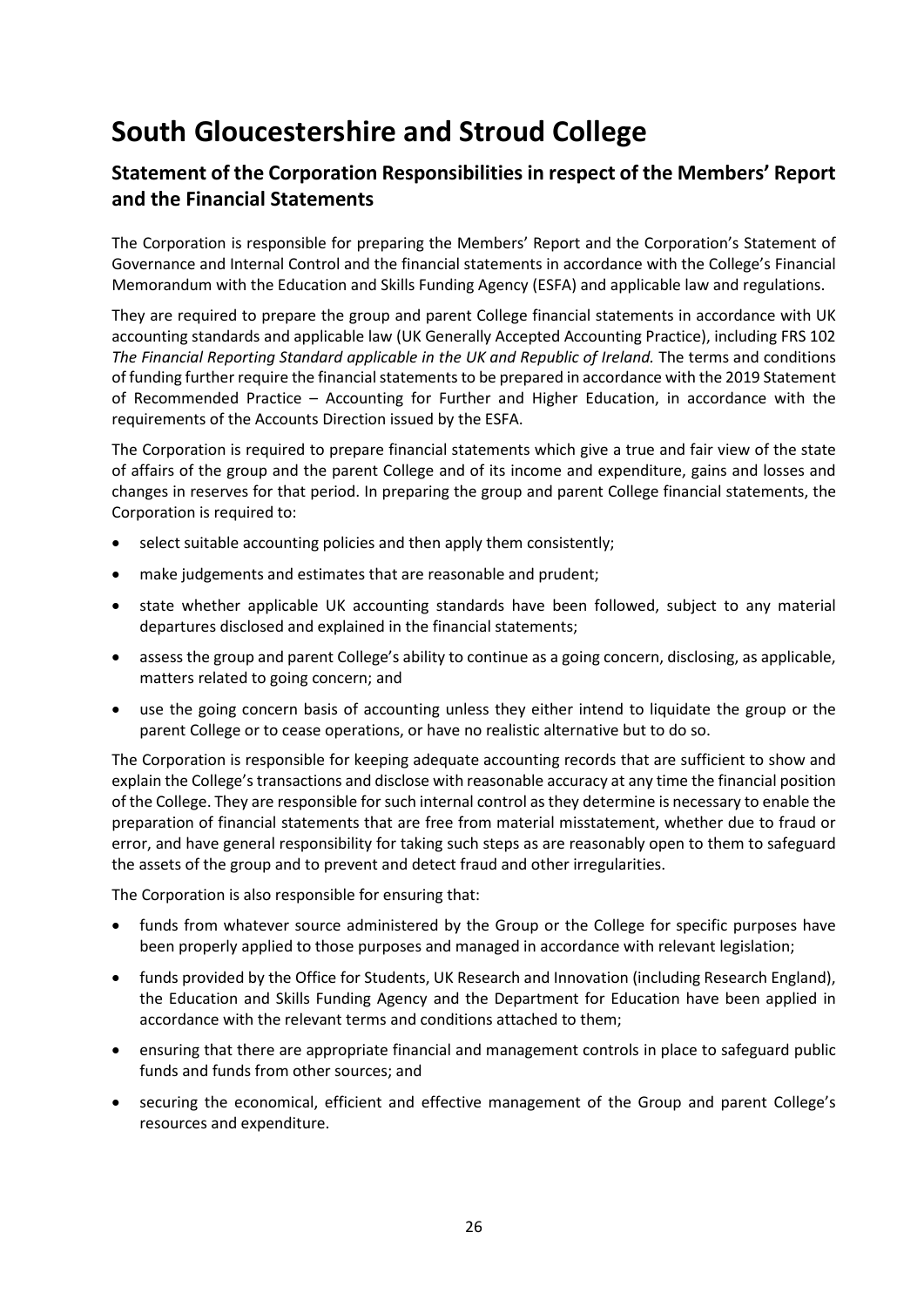The Corporation is responsible for the maintenance and integrity of the corporate and financial information included on the College's website. Legislation in the UK governing the preparation and dissemination of financial statements may differ from legislation in other jurisdictions.

Approved by order of the members of the Corporation on 2 December 2021 and signed on its behalf by:

**David Hagg**  Chair of the Corporation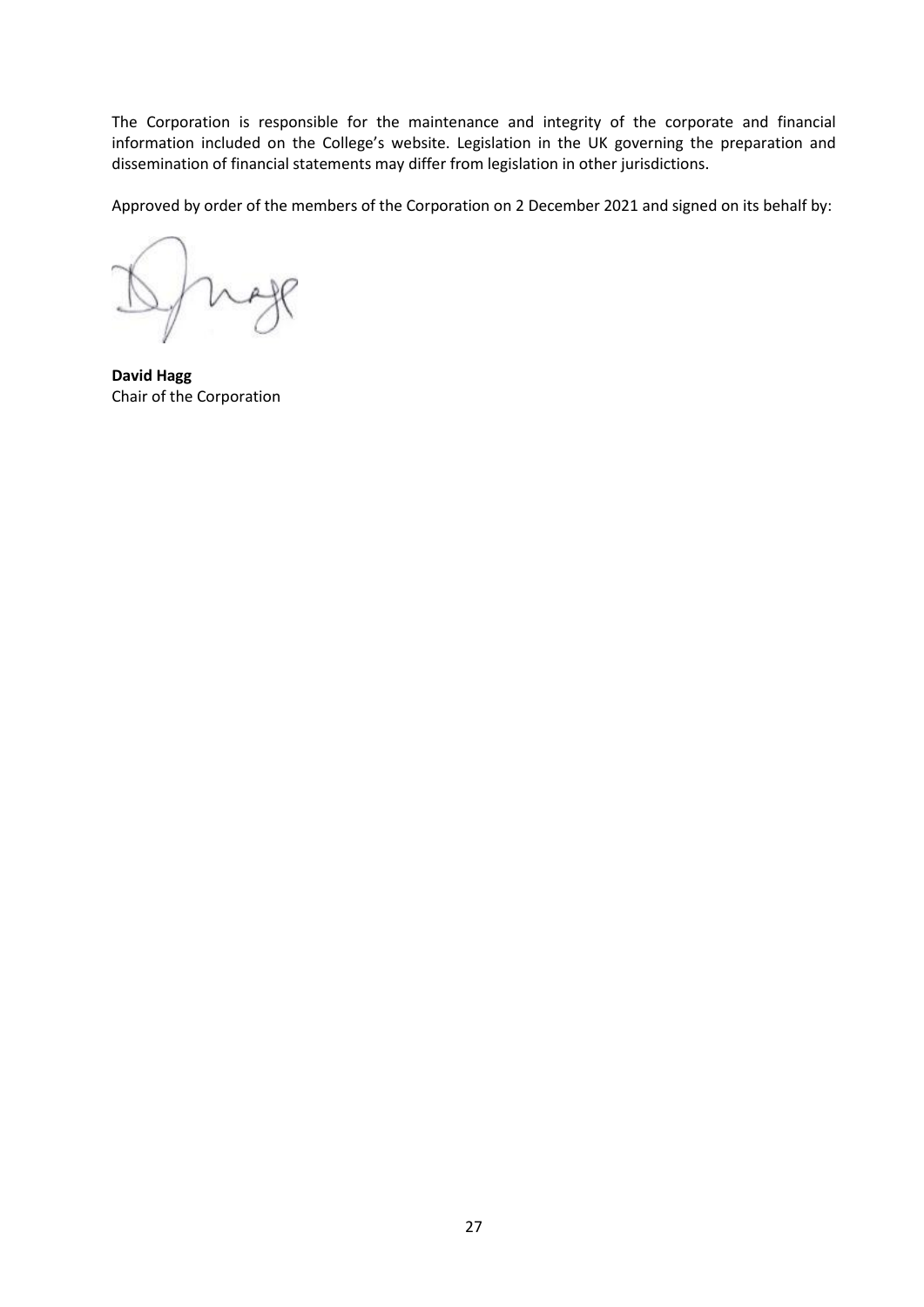# **Independent Auditor's Report To The Corporation Of South Gloucestershire And Stroud College**

We have audited the financial statements of South Gloucestershire and Stroud College ("the College") for the year ended 31 July 2021 which comprise the Consolidated and College Statements of Comprehensive Income and Expenditure, the Consolidated and College Statements of Changes in Reserves, the Consolidated and Balance Sheets, the Consolidated Statement of Cash Flows and related notes, including the accounting policies in note 1.

In our opinion the financial statements:

- give a true and fair view of the state of the Group's and the College's affairs as at 31 July 2021, and of the Group's and the College's income and expenditure, gains and losses and changes in reserves and of the Group's cash flows, for the year then ended; and
- have been properly prepared in accordance with UK accounting standards, including FRS 102 *The Financial Reporting Standard applicable in the UK and Republic of Ireland,* and with the 2019 *Statement of Recommended Practice – Accounting for Further and Higher Education*.

#### **Basis for opinion**

We conducted our audit in accordance with International Standards on Auditing (UK) ("ISAs (UK)") and applicable law. Our responsibilities are described below. We have fulfilled our ethical responsibilities under, and are independent of the Group in accordance with, UK ethical requirements including the FRC Ethical Standard. We believe that the audit evidence we have obtained is a sufficient and appropriate basis for our opinion.

#### **Going concern**

The Corporation has prepared the financial statements on the going concern basis as they do not intend to liquidate the Group or the College or to cease its operations, and as they have concluded that the Group and the College's financial position means that this is realistic. They have also concluded that there are no material uncertainties that could have cast significant doubt over their ability to continue as a going concern for at least a year from the date of approval of the financial statements ("the going concern period").

In our evaluation of the Corporation's conclusions, we considered the inherent risks to the Group's business model and analysed how those risks might affect the Group and College's financial resources or ability to continue operations over the going concern period.

Our conclusions based on this work:

- we consider that the Corporation's use of the going concern basis of accounting in the preparation of the financial statements is appropriate;
- we have not identified, and concur with the Corporation's assessment that there is not, a material uncertainty related to events or conditions that, individually or collectively, may cast significant doubt on the Group or the College's ability to continue as a going concern for the going concern period.

However, as we cannot predict all future events or conditions and as subsequent events may result in outcomes that are inconsistent with judgements that were reasonable at the time they were made, the above conclusions are not a guarantee that the Group or the College will continue in operation.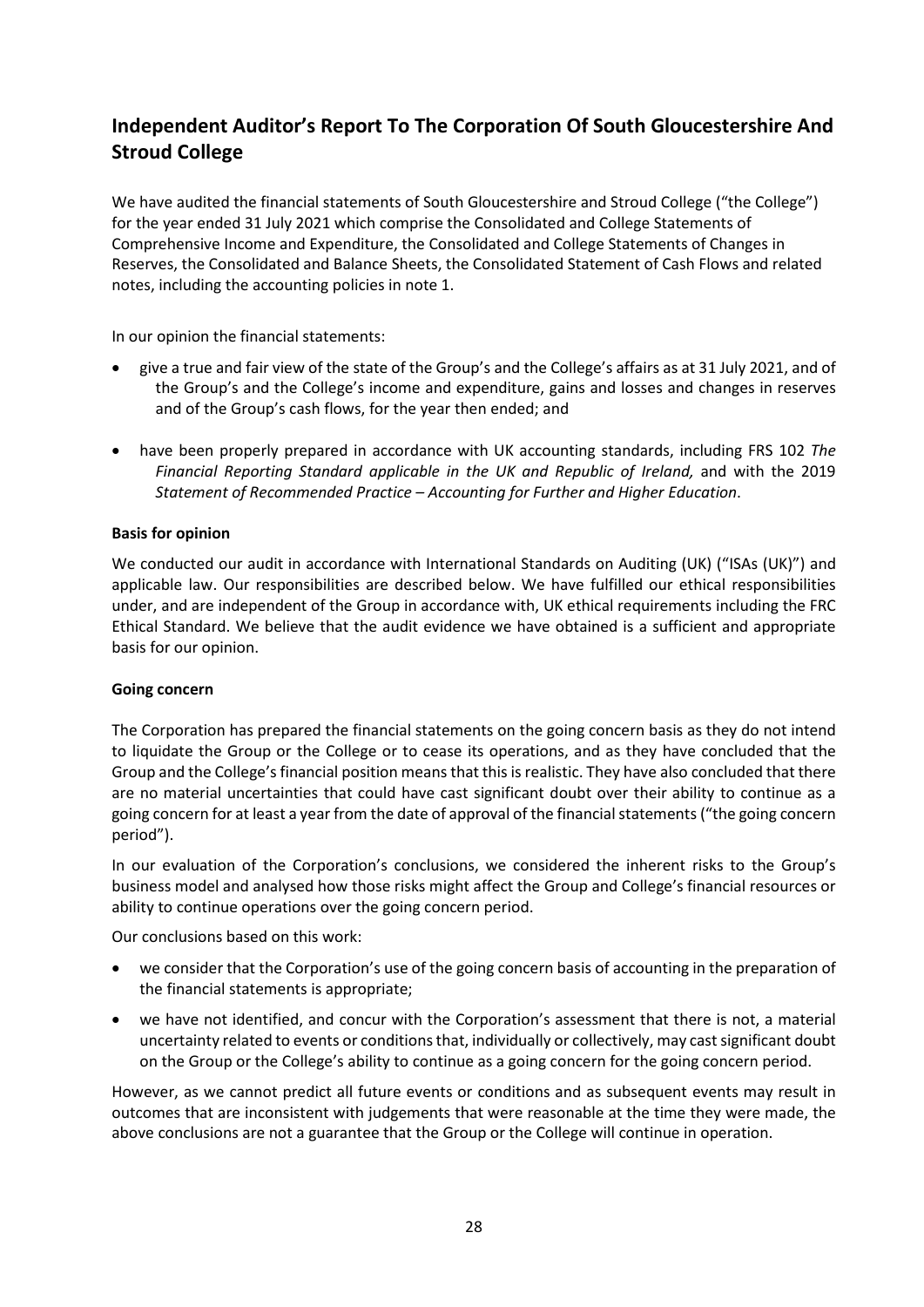## **Fraud and breaches of laws and regulations – ability to detect**

To identify risks of material misstatement due to fraud ("fraud risks") we assessed events or conditions that could indicate an incentive or pressure to commit fraud or provide an opportunity to commit fraud. Our risk assessment procedures included:

- Enquiring of the Corporation, the Audit Committee, internal audit and inspection of policy documentation as to the Group's high-level policies and procedures to prevent and detect fraud, including the internal audit function, and the Group's channel for "whistleblowing", as well as whether they have knowledge of any actual, suspected or alleged fraud.
- Reading Board and Audit Committee minutes.
- Using analytical procedures to identify any unusual or unexpected relationships.

We communicated identified fraud risks throughout the audit team and remained alert to any indications of fraud throughout the audit.

As required by auditing standards, and taking into account possible pressures to meet loan covenants and regulatory performance targets, we perform procedures to address the risk of management override of controls and the risk of fraudulent revenue recognition, in particular the risk of understatement of potential clawback of adult and apprenticeships funding where funding targets have not been reached, of overstatement of funding where there is the potential to receive payment for over delivery against funding targets, that income from tuition fees is recorded in the wrong period, the risk that the Group's management may be in a position to make inappropriate accounting entries, and the risk of bias in accounting estimates and judgements such as pension assumptions.

We did not identify any additional fraud risks.

In determining the audit procedures we took into account the results of our evaluation and testing of the operating effectiveness of some of the Group-wide fraud risk management controls

We also performed procedures including:

- Identifying journal entries to test based on risk criteria and comparing the identified entries to supporting documentation. These included journal entries made to unrelated accounts.
- We performed tests of detail over the tuition fee income recognised in the year and performed sample testing of students, agreeing funding to learner registration documentation to confirm funding.

## *Identifying and responding to risks of material misstatement due to non-compliance with laws and regulations*

We identified areas of laws and regulations that could reasonably be expected to have a material effect on the financial statements from our general commercial and sector experience, and through discussion with the Corporation and other management (as required by auditing standards), and from inspection of the Group's regulatory and legal correspondence and discussed with the Corporation and other management the policies and procedures regarding compliance with laws and regulations.

As the Group is regulated, our assessment of risks involved gaining an understanding of the control environment including the entity's procedures for complying with regulatory requirements.

We communicated identified laws and regulations throughout our team and remained alert to any indications of non-compliance throughout the audit.

The potential effect of these laws and regulations on the financial statements varies considerably.

The Group is subject to laws and regulations that directly affect the financial statements including financial reporting legislation, taxation legislation, pensions legislation and specific disclosures required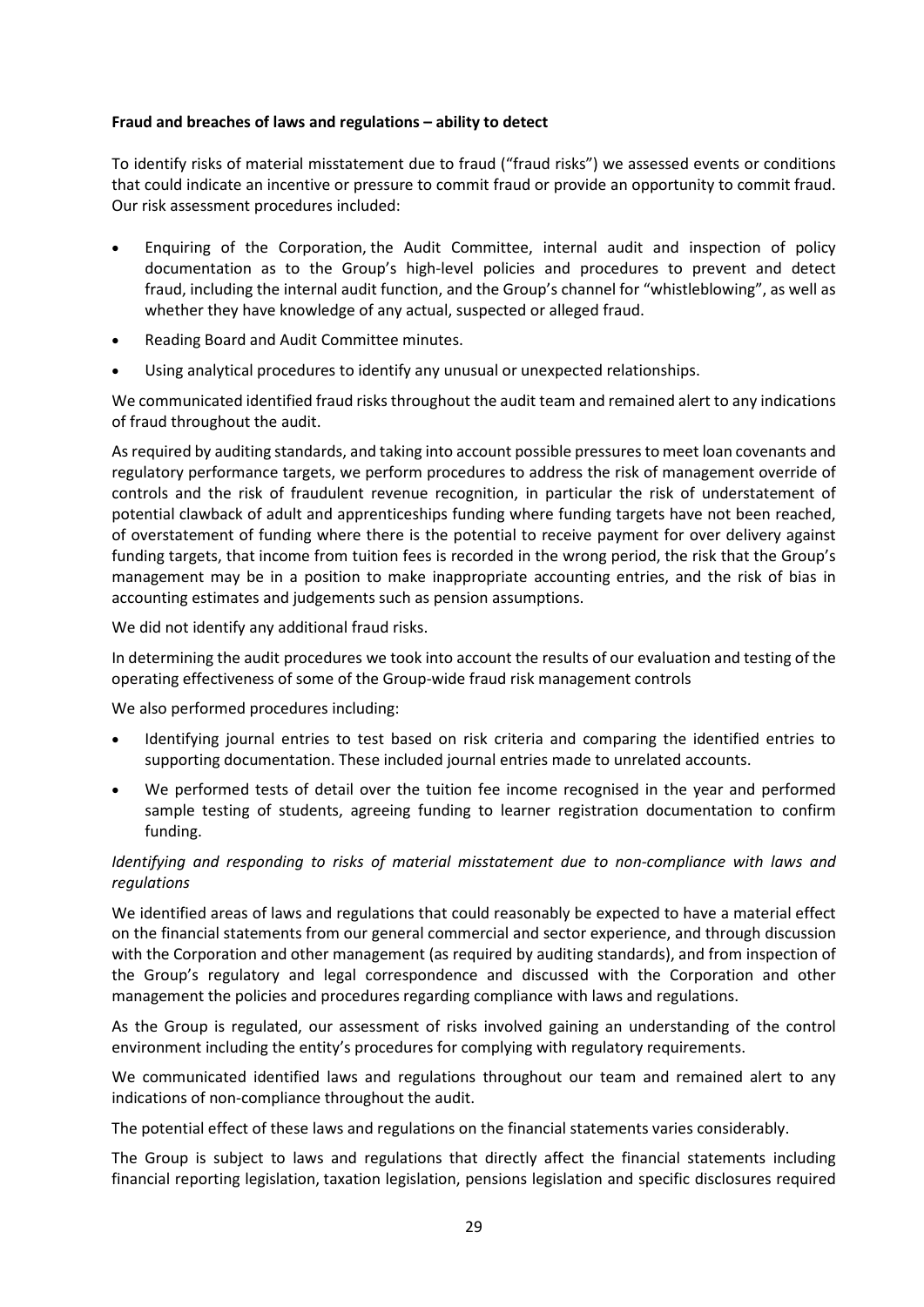by post-16 education and skills legislation and regulation, charities legislation and related legislation and we assessed the extent of compliance with these laws and regulations as part of our procedures on the related financial statement items.

Whilst the Group is subject to many other laws and regulations, we did not identify any others where the consequences of non-compliance alone could have a material effect on amounts or disclosures in the financial statements.

## *Context of the ability of the audit to detect fraud or breaches of law or regulation*

Owing to the inherent limitations of an audit, there is an unavoidable risk that we may not have detected some material misstatements in the financial statements, even though we have properly planned and performed our audit in accordance with auditing standards. For example, the further removed noncompliance with laws and regulations is from the events and transactions reflected in the financial statements, the less likely the inherently limited procedures required by auditing standards would identify it.

In addition, as with any audit, there remained a higher risk of non-detection of fraud, as these may involve collusion, forgery, intentional omissions, misrepresentations, or the override of internal controls. Our audit procedures are designed to detect material misstatement. We are not responsible for preventing non-compliance or fraud and cannot be expected to detect non-compliance with all laws and regulations.

#### **Other information**

The Corporation is responsible for the other information, which comprises the Members' Report and the Corporation's Statement of Governance and Internal Control. Our opinion on the financial statements does not cover the other information and, accordingly, we do not express an audit opinion or, except as explicitly stated below, any form of assurance conclusion thereon.

Our responsibility is to read the other information and, in doing so, consider whether, based on our financial statements audit work, the information therein is materially misstated or inconsistent with the financial statements or our audit knowledge. Based solely on that work:

- we have not identified material misstatements in the other information; and
- in our opinion the information given in the Members' Report and the Corporation's Statement of Governance and Internal Control is consistent with the financial statements.

#### **Matters on which we are required to report by exception**

Under the Post-16 Audit Code of Practice 2020 to 2021 (March 2021) issued by the Education and Skills Funding Agency we are required to report to you if, in our opinion:

- adequate accounting records have not been kept by the parent College; or
- the parent College's financial statements are not in agreement with the accounting records; or
- we have not received all the information and explanations we require for our audit.

We have nothing to report in these respects.

#### **Corporation's responsibilities**

As explained more fully in their statement set out on page 26, the Corporation is responsible for: the preparation of the financial statements and for being satisfied that they give a true and fair view; such internal control as it determines is necessary to enable the preparation of financial statements that are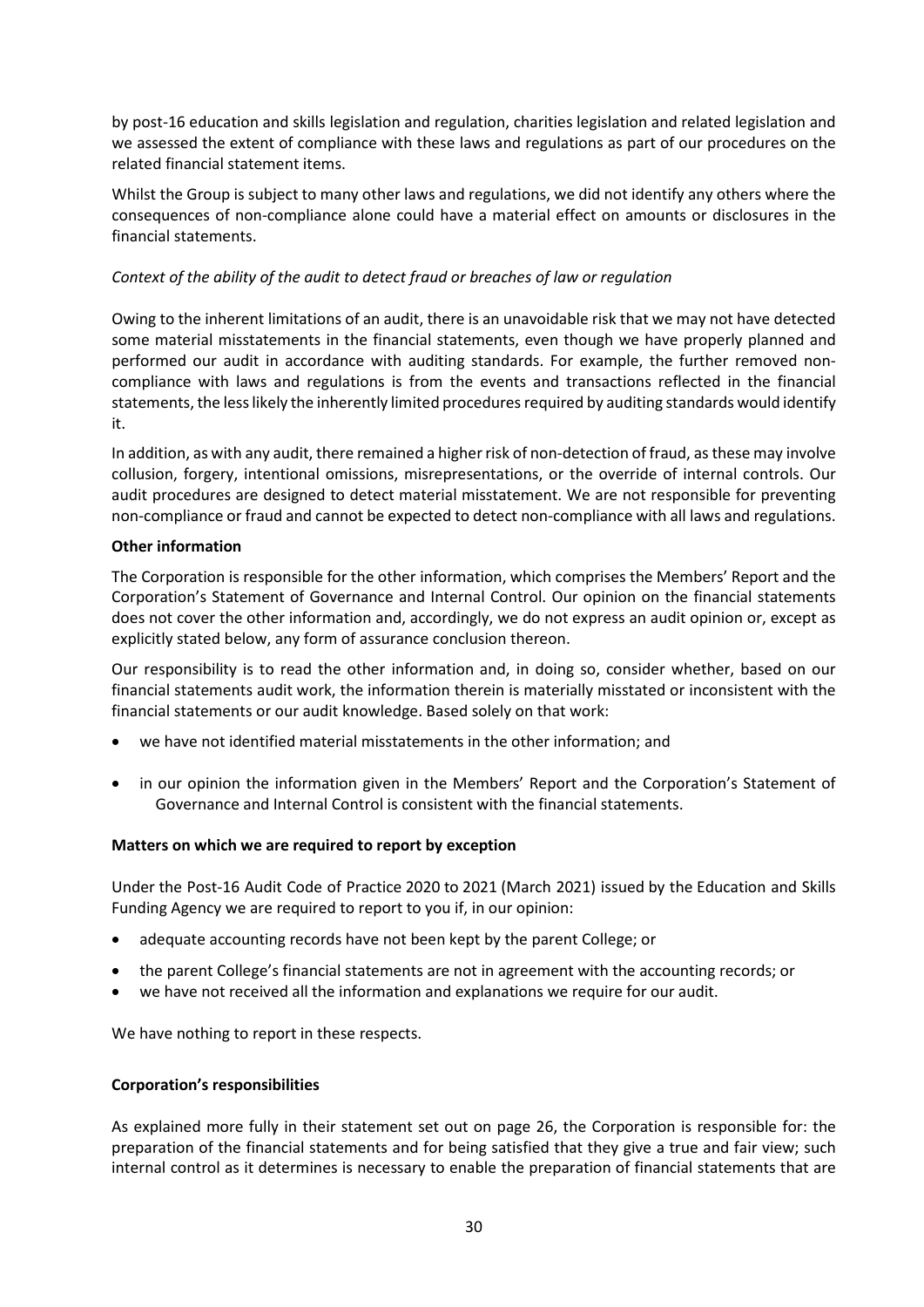free from material misstatement, whether due to fraud or error; assessing the Group and parent College's ability to continue as a going concern, disclosing, as applicable, matters related to going concern; and using the going concern basis of accounting unless it either intends to liquidate the Group or the parent College or to cease operations, or has no realistic alternative but to do so.

#### **Auditor's responsibilities**

• Our objectives are to obtain reasonable assurance about whether the financial statements as a whole are free from material misstatement, whether due to fraud or error, and to issue our opinion in an auditor's report. Reasonable assurance is a high level of assurance, but does not guarantee that an audit conducted in accordance with ISAs (UK) will always detect a material misstatement when it exists. Misstatements can arise from fraud or error and are considered material if, individually or in aggregate, they could reasonably be expected to influence the economic decisions of users taken on the basis of the financial statements.

• A fuller description of our responsibilities is provided on the FRC's website at [www.frc.org.uk/auditorsresponsibilities.](http://www.frc.org.uk/auditorsresponsibilities)

## **REPORT ON OTHER LEGAL AND REGULATORY REQUIREMENTS**

We are required to report on the following matters by the Accounts Direction dated 25 October 2019 issued by the Office for Students ('the Accounts Direction').

In our opinion, in all material respects:

- Funds from whatever source administered by the Group or the College for specific purposes have been properly applied to those purposes and managed in accordance with relevant legislation;
- income has been applied in accordance with the articles of government;
- funds provided by the Office for Students, UK Research and Innovation (including Research England), the Education and Skills Funding Agency and the Department for Education have been applied in accordance with the relevant terms and conditions; and
- meet the requirements of the Accounts Direction dated 25 October 2019 issued by the Office for Students.

#### **Matters on which we are required to report by exception**

We are required by the Accounts Direction to report to you where the College has an access and participation plan that has been approved by the Office for Students' director of fair access and participation and the results of our audit work indicate that the Group's and the College's expenditure on access and participation activities for the financial year disclosed in Note 8A has been materially misstated.

We are also required by the Accounts Direction to report to you where the results of our audit work indicate that the Group's and the College's grant and fee income, as disclosed in note 2 to the financial statements has been materially misstated.

We have nothing to report in these respects.

#### **THE PURPOSE OF OUR AUDIT WORK AND TO WHOM WE OWE OUR RESPONSIBILITIES**

This report is made solely to the Corporation and Article 16 of the College's Articles of Government. Our audit work has been undertaken so that we might state to the Corporation those matters we are required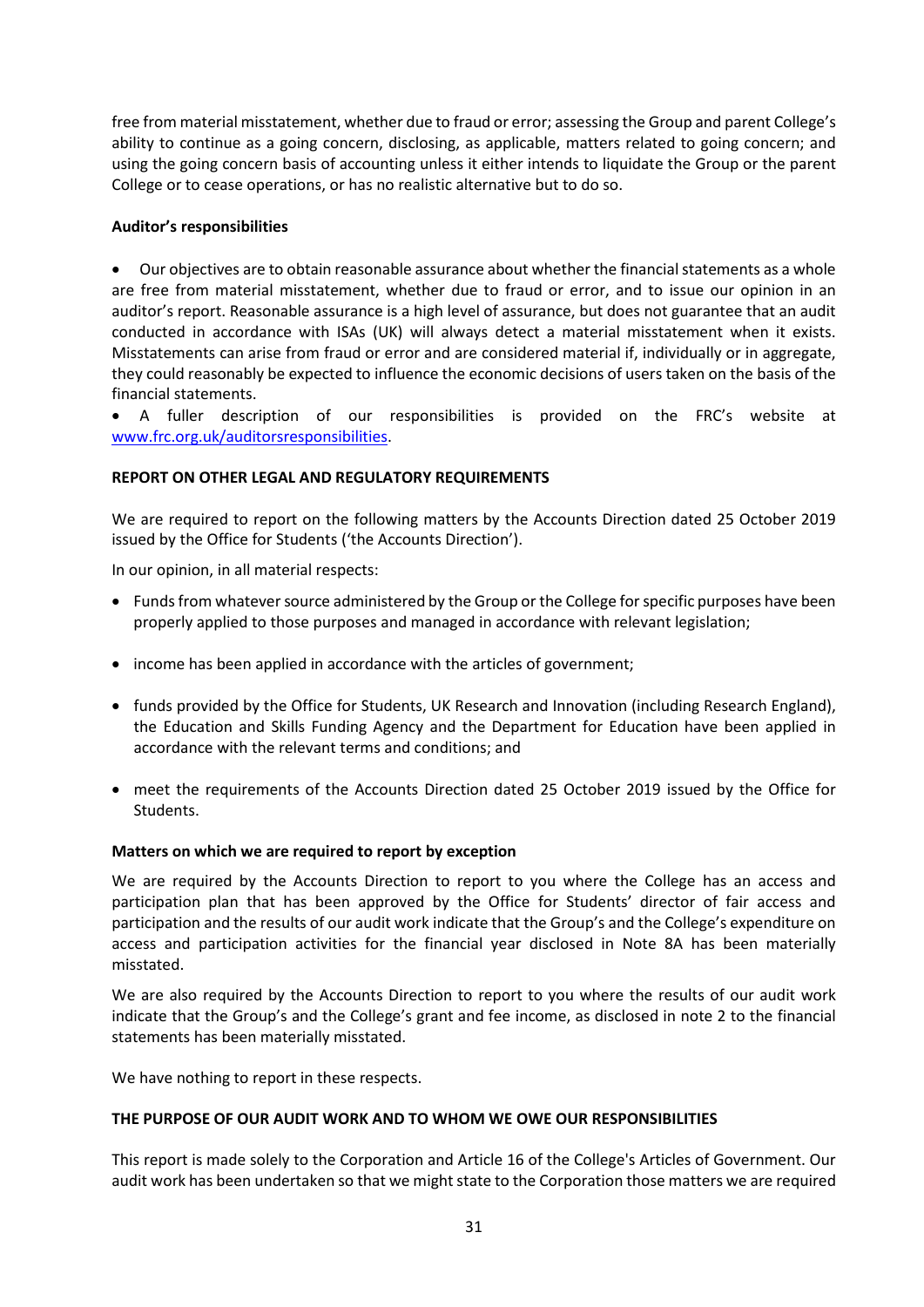to state to them in an auditor's report and for no other purpose. To the fullest extent permitted by law, we do not accept or assume responsibility to anyone other than the College and the Corporation for our audit work, for this report, or for the opinions we have formed.

Jonathan Brown

**Jonathan Brown for and on behalf of KPMG LLP, Statutory Auditor**  *Chartered Accountants*  66 Queen Square Bristol BS1 4BE

14 December 2021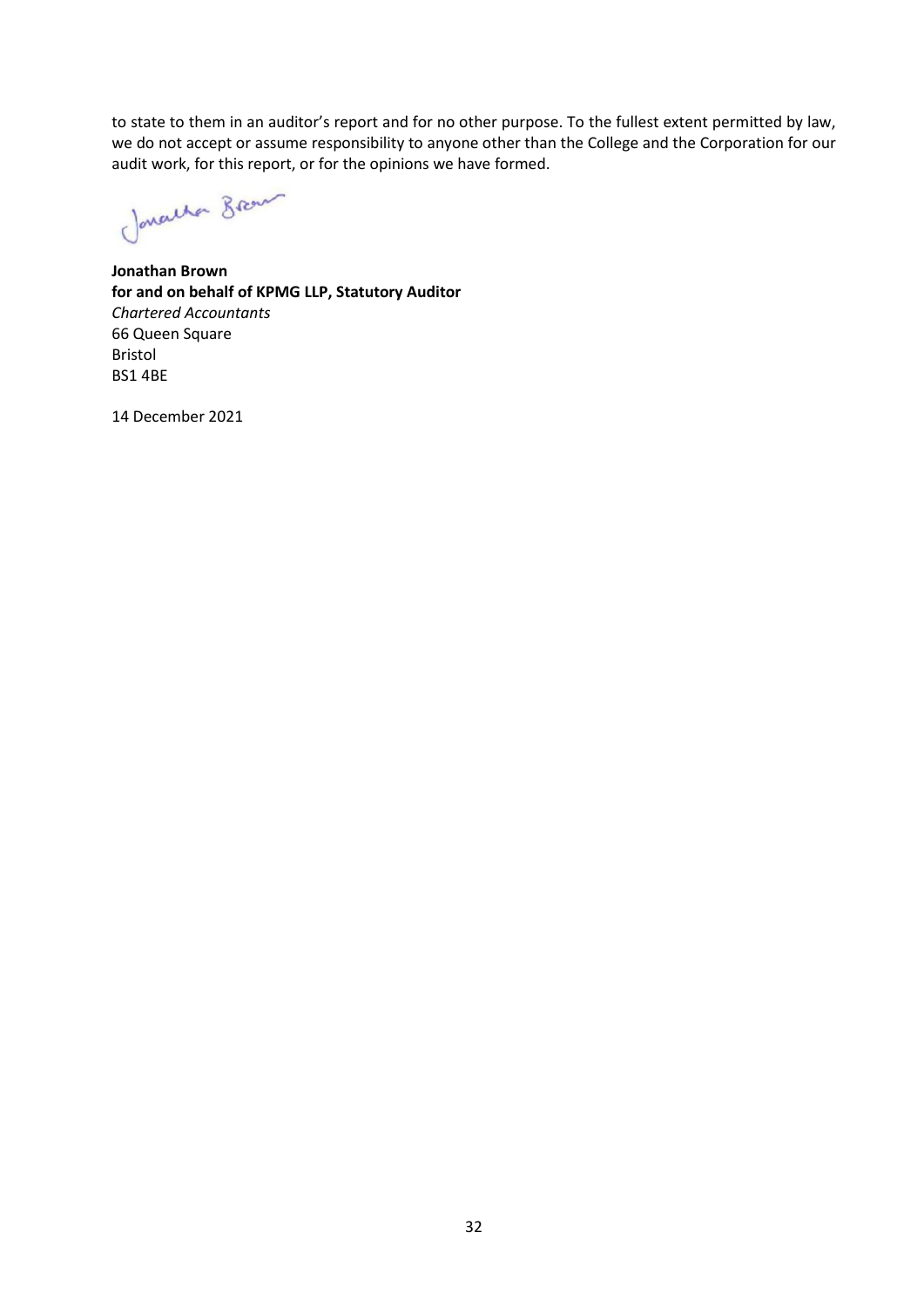# **Reporting Accountant's Assurance Report on Regularity to The Corporation of South Gloucestershire and Stroud College and the Secretary of State for Education acting through the Education and Skills Funding Agency (ESFA)**

In accordance with the terms of our engagement letter dated 6 November 2020 and further to the requirements and conditions of funding in ESFA's grant funding agreements and contracts, or those of any other public funder, we have carried out an engagement to obtain limited assurance about whether anything has come to our attention that would suggest, that in all material respects, the expenditure disbursed and income received by South Gloucestershire and Stroud College during the period 1 August 2020 to 31 July 2021 have not been applied to the purposes identified by Parliament and the financial transactions do not conform to the authorities which govern them.

The framework that has been applied is set out in the Post-16 Audit Code of Practice ("the Code") issued by the ESFA and in any relevant conditions of funding adult education notified by a relevant funder. In line with this framework, our work has specifically not considered income received from the main funding grants generated through the Individualised Learner Record data returns, for which the ESFA or devolved authority has other assurance arrangements in place.

This report is made solely to the Corporation of South Gloucestershire and Stroud College and ESFA in accordance with our terms of our engagement letter. Our work has been undertaken so that we might state to the Corporation of South Gloucestershire and Stroud College and the ESFA those matters we are required to state in a report and for no other purpose. To the fullest extent permitted by law, we do not accept or assume responsibility to anyone other than the Corporation of South Gloucestershire and Stroud College and the ESFA for our work, for this report, or for the conclusion we have formed.

#### **Respective responsibilities of South Gloucestershire and Stroud College and the reporting accountant**

The Corporation of South Gloucestershire and Stroud College is responsible, under the requirements of the Further & Higher Education Act 1992, subsequent legislation and related regulations and guidance, for ensuring that expenditure disbursed and income received is applied for the purposes intended by Parliament and the financial transactions conform to the authorities which govern them.

Our responsibilities for this engagement are established in the United Kingdom by our profession's ethical guidance and are to obtain limited assurance and report in accordance with our engagement letter and the requirements of the Code. We report to you whether anything has come to our attention in carrying out our work which suggests that in all material respects, expenditure disbursed and income received during the period 1 August 2020 to 31 July 2021 have not been applied to purposes intended by Parliament or that the financial transactions do not conform to the authorities which govern them.

## **Approach**

We conducted our engagement in accordance with the Code issued by the ESFA. We performed a limited assurance engagement as defined in that framework.

The objective of a limited assurance engagement is to perform such procedures as to obtain information and explanations in order to provide us with sufficient appropriate evidence to express a negative conclusion on regularity.

A limited assurance engagement is more limited in scope than a reasonable assurance engagement and consequently does not enable us to obtain assurance that we would become aware of all significant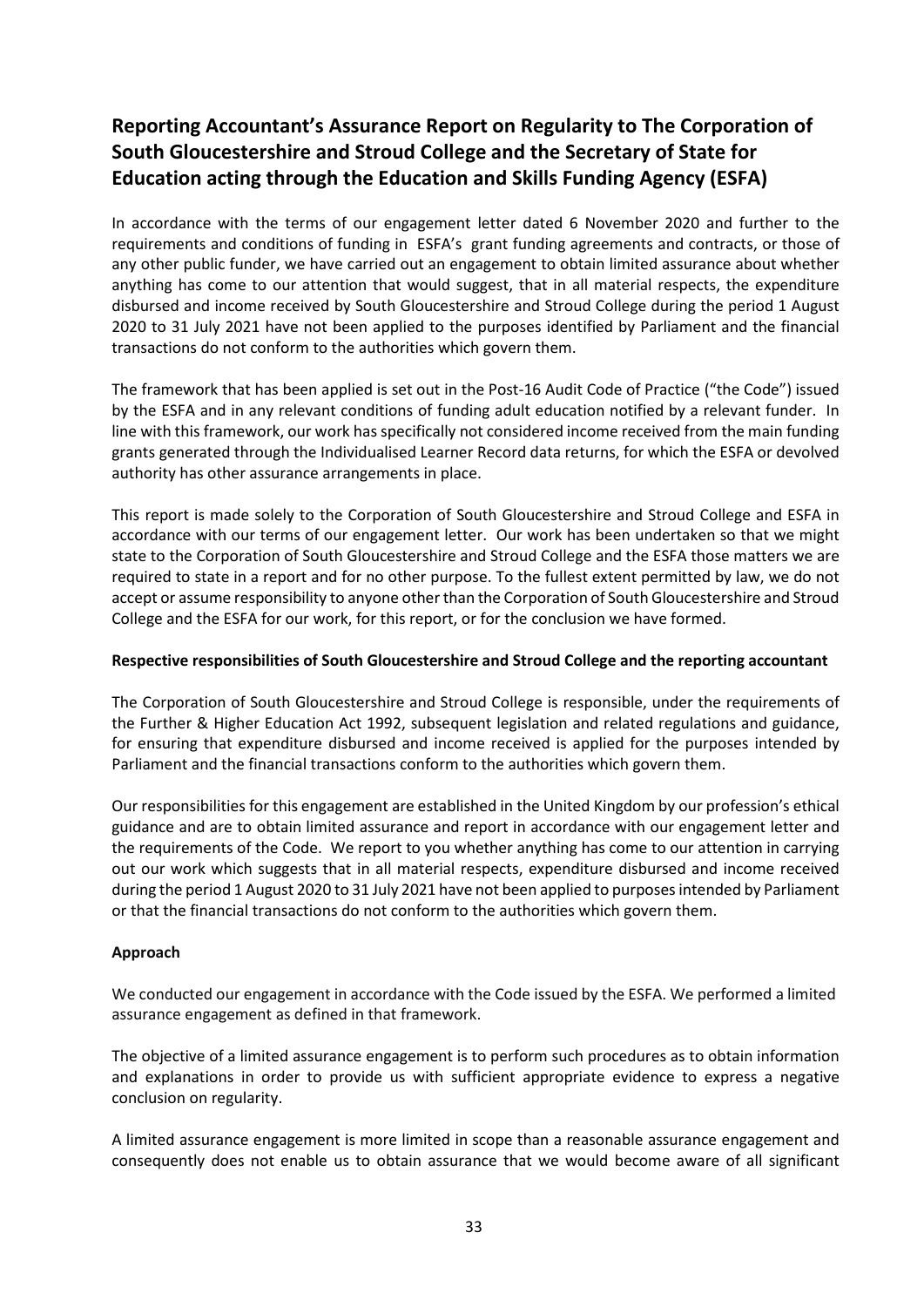matters that might be identified in a reasonable assurance engagement. Accordingly, we do not express a positive opinion.

Our engagement includes examination, on a test basis, of evidence relevant to the regularity of the College's income and expenditure.

The work undertaken to draw our conclusion included:

- Documenting the framework of authorities which govern the activities of the College;
- Undertaking a risk assessment based on our understanding of the general control environment and any weaknesses in internal controls identified by our audit of the financial statements;
- Reviewing the self-assessment questionnaire which supports the representations included in the Chair of Governors and Accounting Officer's statement on regularity, propriety and compliance with the framework of authorities;
- Testing transactions with related parties;
- Confirming through enquiry and sample testing that the College has complied with its procurement policies and that these policies comply with delegated authorities; and
- Reviewing any evidence of impropriety resulting from our work and determining whether it was significant enough to be referred to in our regularity report.

This list is not exhaustive and we performed additional procedures designed to provide us with sufficient appropriate evidence to express a limited assurance conclusion on regularity consistent with the requirements of the Post-16 Audit Code of Practice.

## **Conclusion**

In the course of our work, nothing has come to our attention which suggests that in all material respects the expenditure disbursed and income received during the period 1 August 2020 to 31 July 2021 has not been applied to purposes intended by Parliament and the financial transactions do not conform to the authorities which govern them.

Jonatha Brown

**Jonathan Brown For and on behalf of KPMG LLP, Reporting Accountant**  *Chartered Accountants*  66 Queen Square Bristol BS1 4BE

14 December 2021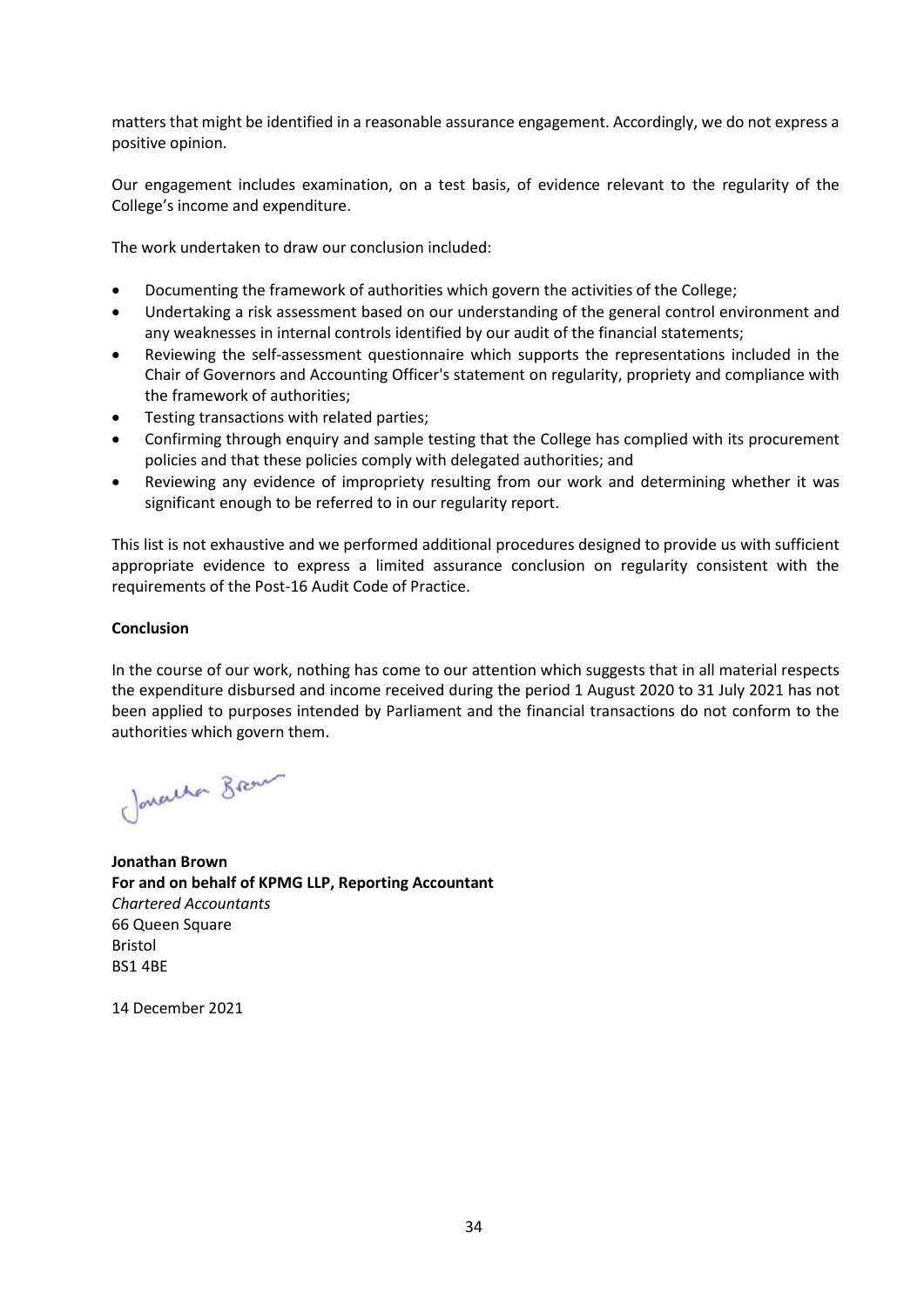## **Consolidated and College Statements of Comprehensive Income and Expenditure**

**For the year ended 31 July 2021**

|                                                        | <b>Notes</b>   |          | Year ended 31 July |           | Year ended 31 July     |
|--------------------------------------------------------|----------------|----------|--------------------|-----------|------------------------|
|                                                        |                | 2021     | 2021               | 2020      | 2020                   |
|                                                        |                | Group    | College            | Group     | College                |
|                                                        |                | £'000    | £'000              | £'000     | ${\bf f}^{\prime}$ 000 |
| <b>INCOME</b>                                          |                |          |                    |           |                        |
| Funding body grants                                    | $\overline{2}$ | 30,138   | 30,138             | 28,931    | 28,931                 |
| Tuition fees and education contracts                   | 3              | 3,832    | 3,832              | 3,929     | 3,929                  |
| Other grants and contracts                             | 4              | 195      | 195                | 243       | 243                    |
| Other income                                           | 5              | 2,525    | 1,694              | 2,733     | 2,329                  |
| Investment income                                      | 6              | 5        | 49                 | 25        | 86                     |
| <b>Total income</b>                                    |                | 36,695   | 35,908             | 35,861    | 35,518                 |
| <b>EXPENDITURE</b>                                     |                |          |                    |           |                        |
| Staff costs                                            | $\overline{7}$ | 25,507   | 25,507             | 24,766    | 24,766                 |
| Other operating expenses                               | 8              | 10,656   | 10,095             | 10,308    | 9,966                  |
| Depreciation                                           | 11             | 1,848    | 1,848              | 1,791     | 1,791                  |
| Interest and other finance costs                       | 9              | 812      | 812                | 847       | 847                    |
| <b>Total expenditure</b>                               |                | 38,823   | 38,262             | 37,712    | 37,370                 |
|                                                        |                |          |                    |           |                        |
| Deficit before other gains and losses                  |                | (2, 128) | (2, 354)           | (1, 851)  | (1, 852)               |
| Loss on disposal of assets                             |                |          |                    |           |                        |
| Deficit before tax                                     |                | (2, 128) | (2, 354)           | (1,851)   | (1,852)                |
| Taxation                                               | 10             |          |                    |           |                        |
| Deficit for the year                                   |                | (2, 128) | (2, 354)           | (1, 851)  | (1,852)                |
| Unrealised gain / (loss) on revaluation of assets      |                | 88       |                    | (54)      |                        |
| Actuarial gain / (loss) in respect of pensions schemes | 24             | 2,462    | 2,462              | (10, 151) | (10, 151)              |
| Total Comprehensive Income for the year                |                | 422      | 108                | (12,056)  | (12,003)               |

All items of income and expenditure relate to continuing activities.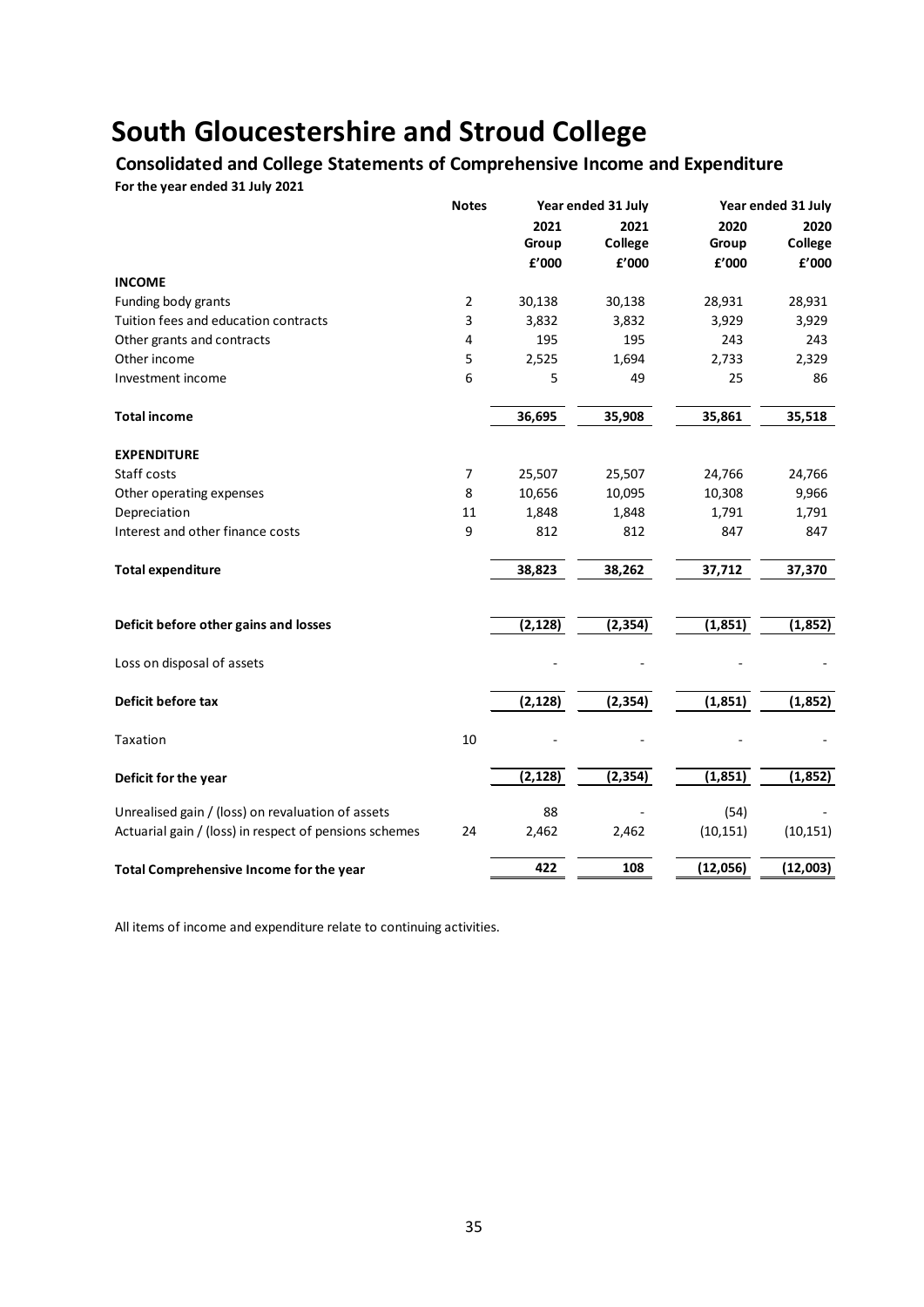# **Consolidated and College Statements of Changes in Reserves**

**For the year ended 31 July 2021**

|                                                                               | Income and<br><b>Expenditure</b><br>account | <b>Revaluation</b><br>reserve | Total     |
|-------------------------------------------------------------------------------|---------------------------------------------|-------------------------------|-----------|
|                                                                               | f'000                                       | f'000                         | f'000     |
| Group                                                                         |                                             |                               |           |
| <b>Balance at 1 August 2019</b>                                               | (3,097)                                     | 2,519                         | (578)     |
| Deficit from the income and expenditure account                               | (1,851)                                     |                               | (1,851)   |
| Other comprehensive income                                                    | (10, 151)                                   |                               | (10, 151) |
| Unrealised surplus on revaluation of assets                                   |                                             | (54)                          | (54)      |
| Total Comprehensive Income for the year                                       | (12,002)                                    | (54)                          | (12,056)  |
| Balance at 31 July 2020                                                       | (15,099)                                    | 2,465                         | (12, 634) |
|                                                                               |                                             |                               |           |
| Deficit from the income and expenditure account                               | (2, 128)                                    |                               | (2, 128)  |
| Other comprehensive income                                                    | 2,462                                       |                               | 2,462     |
| Unrealised deficit on revaluation of assets                                   |                                             | 88                            | 88        |
| Total comprehensive income for the year                                       | 334                                         | 88                            | 422       |
| Balance at 31 July 2021                                                       | (14,765)                                    | 2,553                         | (12, 212) |
| College                                                                       |                                             |                               |           |
| <b>Balance at 1 August 2019</b>                                               | (2,807)                                     | 2,303                         | (504)     |
| Deficit from the income and expenditure account                               | (1,852)                                     |                               | (1,852)   |
| Other comprehensive income                                                    | (10, 151)                                   |                               | (10, 151) |
| Unrealised deficit on revaluation of assets                                   |                                             |                               |           |
| Total comprehensive income for the year                                       | (12,003)                                    |                               | (12,003)  |
| Balance at 31 July 2020                                                       | (14, 810)                                   | 2,303                         | (12, 507) |
|                                                                               |                                             |                               |           |
| Deficit from the income and expenditure account<br>Other comprehensive income | (2, 354)<br>2,462                           |                               | (2, 354)  |
| Unrealised deficit on revaluation of assets                                   |                                             |                               | 2,462     |
|                                                                               |                                             |                               |           |
| Total comprehensive income for the year                                       | 108                                         |                               | 108       |
| Balance at 31 July 2021                                                       | (14, 702)                                   | 2,303                         | (12, 399) |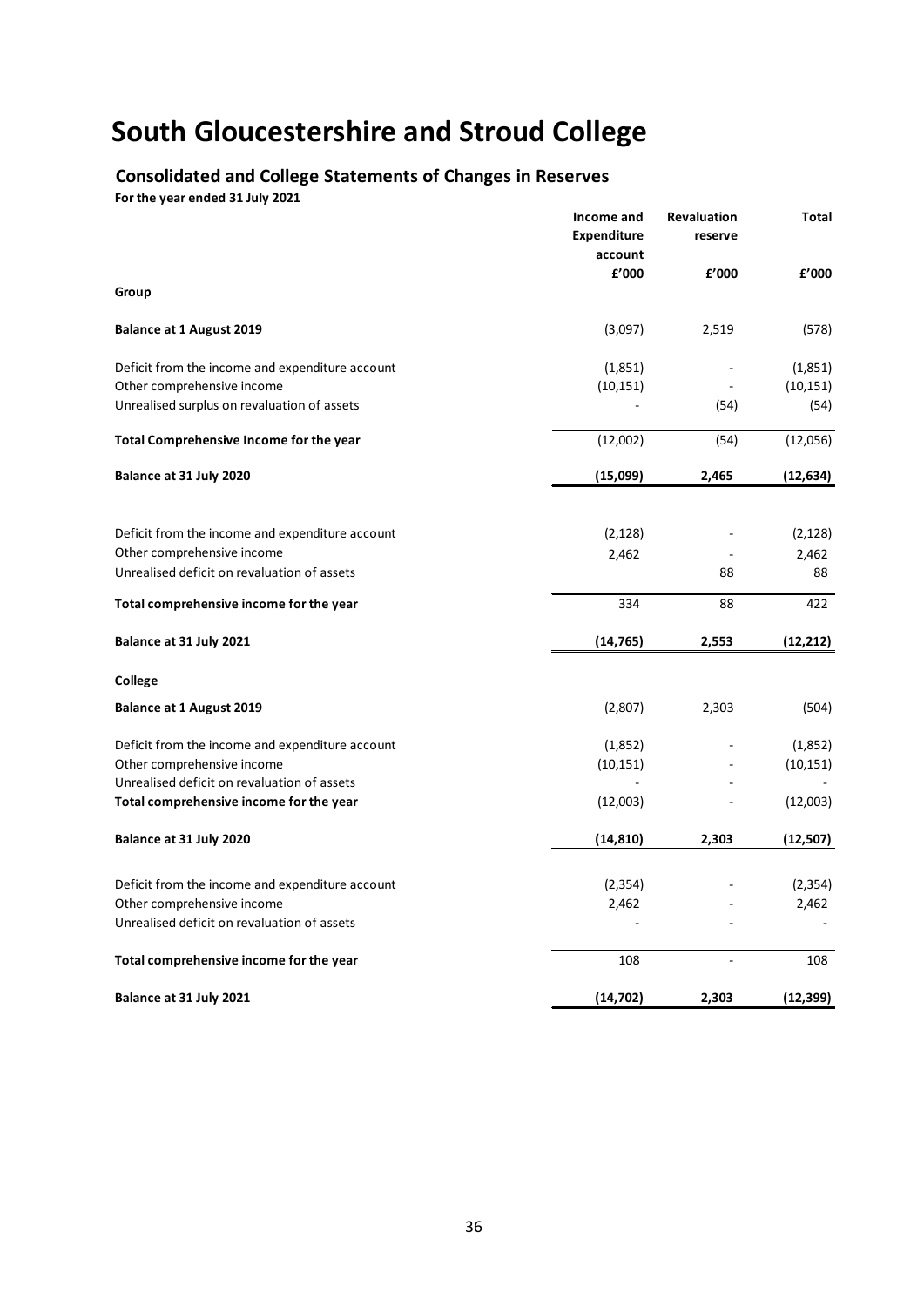**Balance Sheets as at 31 July 2021**

|                                                        | <b>Notes</b> | Group         | College       | Group         | College       |
|--------------------------------------------------------|--------------|---------------|---------------|---------------|---------------|
|                                                        |              | 2021<br>£'000 | 2021<br>£'000 | 2020<br>£'000 | 2020<br>£'000 |
| Non current assets                                     |              |               |               |               |               |
| Tangible fixed assets                                  | 11           | 57,012        | 57,012        | 52,750        | 52,750        |
| <b>Investment Properties</b>                           | 12           | 3,491         | 690           | 3,403         | 690           |
| Non current Investments                                | 12           |               |               |               |               |
| <b>Long Term Debtors</b>                               |              | 60,503        | 57,702        | 56,153        | 53,440        |
| Debtor falling due after more than one year            | 14           |               | 2,222         |               | 2,222         |
| <b>Current assets</b>                                  |              |               |               |               |               |
| <b>Stocks</b>                                          |              | 48            | 48            | 45            | 45            |
| Trade and other receivables                            | 13           | 1,310         | 1,326         | 2,914         | 3,103         |
| Investments                                            | 14           |               |               |               |               |
| Cash and cash equivalents                              | 19           | 7,372         | 7,262         | 5,598         | 5,513         |
|                                                        |              | 8,730         | 8,636         | 8,557         | 8,661         |
| Creditors - amounts falling due within one year        | 15           | (7,064)       | (6, 573)      | (6, 715)      | (6, 364)      |
| <b>Net current assets</b>                              |              | 1,666         | 2,063         | 1,842         | 2,297         |
| <b>Total assets less current liabilities</b>           |              | 62,169        | 61,987        | 57,995        | 57,959        |
| Creditors - amounts falling due after more than a year | 16           | (34, 873)     | (34, 878)     | (31, 396)     | (31, 233)     |
| <b>Provisions</b>                                      |              |               |               |               |               |
| Defined benefit obligations                            | 18           | (39, 296)     | (39, 296)     | (39,046)      | (39,046)      |
| Other provisions                                       | 18           | (212)         | (212)         | (187)         | (187)         |
| <b>Total net liabilities</b>                           |              | (12, 212)     | (12, 399)     | (12, 634)     | (12, 507)     |
| <b>Unrestricted reserves</b>                           |              |               |               |               |               |
| Income and expenditure account                         |              | (14, 765)     | (14, 702)     | (15,099)      | (14, 810)     |
| <b>Revaluation reserve</b>                             |              | 2,553         | 2,303         | 2,465         | 2,303         |
| <b>Total unrestricted reserves</b>                     |              |               |               |               |               |
|                                                        |              | (12, 212)     | (12, 399)     | (12, 634)     | (12, 507)     |
| <b>Total reserves</b>                                  |              | (12, 212)     | (12, 399)     | (12, 634)     | (12, 507)     |

The financial statements on pages 35-59 were approved and authorised for issue by the Corporation on 2 December 2021 and were signed on its behalf on that date by:

**David Hagg Chair Chair Chair Chair Accounting Off** 

**Accounting Officer** 

K Manulik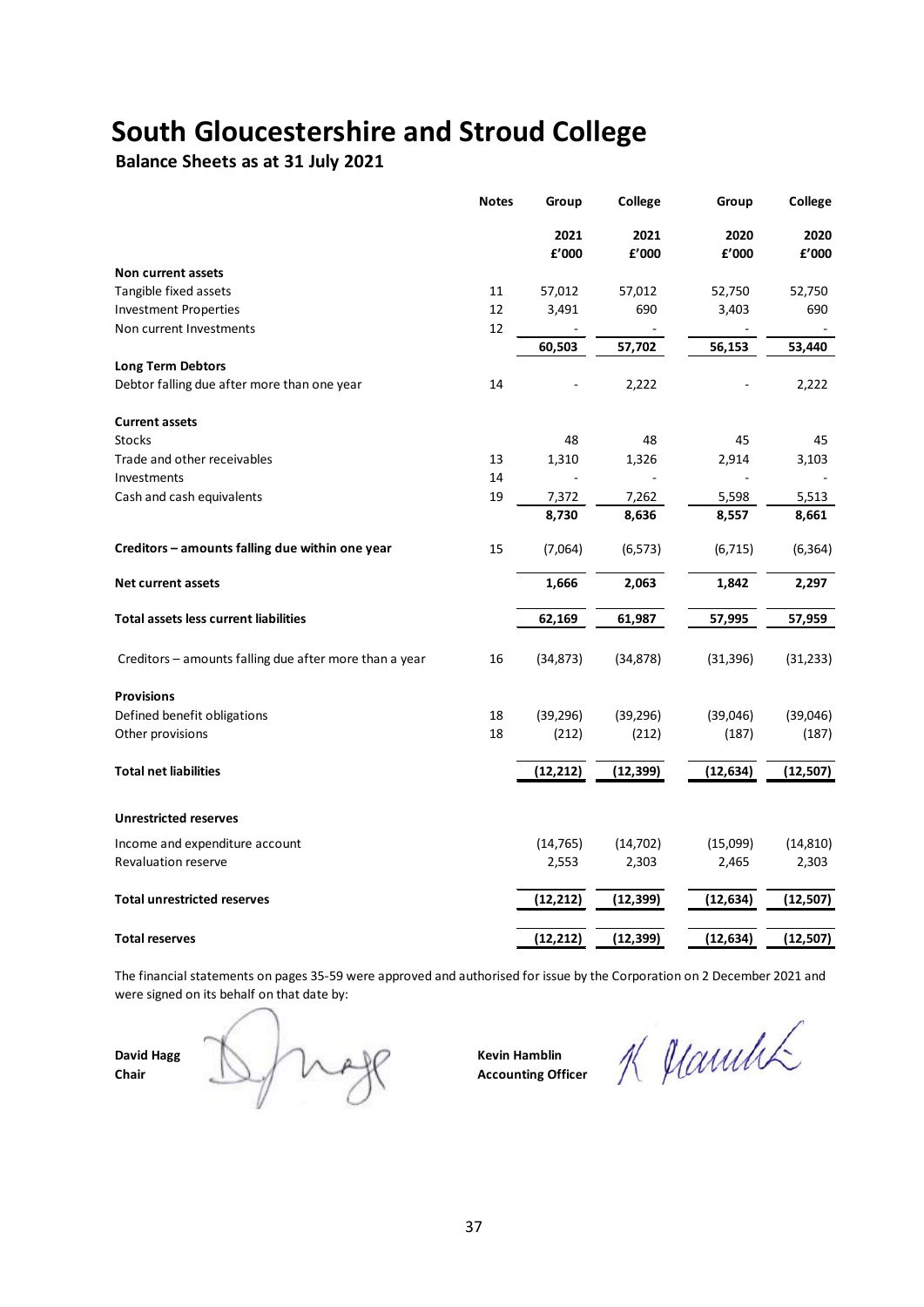# **Consolidated Statement of Cash Flows**

**For the year ended 31 July 2021**

|                                                       | <b>Notes</b> | 2021     | 2020     |
|-------------------------------------------------------|--------------|----------|----------|
|                                                       |              | £'000    | £'000    |
| Cash inflow from operating activities                 |              |          |          |
| Deficit for the year                                  |              | (2, 128) | (1,851)  |
| Adjustment for non cash items                         |              |          |          |
| Depreciation                                          |              | 1,843    | 1,791    |
| Increase in stocks                                    |              | (3)      | (15)     |
| Decrease / (Increase) in debtors                      |              | 1,601    | (1,095)  |
| Increase in creditors due within one year             |              | 74       | 917      |
| (Decrease) / Increase in creditors due after one year |              | (170)    | 8        |
| Increase in provisions                                |              | 25       | 10       |
| Pensions costs less contributions payable             |              | 2,049    | 1,566    |
| Adjustment for investing or financing activities      |              |          |          |
| Deferred capital grants released to income            |              | (673)    | (585)    |
| Investment income                                     |              | (5)      | (25)     |
| Interest payable                                      |              | 812      | 847      |
| Net cash flow from operating activities               |              | 3,425    | 1,568    |
| Cash flows from investing activities                  |              |          |          |
| Investment income                                     |              | 5        | 25       |
| Capital Grant income received                         |              | 5,348    | 2,912    |
| Payments made to acquire fixed assets                 |              | (6, 104) | (3, 393) |
|                                                       |              | (751)    | (456)    |
| <b>Cash flows from financing activities</b>           |              |          |          |
| Interest paid                                         |              | (147)    | (225)    |
| Repayments of amounts borrowed                        |              | (753)    | (753)    |
|                                                       |              | (900)    | (978)    |
| Increase in cash and cash equivalents in the year     |              | 1,774    | 134      |
| Cash and cash equivalents at beginning of the year    | 19           | 5,598    | 5,464    |
| Cash and cash equivalents at end of the year          | 19           | 7,372    | 5,598    |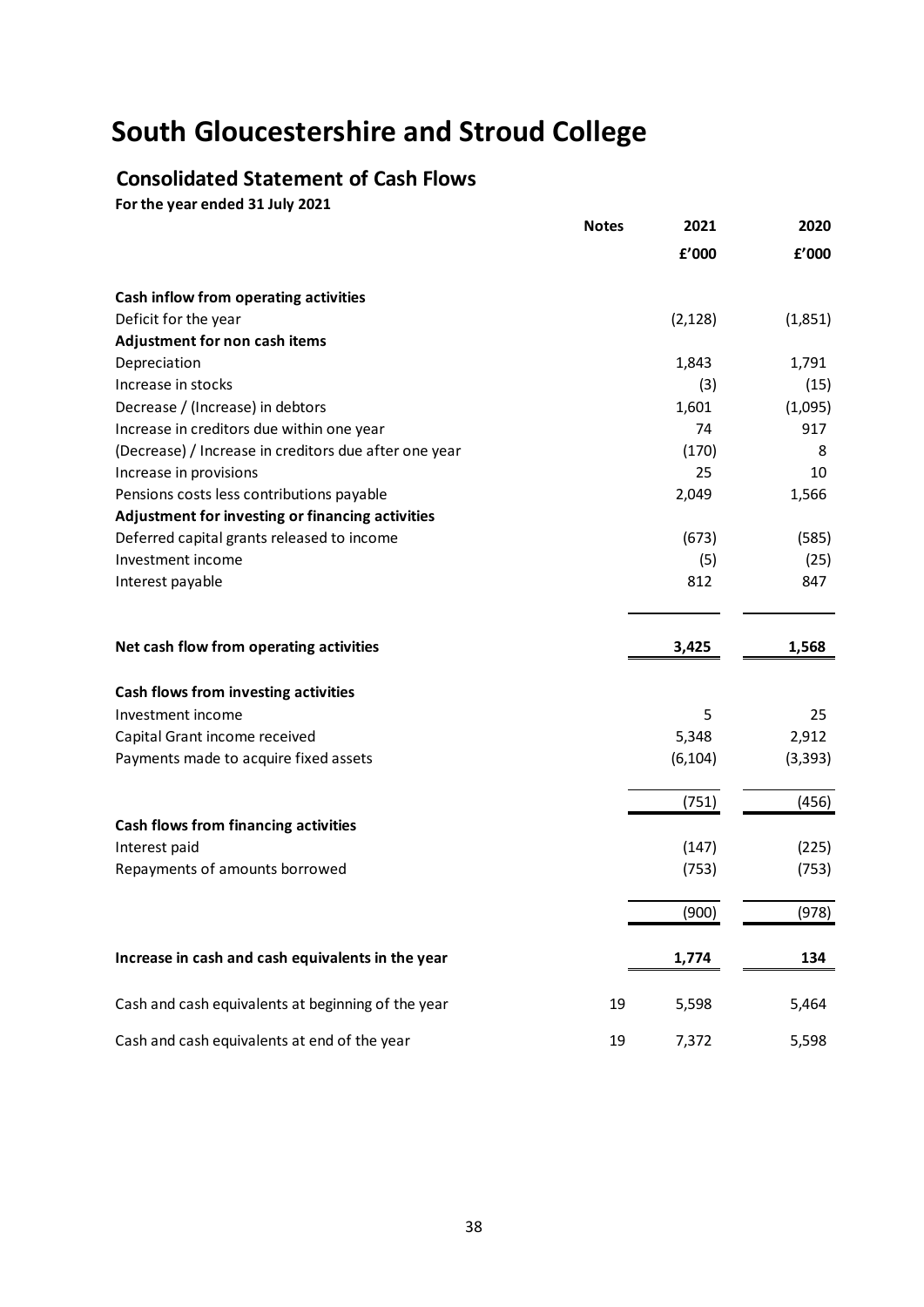## **Notes to the Financial Statements**

**For the year ended 31 July 2021**

## **1 Statement of Accounting Policies**

The following accounting policies have been applied consistently in dealing with items which are considered material in relation to the financial statements.

#### **Basis of preparation**

These financial statements have been prepared in accordance with the Statement of Recommended Practice: Accounting for Further and Higher Education 2019 (the 2019 FE HE SORP), the College Accounts Direction for 2020 to 2021 and in accordance with Financial Reporting Standard 102 – "The Financial Reporting Standard applicable in the United Kingdom and Republic of Ireland" (FRS 102). The College is a public benefit entity and has therefore applied the relevant public benefit requirements of FRS 102.

The preparation of financial statements in compliance with FRS 102 requires the use of certain critical accounting estimates. It also requires management to exercise judgement in applying the college's accounting policies.

## **Basis of accounting**

The financial statements are prepared in accordance with the historical cost convention (modified by the revaluation of certain fixed assets).

#### **Basis of consolidation**

The consolidated financial statements include the College and its subsidiaries, South Gloucestershire and Stroud Commercial Services Limited and SGS Group Services Limited, controlled by the Group. Control is achieved where the Group has the power to govern the financial and operating policies of an entity so as to obtain benefits from its activities. Under the purchase method of accounting, the results of subsidiary undertakings acquired or disposed of during the year are included in the consolidated income and expenditure account from or up to the date on which control of the undertaking passes. Intra-group sales and profits are eliminated fully on consolidation. In accordance with FRS 102, the activities of the student union have not been consolidated because the College does not control those activities. The results of SGS Academy Trust are not consolidated. All financial statements aremade up to 31 July 2021.

#### **Going concern**

The activities of the College, together with the factors likely to affect its future development and performance are set out in the Strategic Report. The financial position of the College, its cashflow, liquidity and borrowings are presented in the Financial Statements and accompanying notes.

The financial statements have been prepared on a going concern basis which the Corporation considers to be appropriate for the following reasons.

The Corporation has prepared cash flow forecasts for a period of at least 12 months from the date of approval of these financial statements. After reviewing these forecasts, the Corporation is of the opinion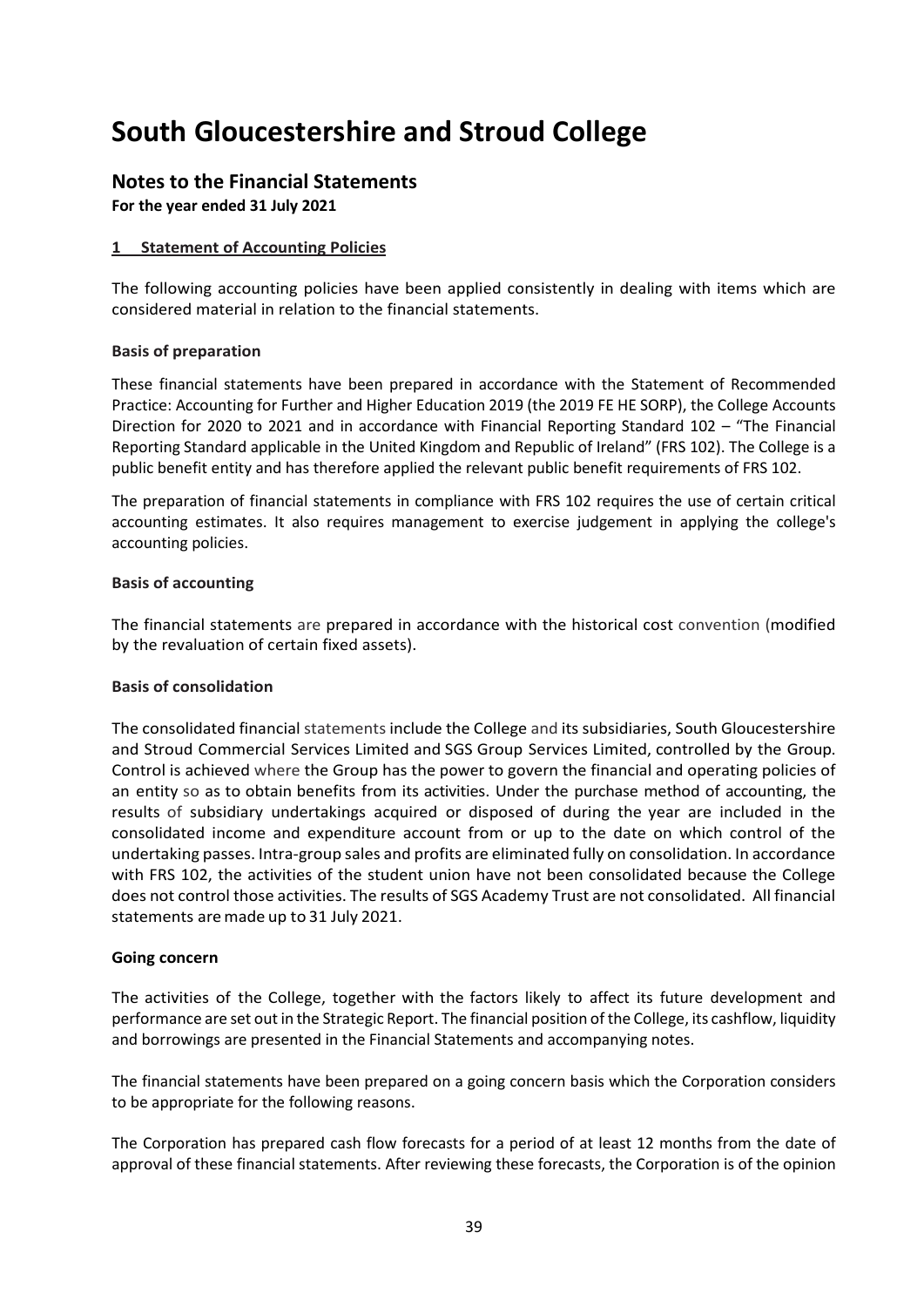that, the College will have sufficient funds to meet its liabilities as they fall due over the period of at least 12 months from the date of approval of the financial statements (the going concern assessment period).

The College has £7.7m of loans outstanding with bankers at 31 July 2021. The loans are secured by a fixed charge over College assets. The terms of the existing loan agreements vary between 3 and 25 years. The College's forecasts and financial projections indicate that it will be able to operate within this existing facility and covenants for the foreseeable future.

Consequently, the Corporation is confident that the College will have sufficient funds to continue to meet its liabilities as they fall due for at least 12 months from the date of approval of the financial statements and therefore have prepared the financial statements on a going concern basis.

## **Recognition of income**

Government revenue grants are released to the Statement of Comprehensive Income in line with best estimates for the period of what is receivable and depend on the particular income stream involved. Any under achievement for the Adult Education Budget is adjusted for and reflected in the level of recurrent grant recognised in the income and expenditure account. The final grant income is normally determined with the conclusion of the year end reconciliation process with the funding body following the year end, and the results of any audits. 16-18 learner- responsive funding is not normally subject to reconciliation and is therefore not subject to contract adjustments.

The recurrent grant from Office for Students and Research English represents the funding allocations attributable to the current financial year and is credited direct to the Statement of Comprehensive Income.

Where part of a government grant is deferred, the deferred element is recognised as deferred income within creditors and allocated between creditors due within one year and creditors due after more than one year as appropriate.

#### **Revenue Grant Funding**

Government revenue grants include funding body recurrent grants and other grants and are accounted for under the accrual model as permitted by FRS 102. Funding body recurrent grants are measured in line with best estimates for the period of what is receivable and depend on the particular income stream involved. Any under achievement for the Adult Education Budget is adjusted for and reflected in the level of recurrent grant recognised in the income and expenditure account. The final grant income is normally determined with the conclusion of the year end reconciliation process with the funding body following the year end, and the results of any funding audits. 16-18 funding is not subject to reconciliation and is therefore not subject to contract adjustments.

The recurrent grant from OFS represents the funding allocations attributable to the current financial year and is credited direct to the Statement of Comprehensive Income.

Where part of a government grant is deferred, the deferred element is recognised as deferred income within creditors and allocated between creditors due within one year and creditors due after more than one year as appropriate.

Grants (including research grants) from non-government sources are recognised in income when the college is entitled to the income and performance related conditions have been met. Income received in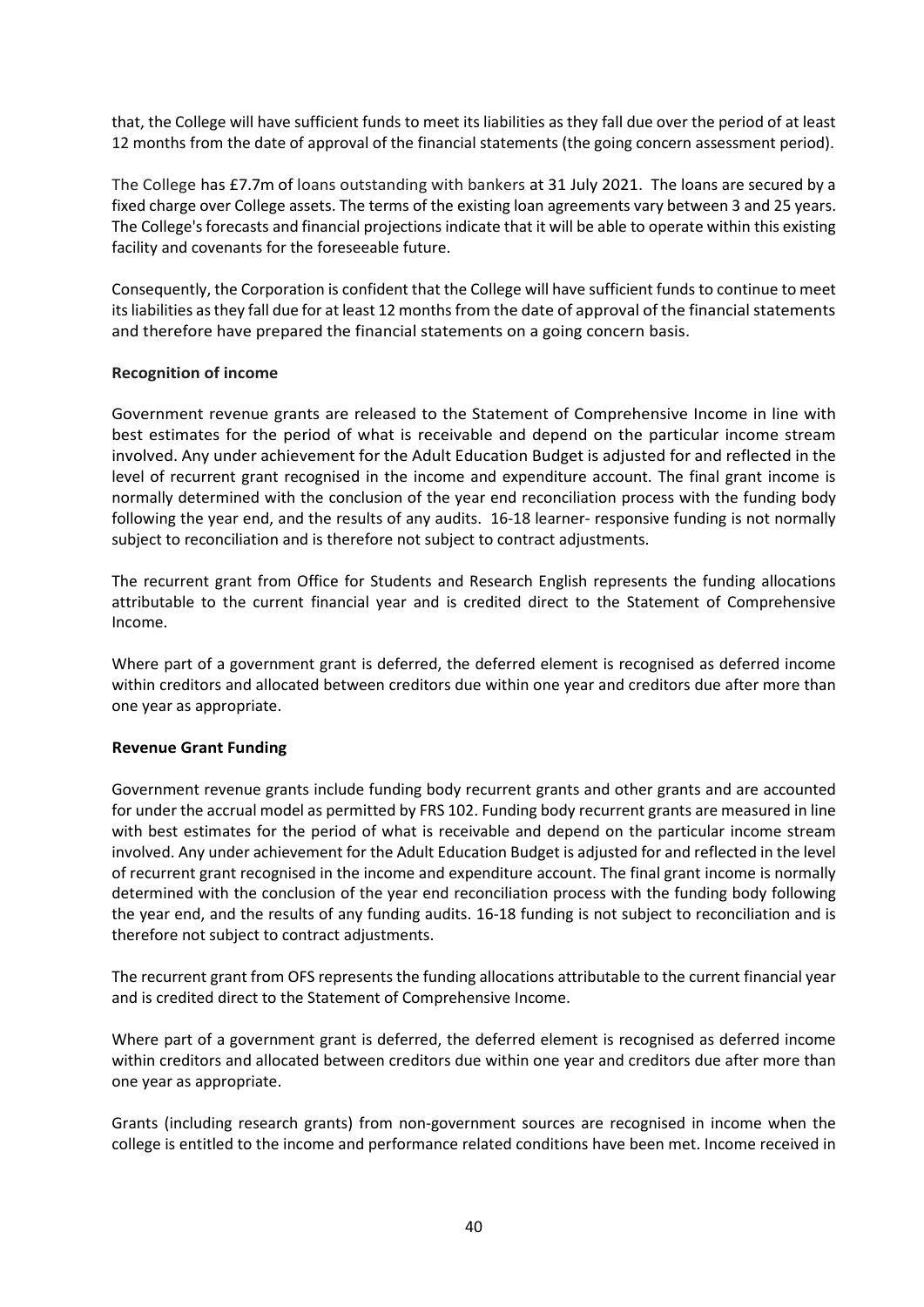advance of performance related conditions being met is recognised as deferred income within creditors on the balance sheet and released to income as the conditions are met.

#### **Capital Grant Funding**

Government capital grants are capitalised, held as deferred income and recognised in income over the expected useful life of the asset, under the accrual model as permitted by FRS 102. Other nongovernmental capital grants, are recognised in income when the College is entitled to the funds, subject to any performance related conditions being met. Income received in advance of performance related conditions being met is recognised as deferred income within creditors on the Balance Sheet and released to income as conditions are met.

#### **Fee Income**

Income from tuition fees is stated gross of any expenditure which is not a discount and is recognised in the period for which it is received.

#### **Investment Income**

All income from short-term deposits is credited to the income and expenditure account in the period in which it is earned on a receivable basis.

## **Agency Arrangements**

The College acts as an agent in the collection and payment of certain discretionary support funds. Related payments received from the funding bodies and subsequent disbursements to students are excluded from the income and expenditure of the college where the college is exposed to minimal risk or enjoys minimal economic benefit related to the transaction.

Students are excluded from the income and expenditure of the College where the College is exposed to minimal risk or enjoys minimal economic benefit related to the transaction.

Non-recurrent grants from the Education and Skills Funding Agency or other bodies received in respect of the acquisition of fixed assets are treated as deferred capital grants and amortised in line with depreciation over the life of the assets.

Income from tuition fees is recognised in the period for which it is received and includes all fees payable by students or their sponsors.

Income from grants, contracts and other services rendered is included to the extent of the completion of the contract or service concerned.

All income from short-term deposits is credited to the income and expenditure account in the period in which it is earned.

#### **Accounting for Post-Employment Benefits**

Post-employment benefits to employees of the College are principally provided by the Teachers' Pension Scheme (TPS) and the Local Government Pension Scheme (LGPS). These are defined benefit plans, which are externally funded and contracted out of the State Second Pension.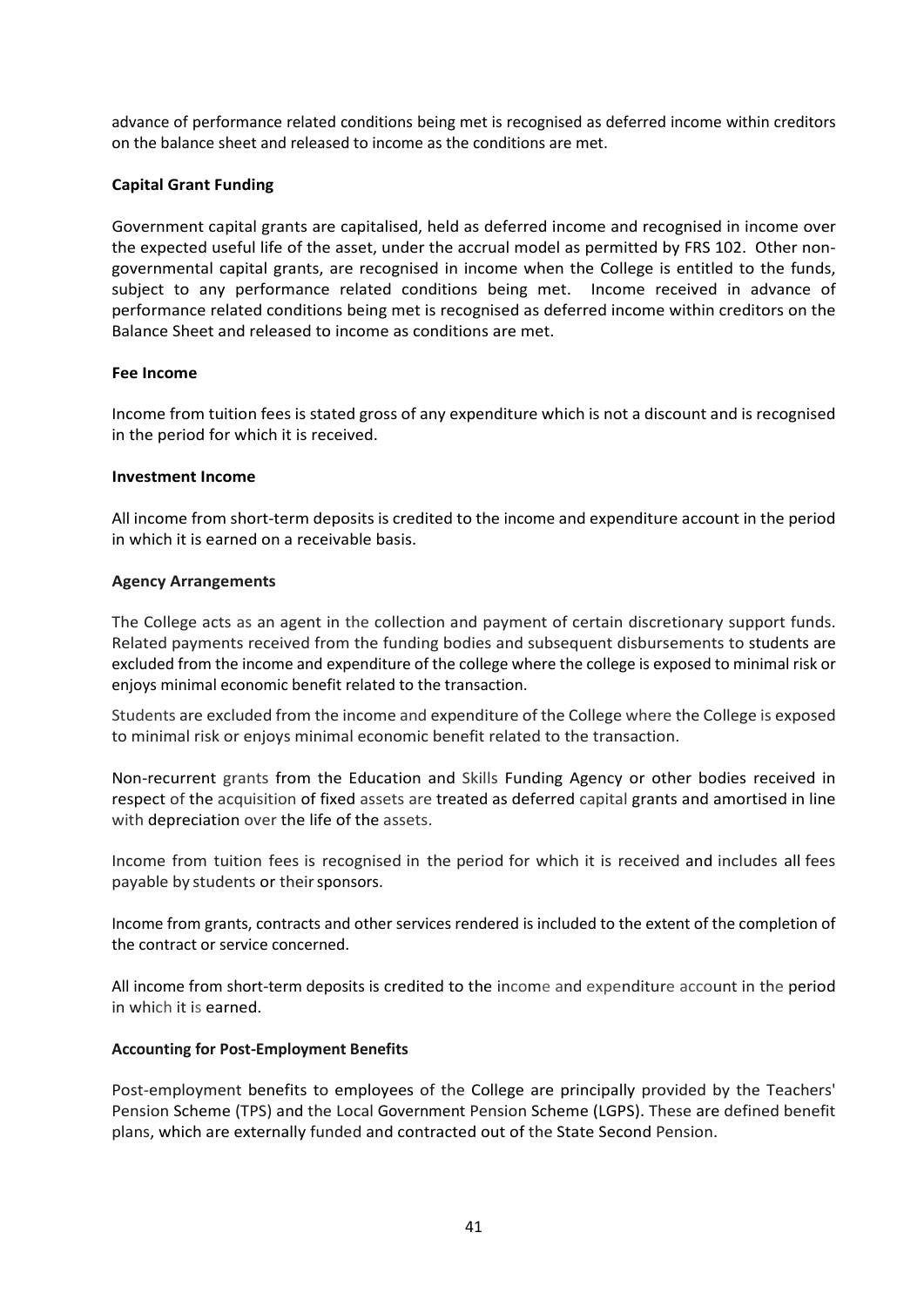## **Teachers' Pension Scheme (TPS)**

The TPS is an unfunded scheme. Contributions to the TPS are calculated so as to spread the cost of pensions over employees' working lives with the College in such a way that the pension cost is a substantially level percentage of current and future pensionable payroll. The contributions are determined by qualified actuaries on the basis of valuations using a prospective benefit method.

The TPS is a multi-employer scheme and there is insufficient information available to use defined benefit accounting. The TPS is therefore treated as a defined contribution plan and the contributions recognised as an expense in the income statement in the periods during which services are rendered by employees.

## **Avon Pension Fund Local Government Pension Scheme (LGPS)**

The LGPS is a funded scheme. The assets of the LGPS are measured using closing fair values. LGPS liabilities are measured using the projected unit credit method and discounted at the current rate of return on a high-quality corporate bond of equivalent term and currency to the liabilities. The actuarial valuations are obtained at least triennially and are updated at each balance sheet date. The amounts charged to operating surplus are the current service costs and the costs of scheme introductions, benefit changes, settlements and curtailments. They are included as part of staff costs as incurred.

Net interest on the net defined benefit liability/asset is also recognised in the Statement of Comprehensive Income and comprises the interest cost on the defined benefit obligation and interest income on the scheme assets, calculated by multiplying the fair value of the scheme assets at the beginning of the period by the rate used to discount the benefit obligations. The difference between the interest income on the scheme assets and the actual return on the scheme assets is recognised in interest and other finance costs.

Actuarial gains and losses are recognised immediately in actuarial gains and losses.

## **Short term Employment benefits**

Short term employment benefits such as salaries and compensated absences (holiday pay) are recognised as an expense in the year in which the employees render service to the College. Any unused benefits are accrued and measured as the additional amount the College expects to pay as a result of the unused entitlement.

#### **Enhanced Pensions**

The actual cost of any enhanced ongoing pension to a former member of staff is paid by the College annually. An estimate of the expected future cost of any enhancement to the ongoing pension of a former member of staff is charged in full to the College's income in the year that the member of staff retires. In subsequent years a charge is made to provisions in the balance sheet using the enhanced pension spreadsheet provided by the funding bodies.

#### **Tangible fixed assets**

Tangible fixed assets are stated at cost less accumulated depreciation and accumulated impairment losses. Certain items of fixed assets that had been revalued to fair value on or prior to the date of transition to the FE HE SORP, are measured on the basis of deemed cost, being the revalued amount at the date of that revaluation.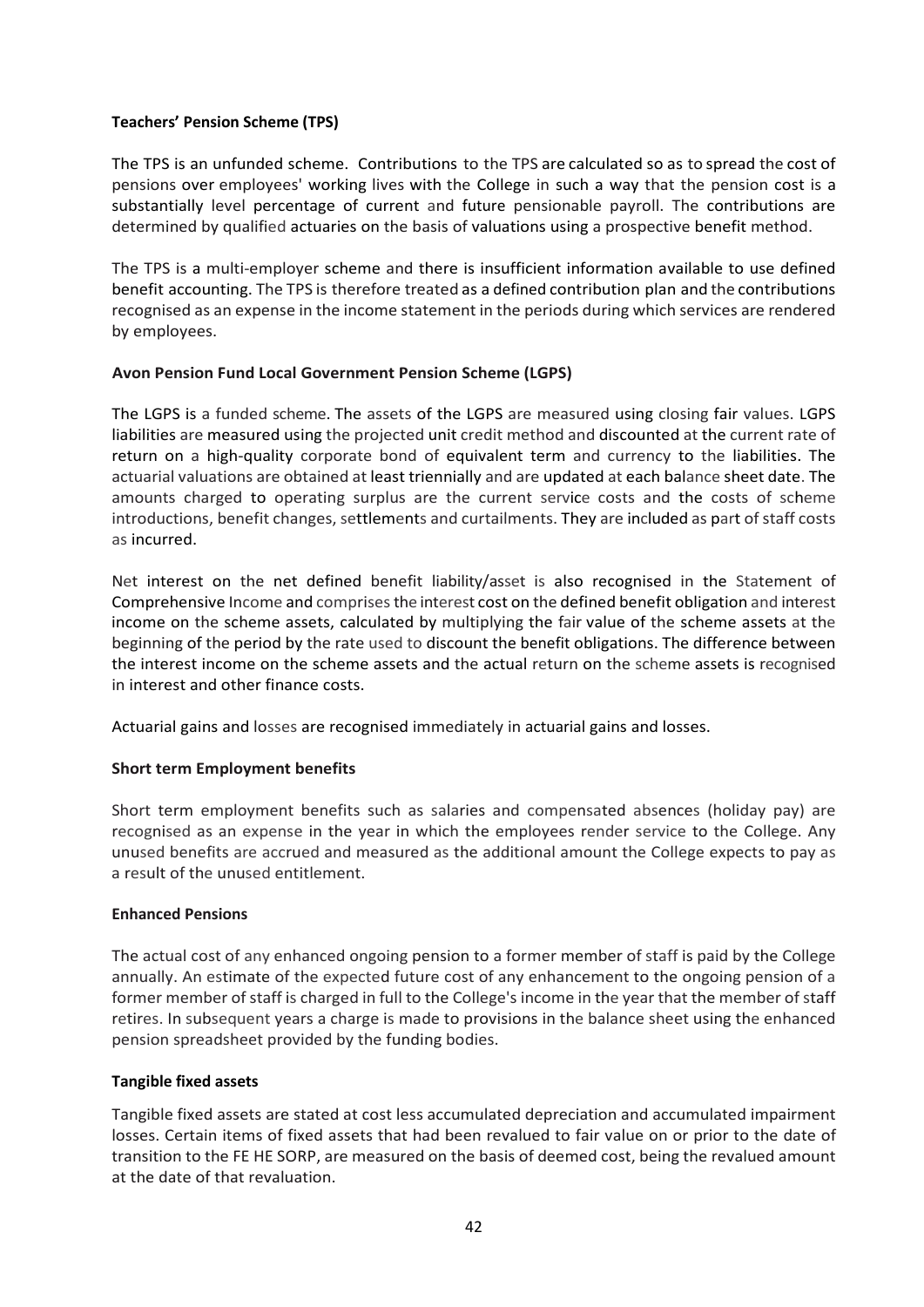Where parts of a fixed asset have different useful lives, they are accounted for as separate items of fixed assets.

#### **Non-current Assets - Tangible fixed assets**

Tangible fixed assets are stated at cost less accumulated depreciation and accumulated impairment losses. Certain items of fixed assets that had been revalued to fair value on or prior to the date of transition to the 2015 FE HE SORP, are measured on the basis of deemed cost, being the revalued amount at the date of that revaluation.

Where parts of a fixed asset have different useful lives, they are accounted for as separate items of fixed assets.

#### **Investment Properties**

Assets held for investment purposes are revalued on an annual basis and capitalised at revalued amount. Any gains or losses on revaluation are transferred to the revaluation reserve.

#### **Land and buildings**

Freehold land is not depreciated as it is considered to have an infinite useful life. Freehold buildings are depreciated on a straight-line basis over their expected useful economic life to the College of up to 50 years. The College has a policy of depreciating major adaptations to buildings over the period of their useful economic life of up to 50 years.

On adoption of FRS102, the College followed the transitional provision to revalue its land at 1 August 2014 but not to adopt a policy of revaluation of this land in the future.

#### **Assets under construction**

Assets under construction are accounted for at cost, based on the value of architects' certificates and other direct costs, incurred to 31 July 2021. They are not depreciated until they are brought into use.

#### **Subsequent expenditure on existing fixed assets**

#### **Equipment**

Equipment costing less than £1,000 per individual item or less than £1,000 as part of a group of assets is written off to the income and expenditure account in the period of acquisition. All other equipment is capitalised at cost.

Capitalised equipment is depreciated on a straight-line basis over its remaining useful economic life as follows:

- Computer equipment 3-5 years
- $\bullet$  All other equipment 5 years.

A review for impairment for a fixed asset is carried out if events or changes in circumstances indicate that the carrying value of any fixed asset may not be recoverable. Shortfalls between the carrying value of fixed assets and their recoverable amounts are recognised as impairments. Impartment losses are recognised in the Statement of Comprehensive Income and Expenditure.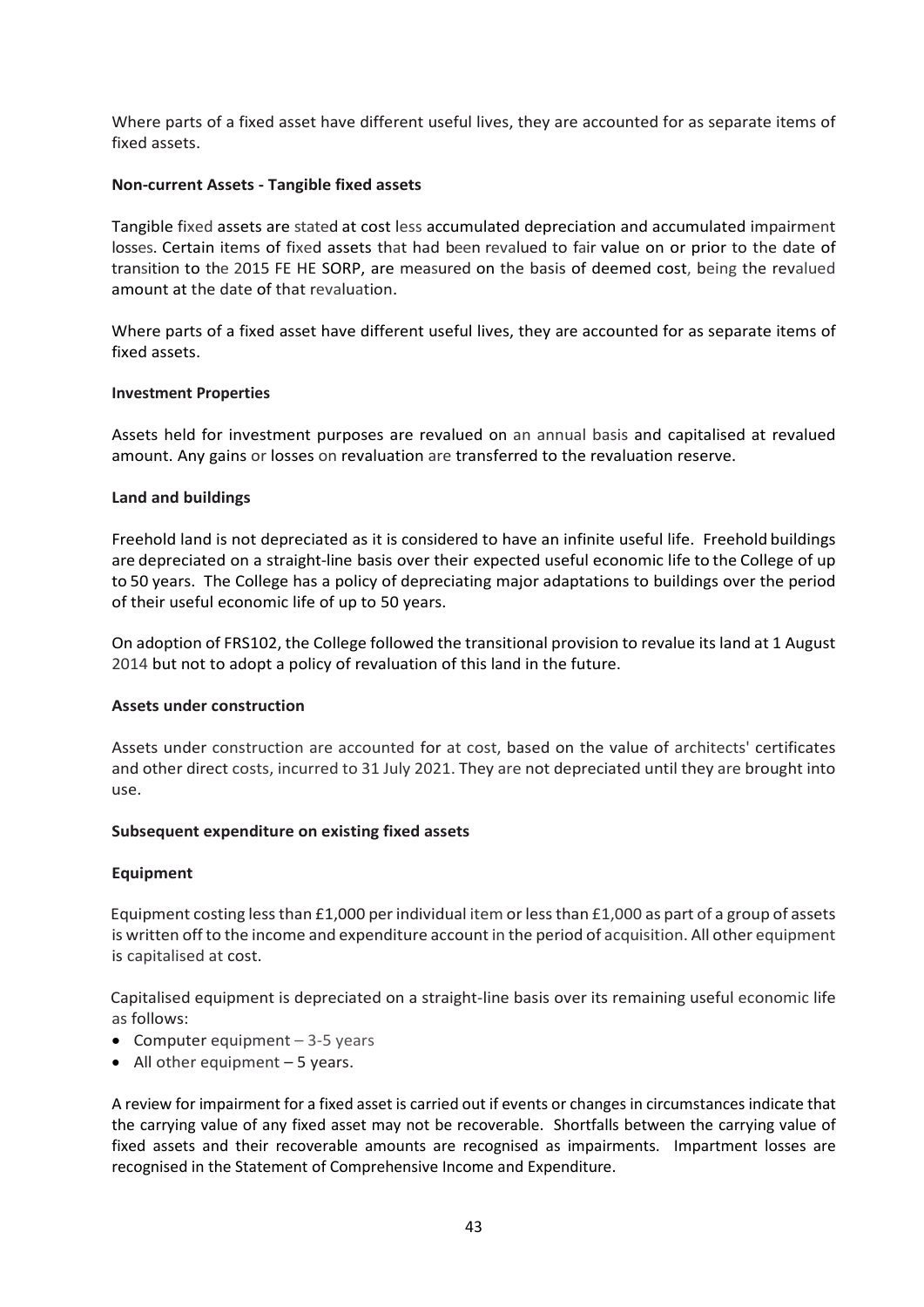#### **Borrowing costs**

Borrowing costs are recognised as expenditure in the period in which they are incurred.

#### **Leased assets**

Costs in respect of operating leases are charged on a straight-line basis over the lease term to the Statement of Comprehensive Income and Expenditure. Any lease premiums or incentives relating to leases signed after 1st August 2014 are spread over the minimum lease term.

Leasing agreements which transfer to the college substantially all the benefits and risks of ownership of an asset are treated as finance leases.

Assets held under finance leases are recognised initially at the fair value of the leased asset (or, if lower, the present value of minimum lease payments) at the inception of the lease. The corresponding liability to the lessor is included in the balance sheet as an obligation under finance leases. Assets held under finance leases are included in tangible fixed assets and depreciated and assessed for impairment losses in the same way as owned assets.

Minimum lease payments are apportioned between the finance charge and the reduction of the outstanding liability. The finance charges are allocated over the period of the lease in proportion to the capital element outstanding.

#### **Investments in subsidiaries**

Investments in subsidiaries are accounted for at cost less impairment in the individual financial statements.

#### **Stocks**

Stocks are valued atthe lower of their cost and net realisable value, being selling prices less costs to sell. Cost is based on a first in first out basis and net realisable value is based on estimated sales price. Where necessary, provision is made for obsolete, slow-moving and defective items.

#### **Cash and cash equivalents**

Cash includes cash in hand, deposits repayable on demand and overdrafts. Deposits are repayable on demand if they are in practice available within 24 hours without penalty.

Cash equivalents are short term, highly liquid investments that are readily convertible to known amounts of cash with insignificant risk of change in value. An investment qualifies as a cash equivalent when it has maturity of 3 months or less *from* the date of acquisition.

#### **Financial liabilities and equity**

Financial liabilities and equity are classified according to the substance of the financial instrument's contractual obligations, rather than the financial instrument's legal form.

All loans, investments and short-term deposits held by the Group are classified as basic financial instruments in accordance with FRS 102. These instruments are initially recorded at the transaction price less any transaction costs (historical cost). FRS 102 requires that basic financial instruments are subsequently measured at amortised cost, however the college has calculated that the difference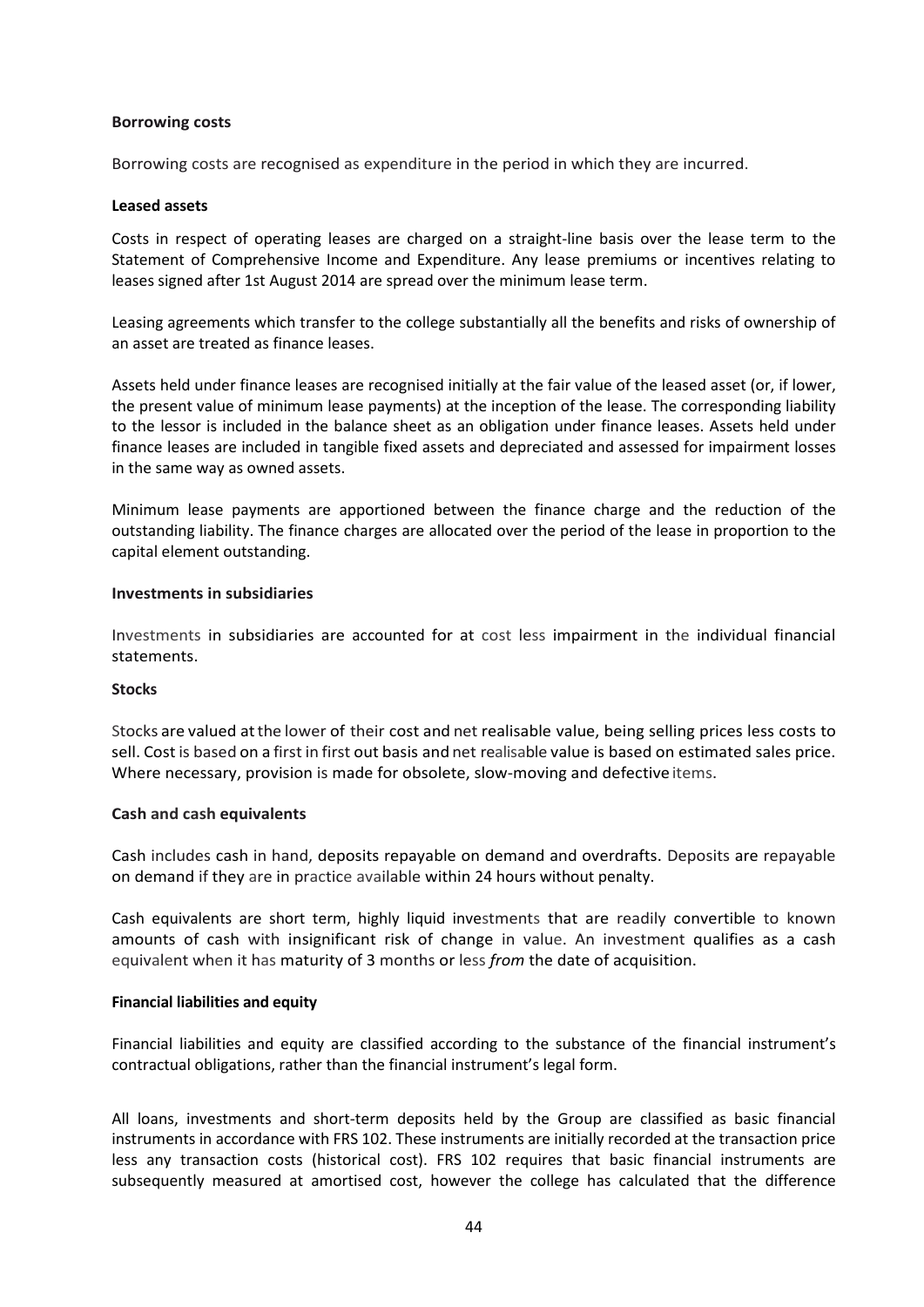between the historical cost and amortised cost basis is not material and so these financial instruments are stated on the balance sheet at historical cost. Loans and investments that are payable or receivable within one year are not discounted.

## **Taxation**

The college is considered to pass the tests set out in Paragraph 1 Schedule 6 Finance Act 2010 and therefore it meets the definition of a charitable company for UK corporation tax purposes. Accordingly, the college is potentially exempt from taxation in respect of income or capital gains received within categories covered by sections 478-488 of the Corporation Tax Act 2010 or Section 256 of the Taxation of Chargeable Gains Act 1992, to the extent that such income or gains are applied exclusively to charitable purposes.

The college is partially exempt in respect of Value Added Tax, so that it can only recover around 2% of the VAT charged on its inputs. Irrecoverable VAT on inputs is included in the costs of such inputs and added to the cost of tangible fixed assets as appropriate, where the inputs themselves are tangible fixed assets by nature.

The college's subsidiary companies are subject to corporation tax and VAT in the same way as any commercial organisation.

## **Provisions and contingent liabilities**

Provisions are recognised when:

- the college has a present legal or constructive obligation as a result of a past event
- it is probable that a transfer of economic benefit will be required to settle the obligation, and
- a reliable estimate can be made of the amount of the obligation.

Where the effect of the time value of money is material, the amount expected to be required to settle the obligation is recognised at present value using a pre-tax discount rate. The unwinding of the discount is recognised as a finance cost in the statement of comprehensive income in the period it arises.

A contingent liability arises from a past event that gives the college a possible obligation whose existence will only be confirmed by the occurrence or otherwise of uncertain future events not wholly within the control of the college. Contingent liabilities also arise in circumstances where a provision would otherwise be made but either it is not probable that an outflow of resources will be required or the amount of the obligation cannot be measured reliably.

Contingent liabilities are not recognised in the balance sheet but are disclosed in the notes to the financial statements.

#### **Judgements in applying accounting policies and key sources of estimation uncertainty**

In preparing these financial statements, management have made the following judgements:

- Determine whether leases entered into by the college either as a lessor or a lessee are operating or finance leases. These decisions depend on an assessment of whether the risks and rewards of ownership have been transferred from the lessor to the lessee on a lease by lease basis.
- Determine whether there are indicators of impairment of the group's tangible assets. Factors taken into consideration in reaching such a decision include the economic viability and expected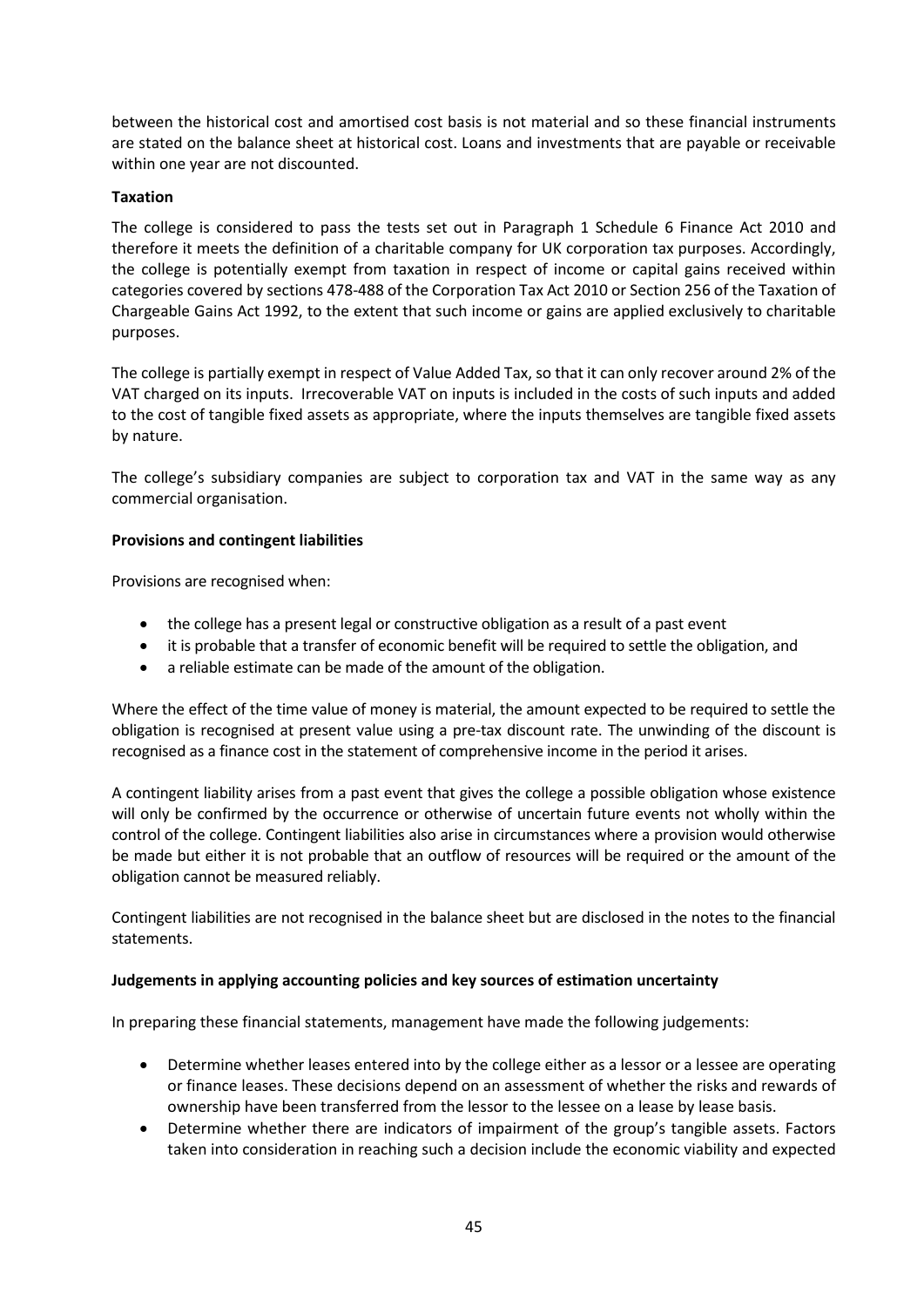future financial performance of the asset and where it is a component of a larger cash-generating unit, the viability and expected future performance of that unit.

## *Other key sources of estimation uncertainty*

- *Tangible fixed assets -* Tangible fixed assets, other than investment properties, are depreciated over their useful lives taking into account residual values, where appropriate. The actual lives of the assets and residual values are assessed annually and may vary depending on a number of factors. In re-assessing asset lives, factors such as technological innovation and maintenance programmes are taken into account. Residual value assessments consider issues such as future market conditions, the remaining life of the asset and projected disposal values.
- *Investment Property -* Investment property is held at valuation. Valuation is carried out by suitably qualified professionals but by its nature valuation of property includes a variety of assumptions that affect the valuation arrived at. Further details are provided at note 12.
- *Local Government Pension Scheme -* The present value of the Local Government Pension Scheme defined benefit liability depends on a number of factors that are determined on an actuarial basis using a variety of assumptions. The assumptions used in determining the net cost (income) for pensionsinclude the discount rate. Any changesin these assumptions, which aredisclosed in note 24, will impact the carrying amount of the pension liability. Furthermore, a roll forward approach which projects results from the latest full actuarial valuation performed at 31 March 2019 has been used by the actuary in valuing the pensions liability at 31 July 2021. Any differences between the figures derived from the roll forward approach and a full actuarial valuation would impact on the carrying amount of the pension liability.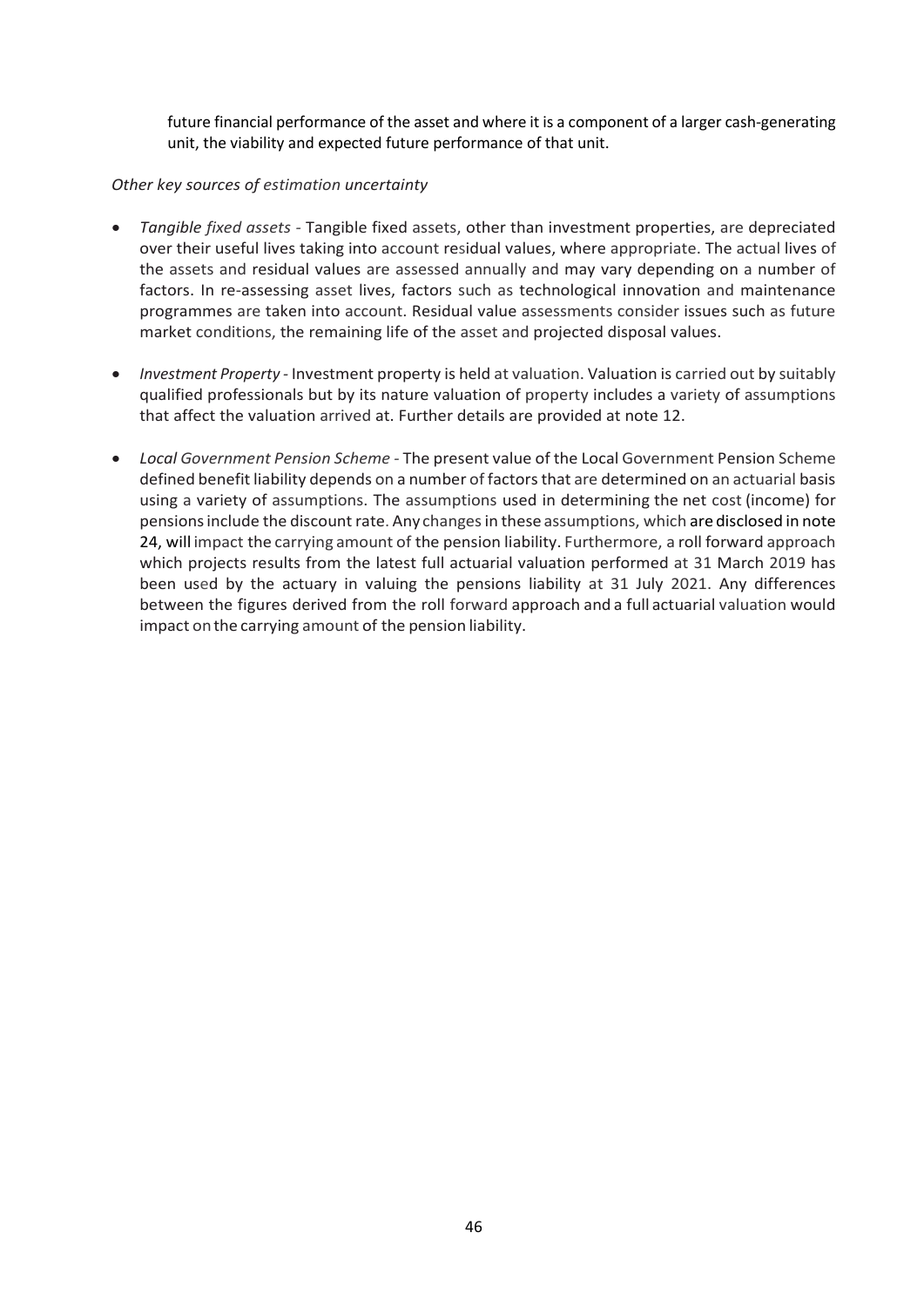#### **2 Funding council grants**

|                                                                                   | Year ended 31 July |         | Year ended 31 July |         |
|-----------------------------------------------------------------------------------|--------------------|---------|--------------------|---------|
|                                                                                   | 2021               | 2021    | 2020               | 2020    |
|                                                                                   | Group              | College | Group              | College |
|                                                                                   | £'000              | f'000   | f'000              | f'000   |
| <b>Recurrent grants</b>                                                           |                    |         |                    |         |
| Education and Skills Funding Agency (ESFA) - adult                                | 1,431              | 1,431   | 1,548              | 1,548   |
| Education and Skills Funding Agency (ESFA) - 16 -18                               | 18,074             | 18,074  | 17,866             | 17,866  |
| Education and Skills Funding Agency (ESFA) - apprenticeships                      | 4,173              | 4,173   | 4,509              | 4,509   |
| West of England Combined Authority (WECA) - adult                                 | 2,258              | 2,258   | 2,251              | 2,251   |
| Office for Students (OfS)                                                         | 155                | 155     | 184                | 184     |
| <b>Specific Grants</b>                                                            |                    |         |                    |         |
| Teachers Pension Scheme contribution grant                                        | 716                | 716     | 664                | 664     |
| Releases of government capital grants                                             | 673                | 673     | 585                | 585     |
| Local Education Authority (LEA) High Needs ALS                                    | 2,045              | 2,045   | 1,324              | 1,324   |
| Specific grants - Coronavirus additional funding                                  |                    |         |                    |         |
| ESFA - 16-19 Small group tuition funding                                          | 435                | 435     |                    |         |
| ESFA - Covid-19 Testing income                                                    | 85                 | 85      |                    |         |
| ESFA – Covid-19 skills offer: High value courses for school & college leavers     |                    |         |                    |         |
|                                                                                   | 41                 | 41      |                    |         |
| ESFA - Covid-19 skills offer: national skills fund level 3 offer for 24 yrs old & |                    |         |                    |         |
| over                                                                              | 22                 | 22      |                    |         |
| Office for Students (OfS)                                                         | 30                 | 30      |                    |         |
| Total                                                                             | 30,138             | 30,138  | 28,931             | 28,931  |

The corporation has been eligible to claim additional funding in year from government support schemes in response to the coronavirus outbreak. The funding received for 16-19 small group tuition funding covered costs of at least £435k, the funding for Covid testing income covered costs of at least £85k, the funding for Covid-19 skills offer: high value courses for school & college leavers income covered costs of £41k, the funding for Covid-19 skills offer: national skills fund level 3 offer for 24 yrs old & over covered costs of at least £22k in the year ending 31 July 2021.

#### **Grant and fee income**

|                                                           | Year ended 31 July |                 | Year ended 31 July |        |      |  |  |  |  |  |  |  |  |  |  |  |       |  |
|-----------------------------------------------------------|--------------------|-----------------|--------------------|--------|------|--|--|--|--|--|--|--|--|--|--|--|-------|--|
|                                                           | 2021<br>Group      | 2021<br>College |                    | 2020   | 2020 |  |  |  |  |  |  |  |  |  |  |  |       |  |
|                                                           |                    |                 |                    |        |      |  |  |  |  |  |  |  |  |  |  |  | Group |  |
|                                                           | f'000              | f'000           | £'000              | f'000  |      |  |  |  |  |  |  |  |  |  |  |  |       |  |
| Grant income from the Office for Students                 | 155                | 155             | 184                | 184    |      |  |  |  |  |  |  |  |  |  |  |  |       |  |
| Grant income from other bodies                            | 29,983             | 29.983          | 28.747             | 28,747 |      |  |  |  |  |  |  |  |  |  |  |  |       |  |
| Fee income for taught awards (exclusive of VAT)           | 2,548              | 2.548           | 2.541              | 2,541  |      |  |  |  |  |  |  |  |  |  |  |  |       |  |
| Fee income from non-qualifying courses (exclusive of VAT) | 1,161              | 1,161           | 1,216              | 1,216  |      |  |  |  |  |  |  |  |  |  |  |  |       |  |
| Total grant and fee income                                | 33,847             | 33,847          | 32,688             | 32,688 |      |  |  |  |  |  |  |  |  |  |  |  |       |  |

#### **3 Tuition fees and education contracts**

| Year ended 31 July |         | Year ended 31 July |         |
|--------------------|---------|--------------------|---------|
| 2021               | 2021    | 2020               | 2020    |
| Group              | College | Group              | College |
| f'000              | f'000   | f'000              | f'000   |
| 612                | 612     | 687                | 687     |
| 549                | 549     | 529                | 529     |
| 2,548              | 2,548   | 2,541              | 2,541   |
| 3,709              | 3,709   | 3,757              | 3,757   |
| 123                | 123     | 172                | 172     |
| 3,832              | 3,832   | 3,929              | 3,929   |
|                    |         |                    |         |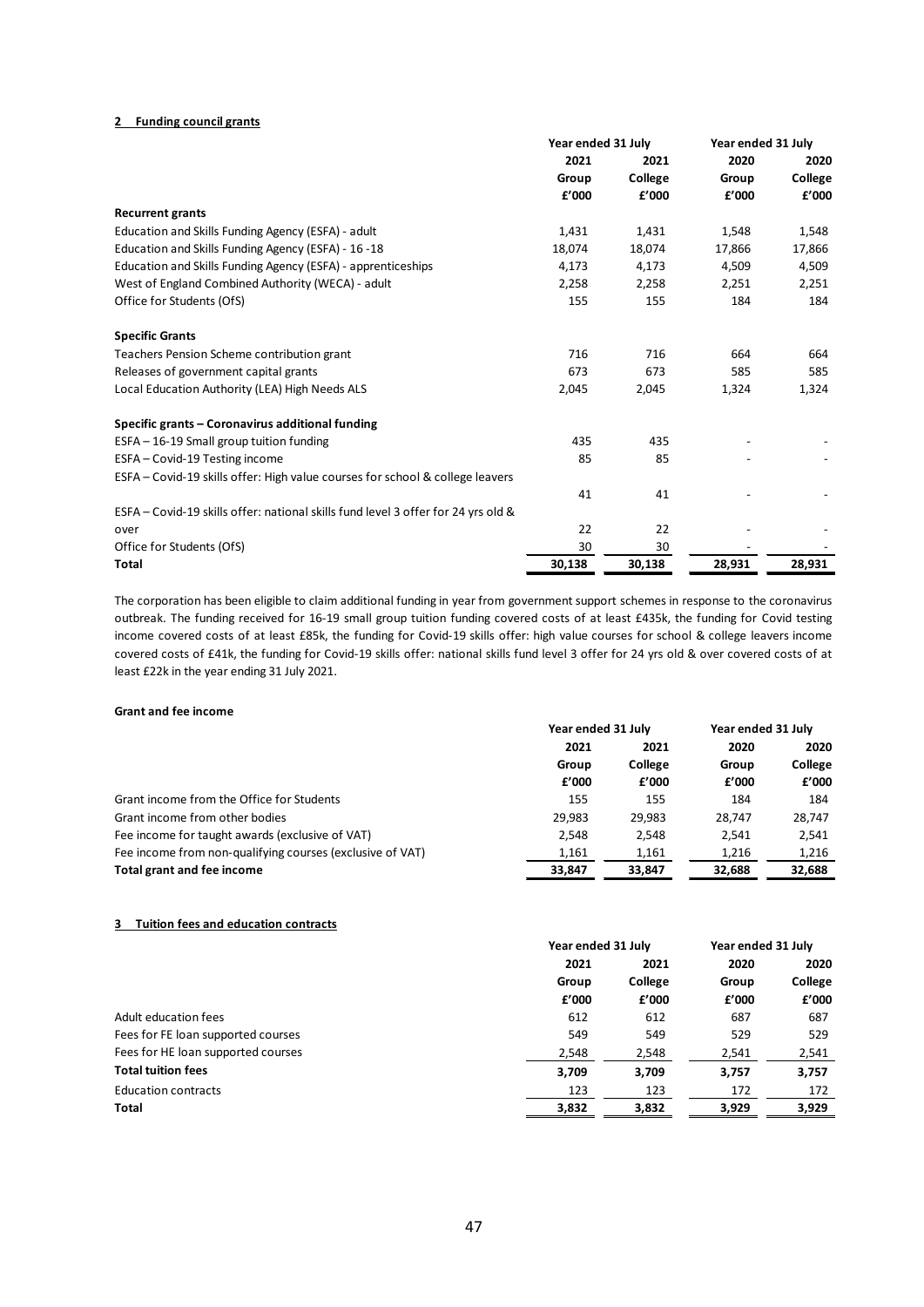#### **4 Other grants and contracts**

|                     |       | Year ended 31 July        |                | Year ended 31 July |
|---------------------|-------|---------------------------|----------------|--------------------|
|                     | 2021  | 2021                      | 2020           | 2020               |
|                     | Group | College<br>f'000<br>f'000 | Group<br>f'000 | College<br>f'000   |
|                     |       |                           |                |                    |
| European Commission | 41    | 41                        | 50             | 50                 |
| Other Grant income  | 154   | 154                       | 193            | 193                |
| <b>Total</b>        | 195   | 195                       | 243            | 243                |

#### **5 Other income**

|                                    |                        | Year ended 31 July       |                        | Year ended 31 July       |
|------------------------------------|------------------------|--------------------------|------------------------|--------------------------|
|                                    | 2021<br>Group<br>f'000 | 2021<br>College<br>f'000 | 2020<br>Group<br>f'000 | 2020<br>College<br>f'000 |
| Other income generating activities | 2.086                  | 1.154                    | 1,701                  | 1,277                    |
| Miscellaneous income               | 439                    | 540                      | 1,032                  | 1,052                    |
| Total                              | 2,525                  | 1.694                    | 2,733                  | 2,329                    |

#### **6 Investment income**

|                           | Year ended 31 July |       | Year ended 31 July |       |         |      |      |
|---------------------------|--------------------|-------|--------------------|-------|---------|------|------|
|                           | 2021<br>Group      | 2021  |                    |       |         | 2020 | 2020 |
|                           |                    |       | College            | Group | College |      |      |
|                           | £'000              | f'000 | f'000              | £'000 |         |      |      |
| Other interest receivable |                    | 49    | 25                 | 86    |         |      |      |
|                           |                    | 49    | 25                 | 86    |         |      |      |

#### **7 Staff costs - Group and College**

The average number of persons including key management personnel employed by the College during the year, calculated on a monthly basis and on a 'Headcount' basis, was:

| THOTILITY Dasis and On a neadcount basis, was. |                   |         |        |         |
|------------------------------------------------|-------------------|---------|--------|---------|
|                                                | Group             | College | Group  | College |
|                                                | 2021              | 2021    | 2020   | 2020    |
|                                                | No.               | No.     | No.    | No.     |
| Teaching staff                                 | 440               | 440     | 426    | 426     |
| Non teaching staff                             | 459               | 456     | 456    | 453     |
| Total                                          | 899               | 896     | 882    | 879     |
| Staff costs for the above persons              | 2021              | 2021    | 2020   | 2020    |
|                                                | f'000             | f'000   | £'000  | f'000   |
| Wages and salaries                             | 18,289            | 18,289  | 18,173 | 18,173  |
| Social security costs                          | 1,542             | 1,542   | 1,497  | 1,497   |
| Other pension costs                            | 5,656             | 5,656   | 5,067  | 5,067   |
| Payroll sub total                              | 25,487            | 25,487  | 24,737 | 24,737  |
| Contracted out staffing services               |                   |         |        |         |
| Fundamental restructuring costs -              |                   |         |        |         |
|                                                | 20<br>contractual | 20      | 29     | 29      |
|                                                | non contractual   |         |        |         |
| <b>Total staff costs</b>                       | 25,507            | 25,507  | 24,766 | 24,766  |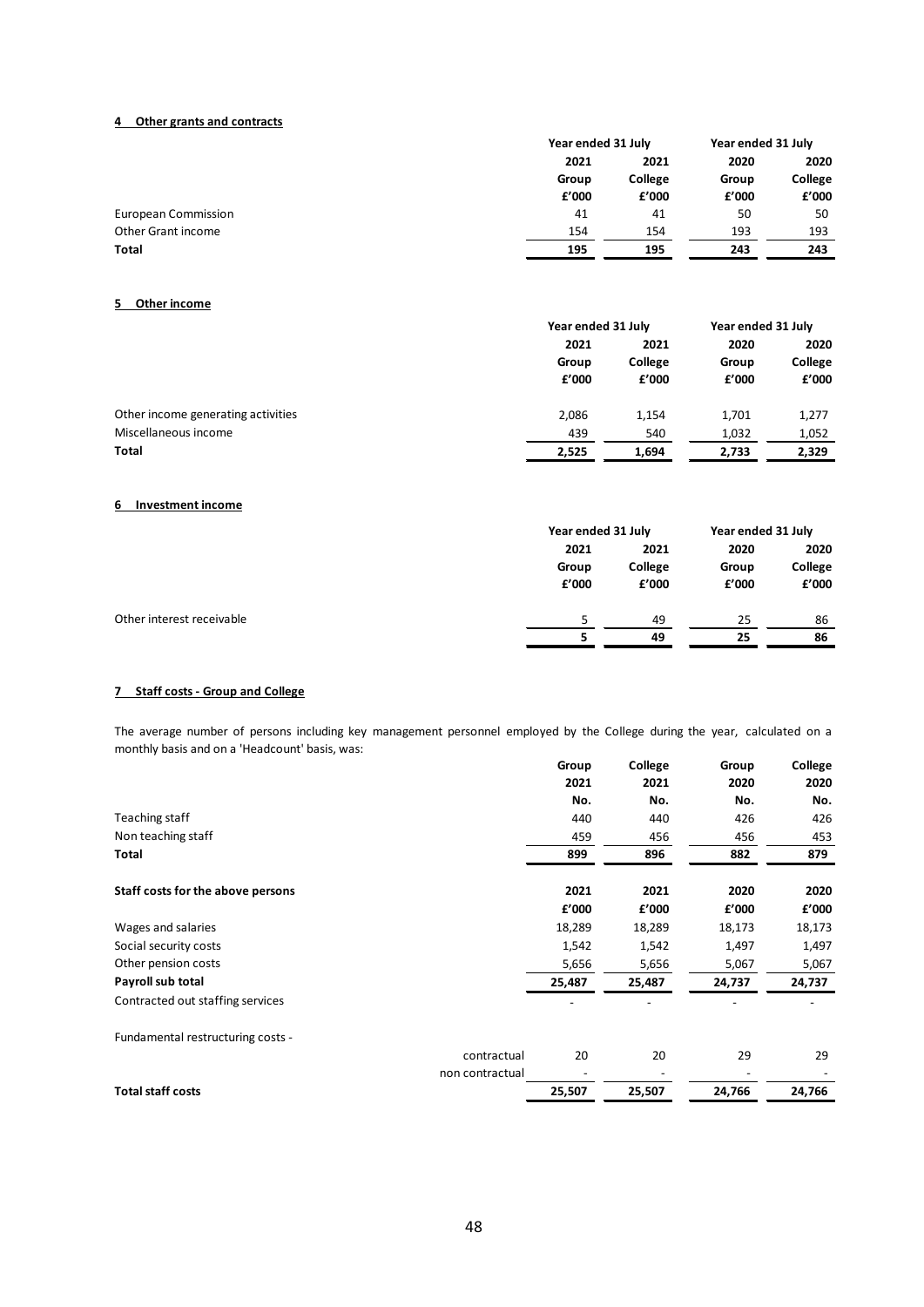#### **Key management personnel**

Key management personnel are those persons having authority and responsibility for planning, directing and controlling the activities of the College and are represented by the Group Executive Team which comprises the Group CEO and Executive Principal, College Principal and Deputy CEO, Group Chief Financial Officer, Chief Group Services Officer and Vice Principal Performance, Standards and **Effectiveness** 

The Corporation adopted the AoC's Senior Staff Remuneration Code in March 2019 and developed a Senior Post Holder Remuneration Policy. Pay for Senior Post Holders are assessed in line with the Codes principles and in accordance with the Senior Post Holder Remuneration Policy and with reference to sector benchmarking data. The Group CEO & Executive Principal, College Principal and other members of the Executive Team are paid fair and appropriate remuneration and reflect their level of responsibility, skills and experience.

The Chair and Vice Chair of the Corporation conducts an annual review of the performance and contribution of the Group CEO & Executive Principal and the review is conducted against the expectations set out in personal objectives that align with the College's Strategy and annual priorities. The Chair and Vice Chair of the Corporation also meet with the Group CEO & Executive Principal in the summer term to review progress and set objectives for the following year. The annual objectives for the Group CEO & Executive Principal and College Principal are considered by the Remuneration Committee and recommended to Corporation for approval. The outcome of the annual review is reported to the Remuneration Committee, who also review the performance of the College Principal. The Remuneration Committee then report through to Corporation.

The Group CEO & Executive Principal, College Principal and the Executive Team have performed extremely well during 2020/21, with increased challenges posed by the COVID-19 pandemic, meeting the College's objectives and ensuring good financial health and management, as well as, maintaining quality teaching and learning provision, excellent support for learners and ensuring positive positioning of the College locally, regionally and nationally.

#### **Emoluments of key management personnel, Accounting Officer and other higher paid staff**

|                                                                              | <b>Group and College</b> |      |
|------------------------------------------------------------------------------|--------------------------|------|
|                                                                              | 2021                     | 2020 |
|                                                                              | No.                      | No.  |
| The number of key management personnel including the Accounting Officer was: |                          |      |

The number of key management personnel and other staff who received annual emoluments, excluding pension contributions and employer's national insurance but including benefits in kind, in the following ranges was:

|                      |      | <b>Group and College</b><br><b>Group and College</b><br>other staff<br>key management<br>personnel |      |      |
|----------------------|------|----------------------------------------------------------------------------------------------------|------|------|
|                      | 2021 | 2020                                                                                               | 2021 | 2020 |
|                      | No.  | No.                                                                                                | No.  | No.  |
| £60,001 to £65,000   |      |                                                                                                    | 3    |      |
| £65,001 to £70,000   |      |                                                                                                    |      |      |
| £80,001 to £85,000   |      |                                                                                                    |      |      |
| £85,001 to £90,000   | 2    |                                                                                                    |      |      |
| £145,001 to £150,000 |      |                                                                                                    |      |      |
| £175,001 to £180,000 |      |                                                                                                    |      |      |
|                      | 5    | $5*$                                                                                               | 3    | 2    |

\* One member of key management personnel left in Mar 2020 and a new member joined the Executive Team in Feb 2020; the leaver is excluded from the table above; both had annualised emoluments of over £60k.

| Key management personnel compensation is made up as follows: |       | <b>Group and College</b> |  |
|--------------------------------------------------------------|-------|--------------------------|--|
|                                                              | 2021  | 2020                     |  |
|                                                              | £'000 | f'000                    |  |
| <b>Salaries</b>                                              | 580   | 599                      |  |
| <b>Employers National Insurance</b>                          | 74    | 76                       |  |
| Benefits in kind                                             |       | 5.                       |  |
|                                                              | 654   | 680                      |  |
| Pension contributions                                        | 77    | 103                      |  |
| <b>Total emoluments</b>                                      | 731   | 783                      |  |

There were no amounts due to key management personnel that were waived in the year, there were deductions of £12 under salary sacrifice arrangements for one key management personnel member. There was also an unused childcare voucher refund relating to a prior period made to one member of key management personnel, totalling £852.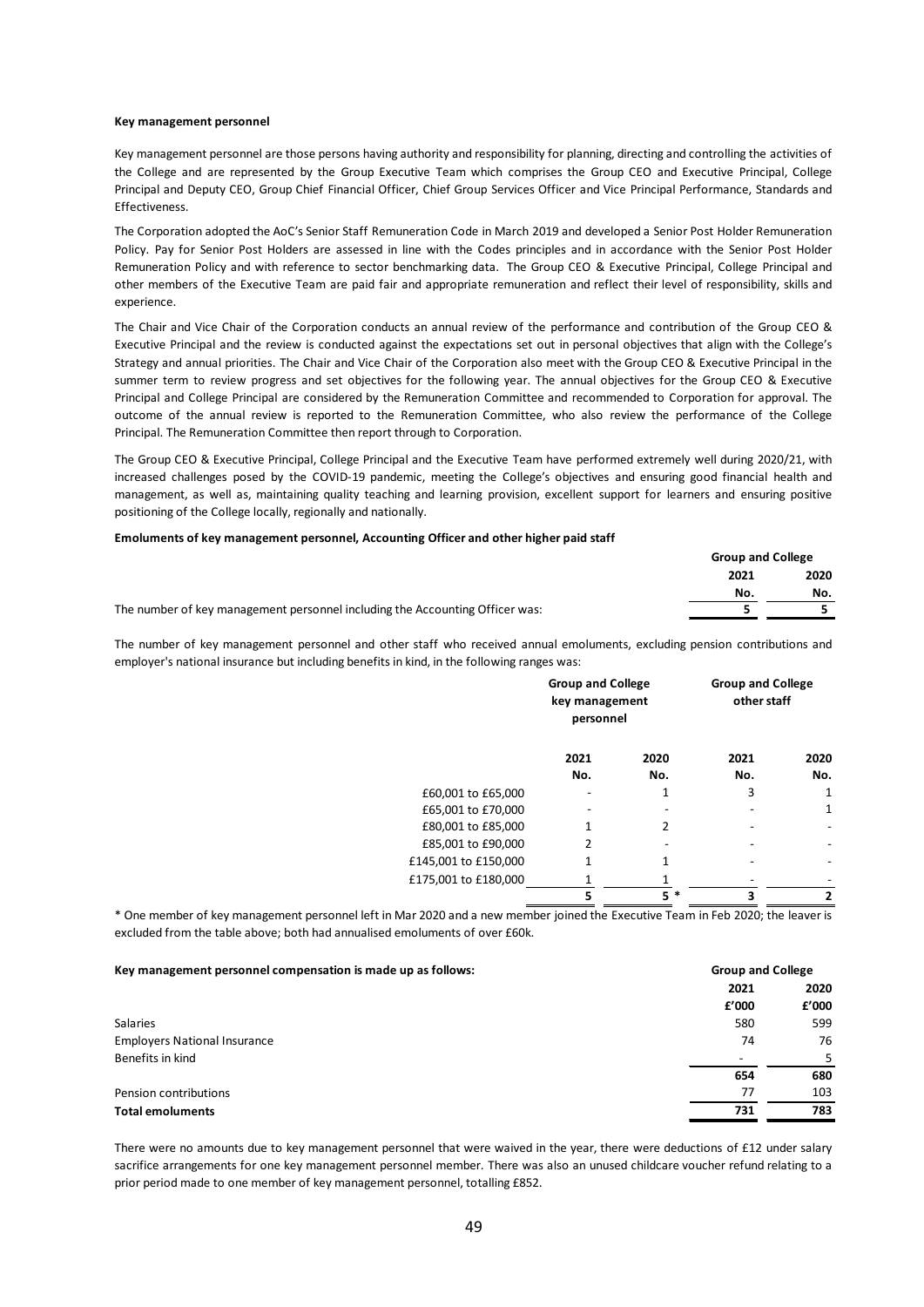The above compensation includes amounts payable to the Accounting Officer (who is also the highest paid officer) of: **Group and College**

|                                                                                        | 2021                     | 2020  |
|----------------------------------------------------------------------------------------|--------------------------|-------|
|                                                                                        | f'000                    | f'000 |
| <b>Salaries</b>                                                                        | 176                      | 176   |
| Benefits in kind                                                                       |                          |       |
|                                                                                        | 176                      | 176   |
| Pension contributions                                                                  | $10*$                    | 41    |
| Total                                                                                  | 186                      | 217   |
|                                                                                        | <b>Group and College</b> |       |
|                                                                                        | 2021                     | 2020  |
| Relationship of Principal/Chief Executive pay and remuneration expressed as a multiple | 6.7                      | 6.7   |
| Median Basic Salary (£k per annum)                                                     | 26                       | 26    |
| Relationship of Principal/Chief Executive pay and remuneration expressed as a multiple | $6.0*$                   | 7.3   |
| Median Total Salary (£k per annum)                                                     | 31                       | 30    |

\* The Accounting Officer ceased paying pension contributions from October 2020.

The members of the Corporation other than the Accounting Officer and the staff members did not receive any payment from the institution other than the reimbursement of travel and subsistence expenses incurred in the course of their duties.

#### **8 Other operating expenses**

|                                                                 | Year ended 31 July |         | Year ended 31 July |         |
|-----------------------------------------------------------------|--------------------|---------|--------------------|---------|
|                                                                 | 2021               | 2021    | 2020               | 2020    |
|                                                                 | Group              | College | Group              | College |
|                                                                 | f'000              | f'000   | f'000              | f'000   |
| Teaching costs                                                  | 3,595              | 3,595   | 3,993              | 3,992   |
| Non teaching costs                                              | 3,526              | 3,396   | 3,230              | 3,206   |
| Premises costs                                                  | 3,535              | 3,104   | 3,085              | 2,768   |
| Total                                                           | 10,656             | 10,095  | 10,308             | 9,966   |
| Other operating expenses include:                               |                    |         | 2021               | 2020    |
|                                                                 |                    |         | f'000              | f'000   |
| Auditors' remuneration:                                         |                    |         |                    |         |
| Financial statements audit*                                     |                    |         | 51                 | 40      |
| Internal audit**                                                |                    |         | 28                 | 27      |
| Other services provided by the financial statements auditors*** |                    |         | 8                  | 6       |
| Hire of assets under operating leases                           |                    |         | 329                | 289     |
| $*$ includes £27k in respect of the College (2010/20 £24k)      |                    |         |                    |         |

\* includes £37k in respect of the College (2019/20 £34k)

\*\* includes £28k in respect of the College (2019/20 £27k)

\*\*\* includes £8k in respect of the College (2019/20 £1k)

#### **8A Access and participation expenditure**

| 2021 |       | Year ended 31 July<br>2020 |       |
|------|-------|----------------------------|-------|
|      |       |                            |       |
|      | costs |                            | costs |
| 190  | 154   | 97                         | 81    |
| 89   |       | 100                        | -     |
| 111  | 111   | 47                         | 47    |
| 390  | 265   | 244                        | 128   |
| 109  | 102   | 90                         | 78    |
| 499  | 367   | 334                        | 206   |
|      |       | Year ended 31 July         |       |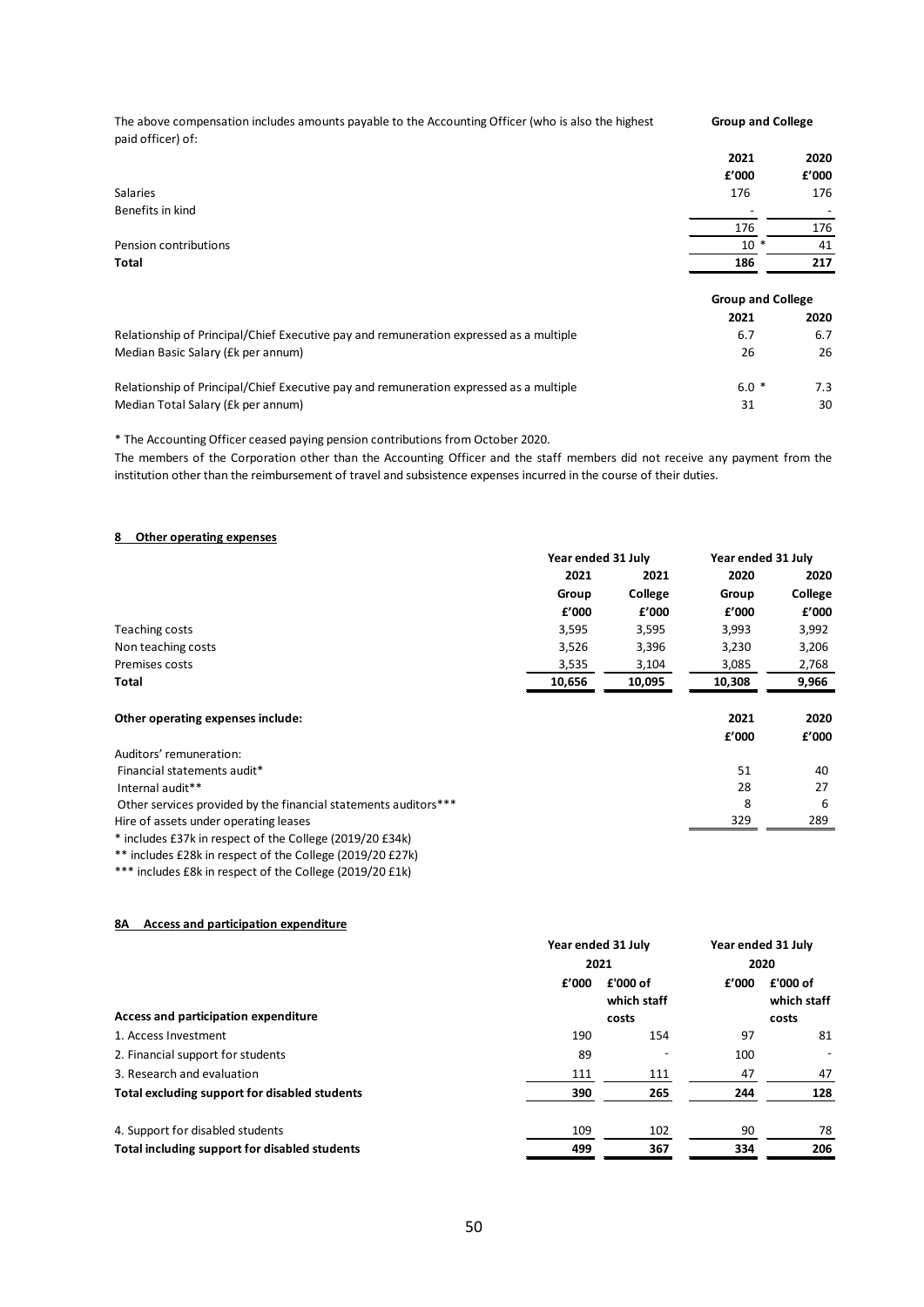#### Assumptions for preparation

To calculate staff costs, a % of FTE has been identified for work carried out by specific members of staff. These % have been applied to total 20-21 pay costs for the specific staff members. These staff costs are already included in the overall staff costs included in the financial statements and note 8. The College's access and participation plan can be accessed at the following link:

#### https://www.sgscol.ac.uk/repository/documents/policies\_and\_procedures/approve\_version\_of\_plan\_13\_01\_2020.pdf

## **9 Interest & other finance costs - Group and College**

| On bank loans, overdrafts and other loans:          | 2021<br>f'000<br>147 | 2020<br>f'000<br>225 |
|-----------------------------------------------------|----------------------|----------------------|
|                                                     | 147                  | 225                  |
| <b>Enhanced Pension Interest payment</b>            | $\mathcal{P}$        |                      |
| Net interest on defined pension liability (note 24) | 663                  | 620                  |
| Total                                               | 812                  | 847                  |

#### **10 Taxation - Group only**

|                                                                                  | 2021  | 2020  |
|----------------------------------------------------------------------------------|-------|-------|
|                                                                                  | f'000 | £'000 |
| United Kingdom corporation tax at 19 percent                                     |       |       |
| Provision for deferred corporation tax in the accounts of the subsidiary company |       |       |
| <b>Total</b>                                                                     |       |       |
|                                                                                  |       |       |

As at 31 July 2021 there was a deferred tax liability of £111,270 (2020: liability £62,716). This has not been recognised in the financial statements as the directors do not consider that the liability will crystallise in the foreseeable future.

#### **Factors affecting the tax charge for the current year**

The current tax charge for the year is £nil (2020: £nil) and the standard rate of corporation tax in the UK is 19% (2020: 19%). The difference between the standard rate of corporation tax on the company's loss and the actual charge are explained below.

|                                                                                                        | 2021      | 2020      |
|--------------------------------------------------------------------------------------------------------|-----------|-----------|
|                                                                                                        | £         | £         |
| Gain on ordinary activities in subsidiary before tax                                                   | 224,668   | 1,378     |
| Gain on ordinary activates multiplied by standard rate of corporation tax in the UK of 19% (2019: 19%) |           |           |
|                                                                                                        | 42,687    | 262       |
| <b>Effects of</b>                                                                                      |           |           |
| Fixed asset differences                                                                                |           | 226       |
| Expenses not deductible for tax purposes                                                               | (37, 657) | (1, 476)  |
| Chargeable gains                                                                                       | 16.819    | (10, 169) |
| Remeasurement of deferred tax for changes in tax rates                                                 |           | 7,776     |
| Deferred tax not recognised                                                                            | (21, 849) | 3,381     |
|                                                                                                        |           |           |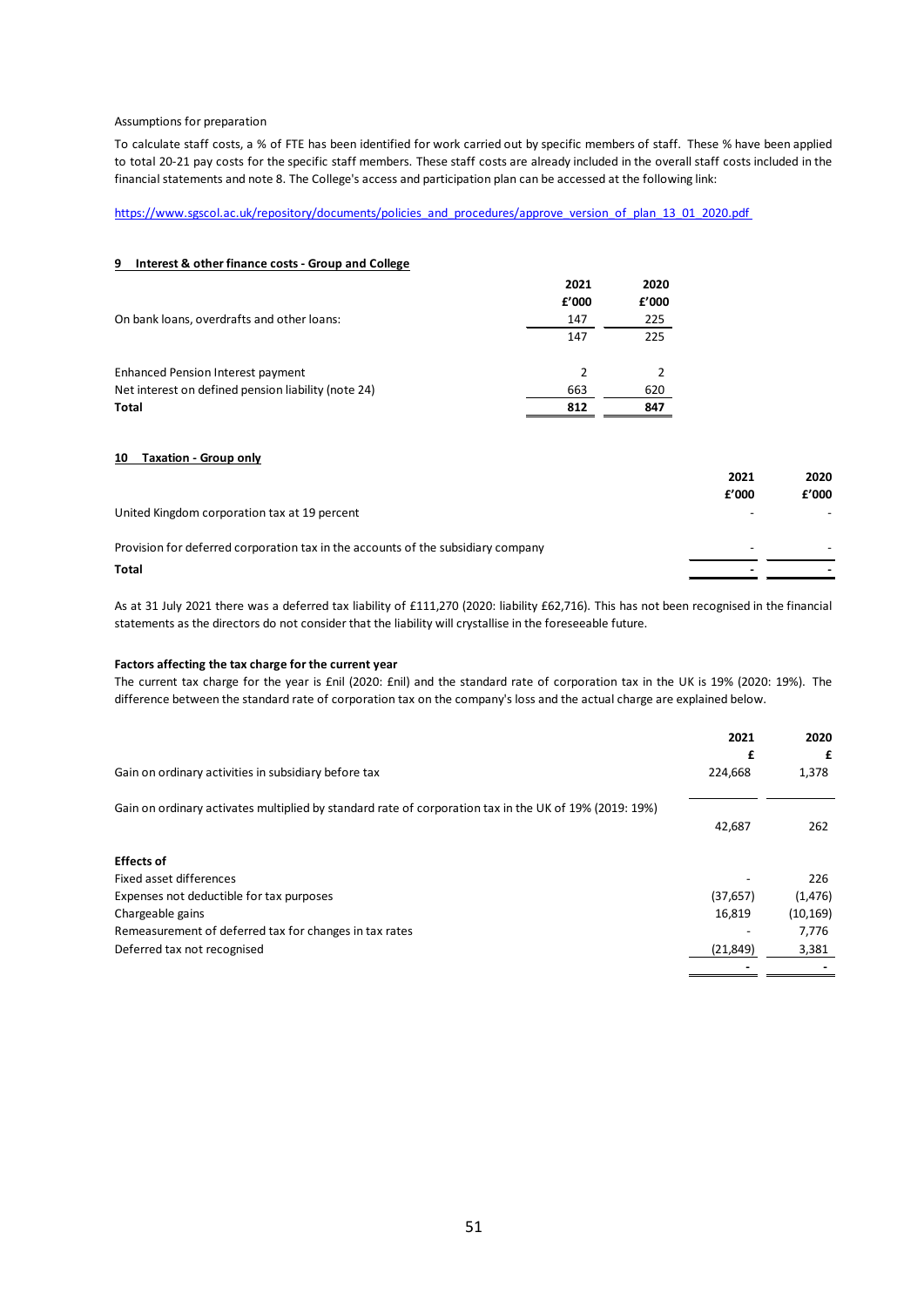#### **11 Tangible fixed assets (Group)**

|          |                                      |                                                                                         |                          | <b>Total</b>                                                                                                       |
|----------|--------------------------------------|-----------------------------------------------------------------------------------------|--------------------------|--------------------------------------------------------------------------------------------------------------------|
| Freehold | Long<br>leasehold                    |                                                                                         | Course of                |                                                                                                                    |
| £'000    | £'000                                | £'000                                                                                   | £'000                    | £'000                                                                                                              |
|          |                                      |                                                                                         |                          |                                                                                                                    |
|          |                                      |                                                                                         |                          | 74,405                                                                                                             |
|          | 3,643                                | 601                                                                                     | 1,866                    | 6,110                                                                                                              |
| 478      | 3,043                                |                                                                                         | (3,521)                  |                                                                                                                    |
|          |                                      | (5)                                                                                     | $\overline{\phantom{a}}$ | (5)                                                                                                                |
|          |                                      | 7,255                                                                                   | 1,866                    | 80,510                                                                                                             |
|          |                                      |                                                                                         |                          |                                                                                                                    |
| 11,314   | 4,971                                | 5,370                                                                                   |                          | 21,655                                                                                                             |
| 849      | 433                                  | 566                                                                                     |                          | 1,848                                                                                                              |
|          |                                      | (5)                                                                                     |                          | (5)                                                                                                                |
| 12,163   | 5,404                                | 5,931                                                                                   |                          | 23,498                                                                                                             |
| 32,513   | 21,309                               | 1,324                                                                                   | 1,866                    | 57,012                                                                                                             |
| 32,884   | 15,056                               | 1,289                                                                                   | 3,521                    | 52,750                                                                                                             |
|          |                                      |                                                                                         |                          |                                                                                                                    |
|          |                                      |                                                                                         |                          | <b>Total</b>                                                                                                       |
| Freehold |                                      |                                                                                         | Course of                |                                                                                                                    |
|          | leasehold                            |                                                                                         |                          |                                                                                                                    |
| f'000    | £'000                                | £'000                                                                                   | £'000                    | f'000                                                                                                              |
|          |                                      |                                                                                         |                          |                                                                                                                    |
| 44,198   | 20,027                               | 6,659                                                                                   | 3,521                    | 74,405                                                                                                             |
|          | 3,643                                | 601                                                                                     | 1,866                    | 6,110                                                                                                              |
| 478      | 3,043                                |                                                                                         | (3,521)                  |                                                                                                                    |
|          |                                      | (5)                                                                                     |                          | (5)                                                                                                                |
| 44,676   | 26,713                               | 7,255                                                                                   | 1,866                    | 80,510                                                                                                             |
|          |                                      |                                                                                         |                          |                                                                                                                    |
|          |                                      |                                                                                         |                          | 21,655                                                                                                             |
| 849      | 433                                  | 566                                                                                     | $\overline{\phantom{a}}$ | 1,848                                                                                                              |
|          | $\blacksquare$                       | (5)                                                                                     | $\blacksquare$           | (5)                                                                                                                |
| 12,163   | 5,404                                | 5,931                                                                                   | ٠                        | 23,498                                                                                                             |
| 32,513   | 21,309                               | 1,324                                                                                   | 1,866                    | 57,012                                                                                                             |
|          |                                      |                                                                                         |                          | 52,750                                                                                                             |
|          | 44,198<br>44,676<br>11,314<br>32,884 | Land and buildings<br>20,027<br>26,713<br>Land and buildings<br>Long<br>4,971<br>15,056 | 6,659<br>5,370<br>1,289  | <b>Equipment</b> Assets in the<br>Construction<br>3,521<br><b>Equipment</b> Assets in the<br>Construction<br>3,521 |

The Filton Avenue campus was valued for the purpose of the financial statements at depreciated replacement cost by King Sturge, a firm of independent chartered surveyors as at February 1993, in accordance with the RICS Statement of Asset Valuation Practice and Guidance notes. All other land and buildings were valued at market value for existing use except for additions post 1 April 1993 which are included at cost. Other tangible fixed assets Corporation on a depreciated replacement cost basis with the assistance of independent professional advice. Land with net book values totalling £440,000 (2020: £440,000) have been funded from local education authority sources. Should these assets be sold, the College would either have to surrender the sale proceeds to the Education and Skills Funding Agency or use them in accordance with the Financial Memorandum with the Education and Skills Funding Agency. Land and buildings with a net book values totalling £27,439,712 (2020: £20,878,972) have been partly financed through the receipt of capital grants from exchequer funds. Should these assets be sold, the College may be liable, under the terms of the Financial Memorandum, to surrender the proceeds.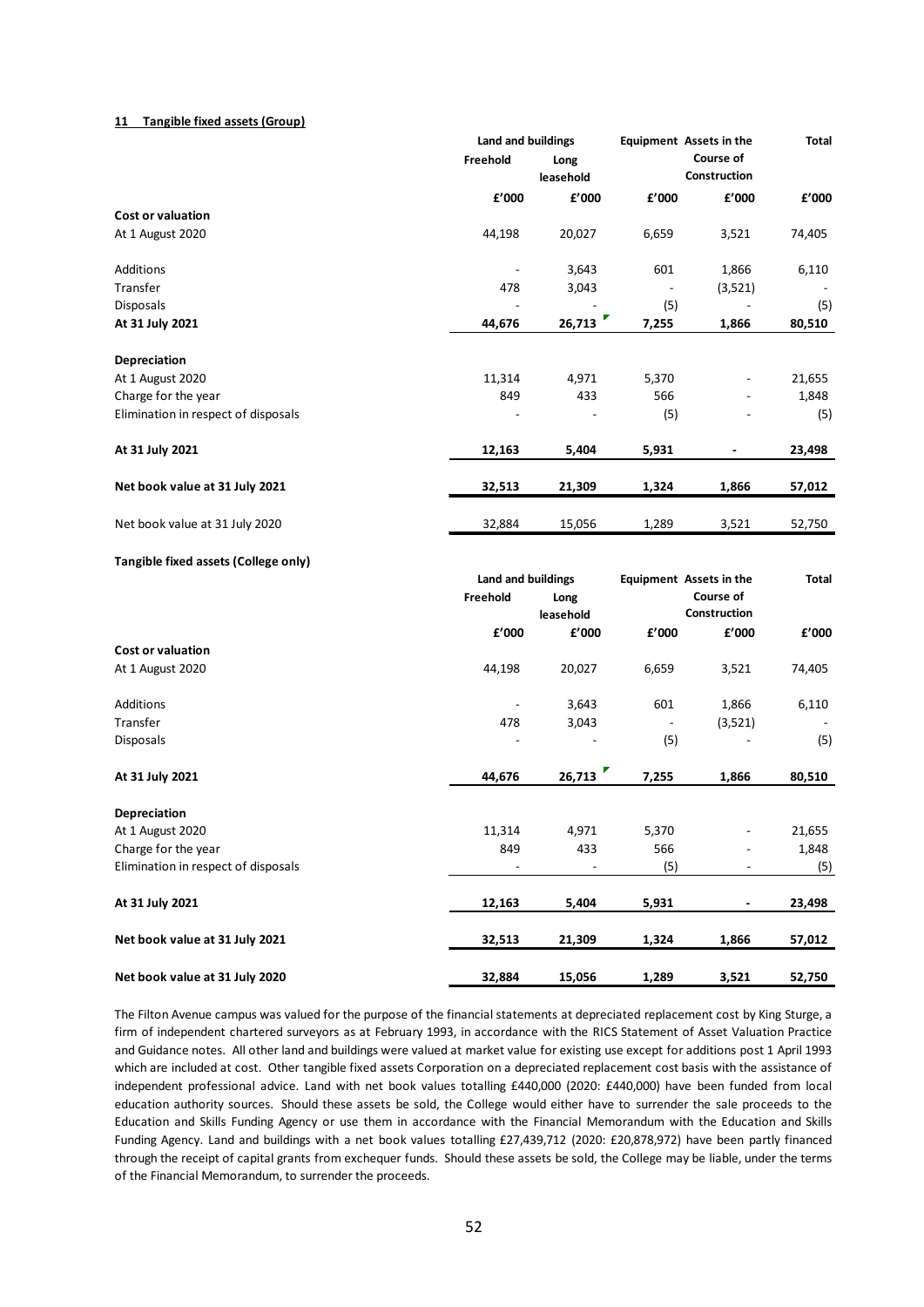#### **12 Non-current investments**

#### **Investment property**

|                     | Group<br>f'000 | College<br>f'000         |
|---------------------|----------------|--------------------------|
| At valuation        |                |                          |
| At 1 August 2020    | 3,403          | 690                      |
| Gain on revaluation | 88             | $\overline{\phantom{a}}$ |
| At 31 July 2021     | 3,491          | 690                      |

The investment property fair value is based on a valuation by Montagu Evans, Chartered Surveyors, at the balance sheet date 31 July 2021. This year's valuation is not reported as being subject to 'material valuation uncertainty' as defined by VPS 3 and VPGA 10 of the RICS Valuation – Global Standards.

#### **Other investments**

|                                     | College | College       |
|-------------------------------------|---------|---------------|
|                                     | 2021    | 2020          |
|                                     |         |               |
| Investments in subsidiary companies |         | $\mathcal{D}$ |
| Total                               |         |               |

The College owns 100 per cent of the issued ordinary £1 shares of South Gloucestershire and Stroud Commercial Services Limited, a company incorporated in England and Wales. The College did also own 100 per cent of the issued ordinary £1 shares of South Gloucestershire and Stroud College Group Services Limited, a company incorporated in England and Wales, however the company was dissolved on 22/12/2020. The principal business activity of South Gloucestershire and Stroud Commercial Services Limited is property development and leasing. The principal activity of South Gloucestershire and Stroud College Group Services Limited was the provision of back office services.

#### **13 Trade and other receivables**

|                                      | Group                    | College | Group                    | College |
|--------------------------------------|--------------------------|---------|--------------------------|---------|
|                                      | 2021                     | 2021    | 2020                     | 2020    |
|                                      | f'000                    | f'000   | f'000                    | £'000   |
| Amounts falling due within one year: |                          |         |                          |         |
| Trade receivables                    | 761                      | 280     | 1.142                    | 994     |
| Subsidiary undertakings              | $\overline{\phantom{0}}$ | 431     | $\overline{\phantom{a}}$ | 327     |
| Prepayments and accrued income       | 549                      | 615     | 1,772                    | 1,782   |
| Total                                | 1,310                    | 1,326   | 2,914                    | 3,103   |

#### **14 Debtors falling due after more than one year**

|                                     | Group          | College | Group | College |
|-------------------------------------|----------------|---------|-------|---------|
|                                     | 2021           | 2021    | 2020  | 2020    |
|                                     | f'000          | £'000   | f'000 | f'000   |
| Amounts owed by group undertakings: |                |         |       |         |
| Subsidiary undertakings             | $\blacksquare$ | 2.222   | ٠     | 2.222   |

The College has loaned its subsidiary South Gloucestershire and Stroud Commercial Services Limited £2.5m under a facility agreement. The loan is repayable in equal quarterly instalments over the period of the loan (repayable in full in August 2023), commencing in November 2017. Interest is charged at 1.75% above LIBOR. The College has approved a four-year loan repayment holiday starting 1 August 2019.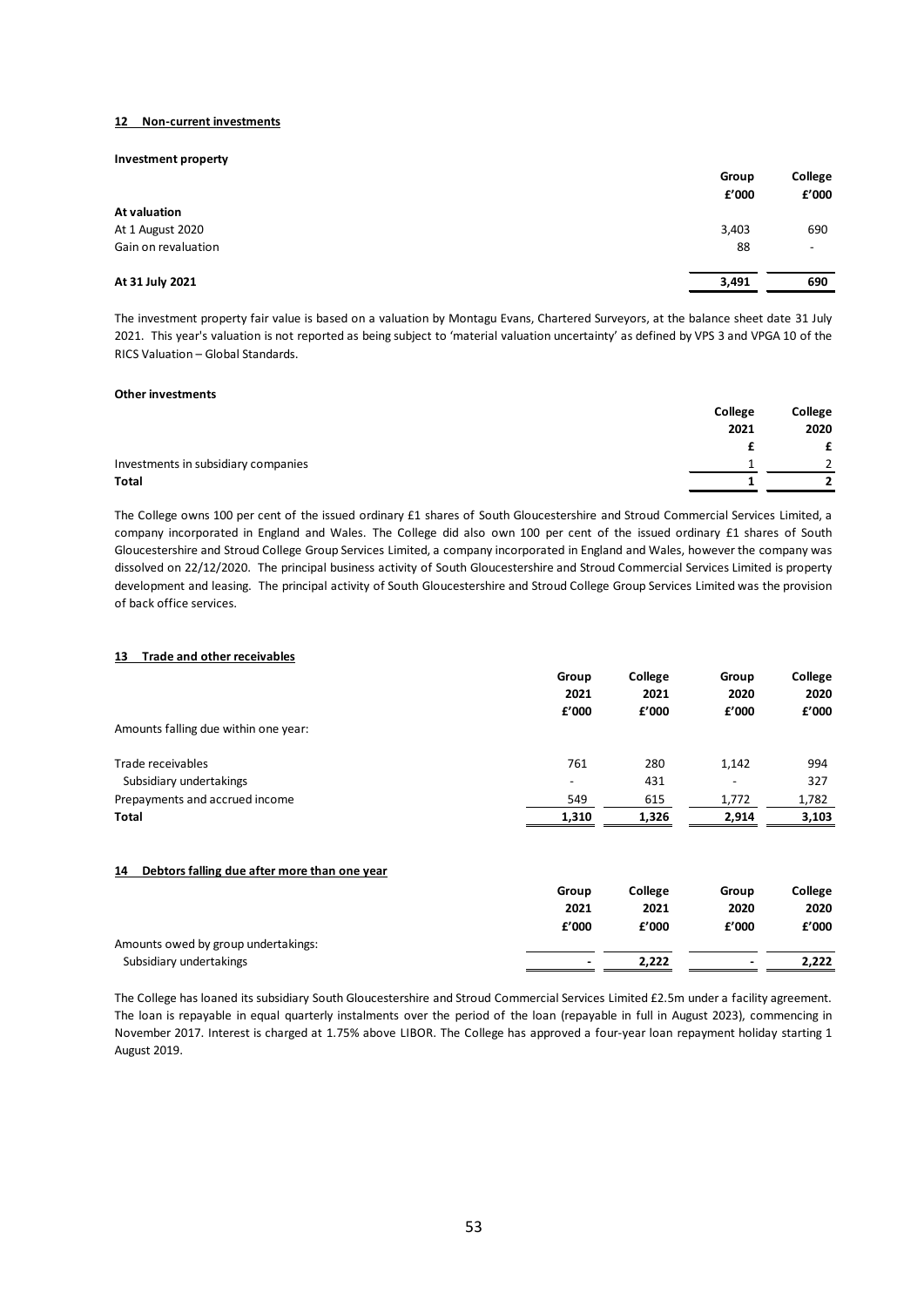#### **15 Creditors: amounts falling due within one year**

| Group<br>2021<br>f'000 | College<br>2021 |       | Group | College |
|------------------------|-----------------|-------|-------|---------|
|                        |                 |       | 2020  | 2020    |
|                        | f'000           | f'000 | £'000 |         |
| 753                    | 753             | 753   | 753   |         |
| 421                    | 387             | 877   | 818   |         |
|                        |                 |       |       |         |
|                        |                 |       | 3     |         |
| 492                    | 443             | 402   | 401   |         |
| 3,607                  | 3,199           | 3,167 | 2,873 |         |
| 795                    | 795             | 590   | 590   |         |
| 996                    | 996             | 926   | 926   |         |
| 7,064                  | 6,573           | 6.715 | 6,364 |         |
|                        |                 |       |       |         |

#### **16 Creditors: amounts falling due after one year**

|                                             | Group         | College       | Group         | College       |
|---------------------------------------------|---------------|---------------|---------------|---------------|
|                                             | 2021<br>f'000 | 2021<br>f'000 | 2020<br>f'000 | 2020<br>£'000 |
|                                             |               |               |               |               |
| Bank loans                                  | 6,899         | 6,899         | 7,652         | 7,652         |
| Deferred income - government capital grants | 27,918        | 27,923        | 23,519        | 23,520        |
| Other long term creditors                   | 56            | 56            | 225           | 61            |
| Total                                       | 34,873        | 34,878        | 31.396        | 31.233        |

#### **17 Maturity of debt - Group and College**

#### **Bank loans and overdrafts**

Bank loans and overdrafts are repayable as follows:

|                            |       | Year ended 31 July |  |
|----------------------------|-------|--------------------|--|
|                            | 2021  | 2020               |  |
|                            | £'000 | f'000              |  |
| In one year or less        | 753   | 753                |  |
| Between one and two years  | 753   | 753                |  |
| Between two and five years | 4,314 | 4,536              |  |
| In five years or more      | 1,832 | 2,363              |  |
| Total                      | 7,652 | 8,405              |  |

Included within loans are three facilities with Lloyds Bank plc. The first bank loan of £8.3 million is for a period of 20 years and is repayable by instalments falling due between October 2013 and 31 July 2029. The second loan of £1 million is for a period of 25 years and is repayable by instalments falling due between October 2013 and June 2034. The 3rd loan of £4 million is for a period of 6 years repayable by instalments falling due between November 2017 and 31st July 2023. The first and second loans are secured by a negative pledge.

#### **18 Defined obligations & other provisions (Group and College)**

| benefit |                               | <b>Enhanced</b><br>pensions | Other<br><b>Provisions</b> | <b>Total</b> |
|---------|-------------------------------|-----------------------------|----------------------------|--------------|
| f'000   | f'000                         | f'000                       | f'000                      |              |
| 39,046  | 181                           | 6                           | 39,233                     |              |
| 2,712   | (71)                          | 96                          | 2,737                      |              |
| (2,462) | $\overline{\phantom{a}}$      | -                           | (2,462)                    |              |
| 39,296  | 110                           | 102                         | 39,508                     |              |
|         | <b>Defined</b><br>obligations |                             |                            |              |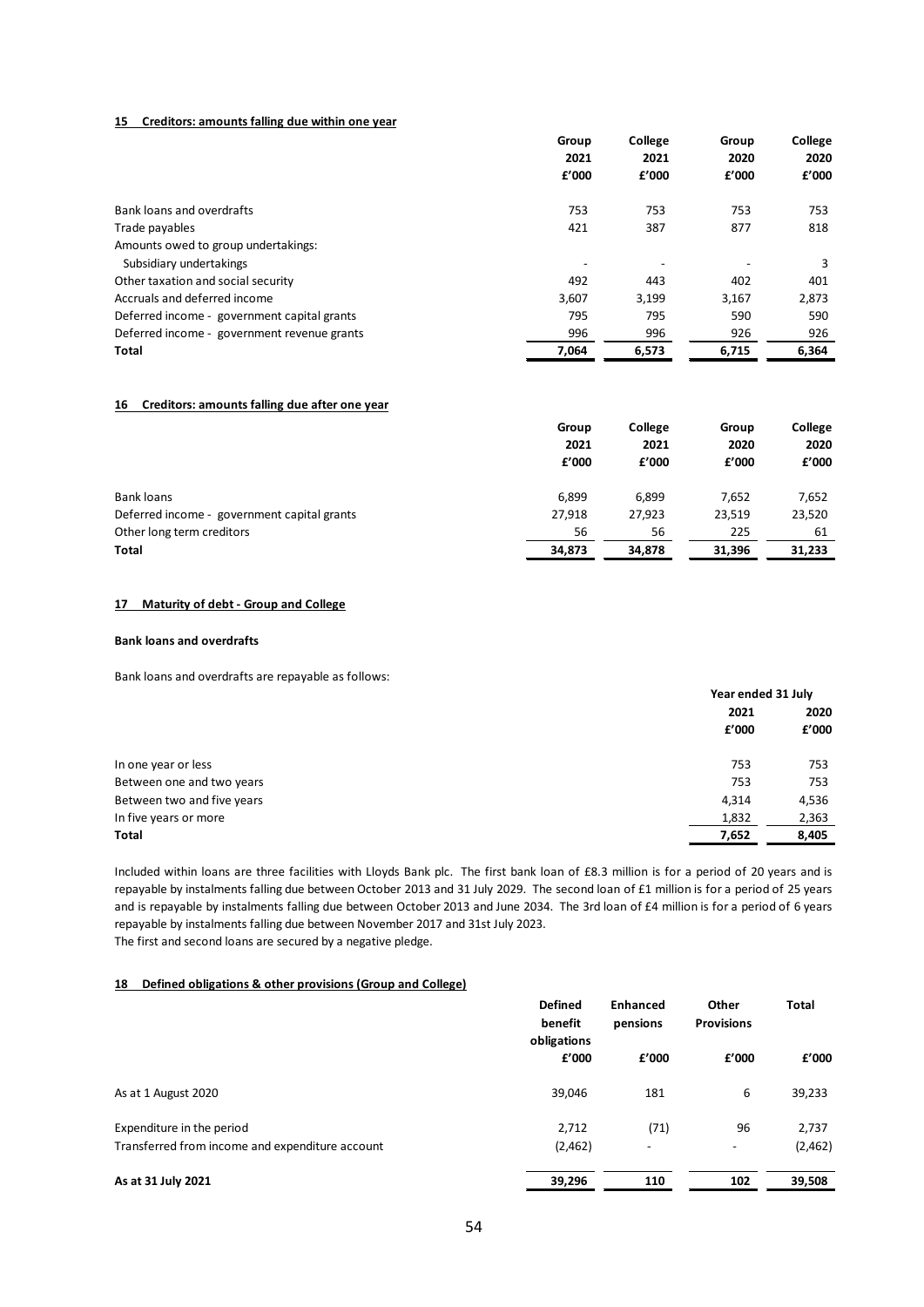Defined benefit obligations relate to the liabilities under the College's membership of the Local Government pension Scheme. Further details are given in Note 24.

The principal assumptions for these calculations are: The enhanced pension provision relates to the cost of staff who have already left the College's employment and commitments for reorganisation costs from which the College cannot reasonably withdraw at the balance sheet date. This provision has been recalculated in accordance with guidance issued by the funding bodies.

|                 | <b>Enhanced Pensions Provision - TPS</b> |       |  |
|-----------------|------------------------------------------|-------|--|
|                 | 2021                                     | 2020  |  |
| Price inflation | 2.60%                                    | 2.20% |  |
| Interest rate   | 1.60%                                    | 1.30% |  |
|                 |                                          |       |  |

#### **19 Cash and cash equivalents**

|                           | As at 1 | <b>Cash flows</b> | Other                    | As at 31         |
|---------------------------|---------|-------------------|--------------------------|------------------|
|                           | August  |                   | changes                  | <b>July 2021</b> |
|                           | 2020    |                   |                          |                  |
|                           | f'000   | f'000             | f'000                    | f'000            |
| Cash and cash equivalents | 5,598   | 1,774             | $\overline{\phantom{a}}$ | 7,372            |
| <b>Total</b>              | 5,598   | 1,774             | $\blacksquare$           | 7,372            |

#### **20 Capital commitments**

|                                       |       | <b>Group and College</b> |  |
|---------------------------------------|-------|--------------------------|--|
|                                       | 2021  | 2020                     |  |
|                                       | f'000 | f'000                    |  |
| Commitments contracted for at 31 July | 101   | 3,578                    |  |
|                                       |       |                          |  |

The capital commitment at 31st July 2020 related to the construction of the Brunel Building at the WISE campus. This was completed in March 2021 and funded by a WECA capital grant. The capital commitment at 31st July 2021 relates to the construction of The Gatehouse building at the WISE campus.

#### **21 Lease Obligations**

At 31 July the College had minimum lease payments under non-cancellable operating leases as follows:

|                                                   |               | <b>Group and College</b> |
|---------------------------------------------------|---------------|--------------------------|
|                                                   | 2021<br>f'000 | 2020<br>f'000            |
| Future minimum lease payments due                 |               |                          |
| Land and buildings                                |               |                          |
| Not later than one year                           | 145           | 133                      |
| Later than one year and not later than five years | 63            | 208                      |
|                                                   | 208           | 341                      |
| Other                                             |               |                          |
| Not later than one year                           | 105           | 89                       |
| Later than one year and not later than five years | 160           | 170                      |
|                                                   | 265           | 259                      |
|                                                   |               |                          |
| Total lease payments due                          | 473           | 600                      |

## **22 Contingent liabilities**

There are no contingent liabilities at 31st July 2021 (2020: £nil)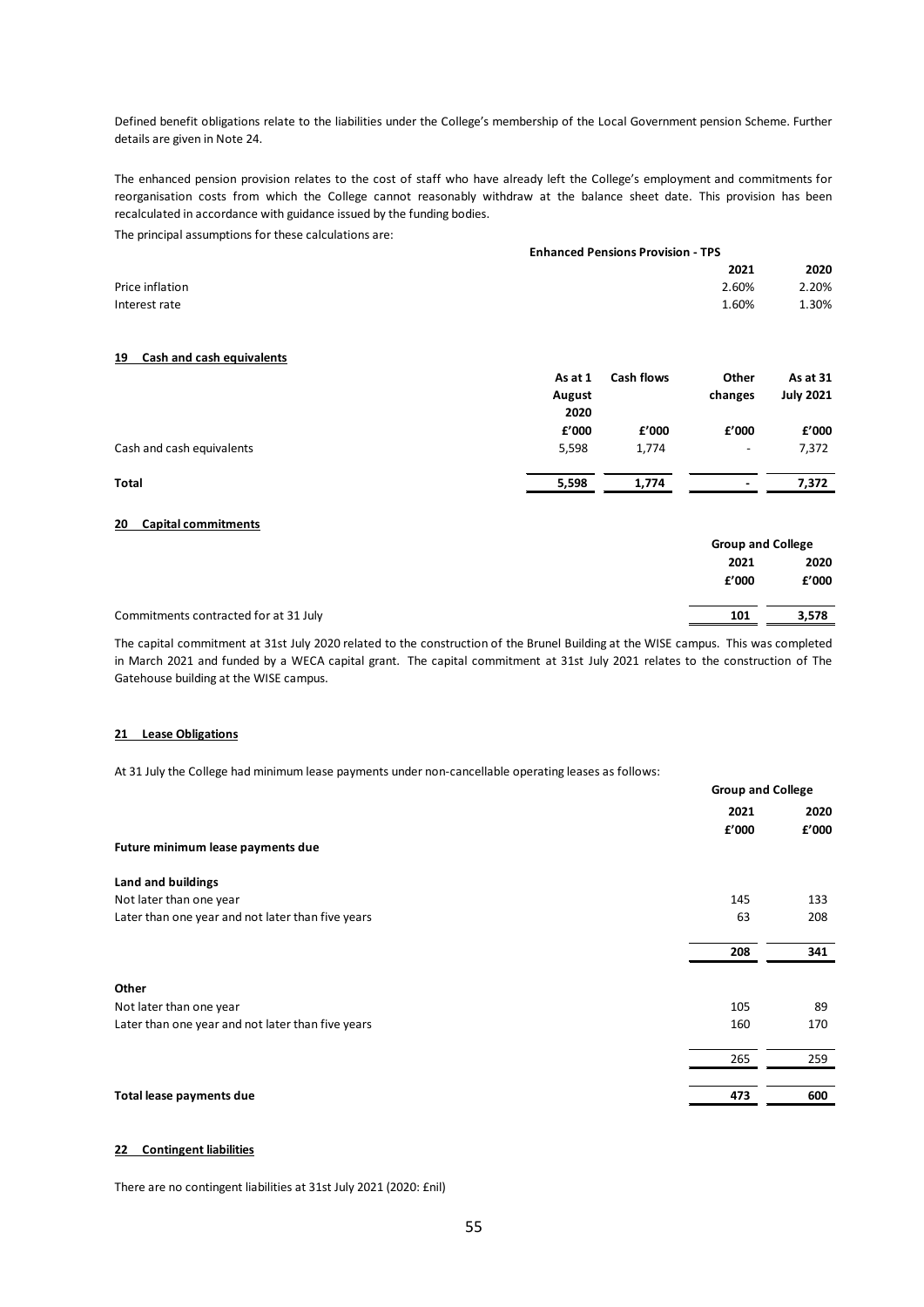#### **23 Events after the reporting period**

There are no events after the reporting period.

#### **24 Defined benefit obligations**

The College's employees belong to two principal post-employment benefit plans: the Teachers' Pension Scheme England and Wales (TPS) for academic and related staff; and the Avon Local Government Pension Scheme (LGPS) for non-teaching staff, which is managed by Bath and North East Somerset Council. Both are multi-employer defined-benefit plans.

The pension costs are assessed in accordance with the advice of independent qualified actuaries. The latest formal actuarial valuation of the TPS was 31 March 2016 and of the LGPS 31 March 2019.

| Total pension cost for the year                              |       | 2021<br>£'000 |       | 2020<br>£'000 |
|--------------------------------------------------------------|-------|---------------|-------|---------------|
| Teachers Pension Scheme: contributions paid                  |       | 1,938         |       | 1,818         |
| Local Government Pension Scheme:                             |       |               |       |               |
| Contributions paid                                           | 1,653 |               | 1,654 |               |
| FRS 102 (28) charge                                          | 2,049 |               | 1,566 |               |
| Charge to the Statement of Comprehensive Income              |       | 3,702         |       | 3.220         |
| Enhanced pension charge to Statement of Comprehensive Income |       |               |       |               |
|                                                              |       | 10            |       | 29            |
| <b>Total Pension Cost for Year</b>                           |       | 5,650         |       | 5.067         |
|                                                              |       |               |       |               |

#### **Teachers' Pension Scheme**

#### **Introduction**

The Teachers' Pension Scheme (TPS or scheme) is a statutory, unfunded, defined benefit occupational scheme, governed by the Teachers' Pensions Regulations 2010 (as amended), and the Teachers' Pension Scheme Regulations 2014 (as amended). These regulations apply to teachers in schools and other educational establishments, including academies, in England and Wales that are maintained by local authorities. In addition, teachers in many independent and voluntary-aided schools and teachers and lecturers in some establishments of further and higher education may be eligible for membership. Membership is automatic for full-time teachers and lecturers and, from 1 January 2007, automatic too for teachers and lecturers in part-time employment following appointment or a change of contract. Teachers and lecturers are able to opt out of the TPS.

#### **The Teachers' Pension Budgeting and Valuation Account**

Although members may be employed by various bodies, their retirement and other pension benefits are set out in regulations made under the Superannuation Act (1972) and Public Service Pensions Act (2013) and are paid by public funds provided by Parliament. The TPS is an unfunded scheme and members contribute on a 'pay as you go 'basis – contributions from members, along with those made by employers, are credited to the Exchequer under arrangements governed by the above Acts.

The Teachers' Pensions Regulations 2010 require an annual account, the Teachers' Pension Budgeting and Valuation Account, to be kept of receipts and expenditure (including the cost of pension increases). From 1 April 2001, the Account has been credited with a real rate of return, which is equivalent to assuming that the balance in the Account is invested in notional investments that produce that real rate of return.

#### **Valuation of the Teachers' Pension Scheme**

The latest actuarial review of the TPS was carried out as at 31 March 2016. The valuation report was published by the Department for Education (the Department) in April 2019. The valuation reported total scheme liabilities (pensions currently in payment and the estimated cost of future benefits) for service to the effective date of £218 billion, and notional assets (estimated future contributions together with the notional investments held at the valuation date) of £198 billion giving a notional past service deficit of £22 billion.

As a result of the valuation, new employer contribution rates were set at 23.68% of pensionable pay from September 2019 onwards (compared to 16.48% during 2018/9). DfE has agreed to pay a teacher pension employer contribution grant to cover the additional costs during the 2020-21 academic year.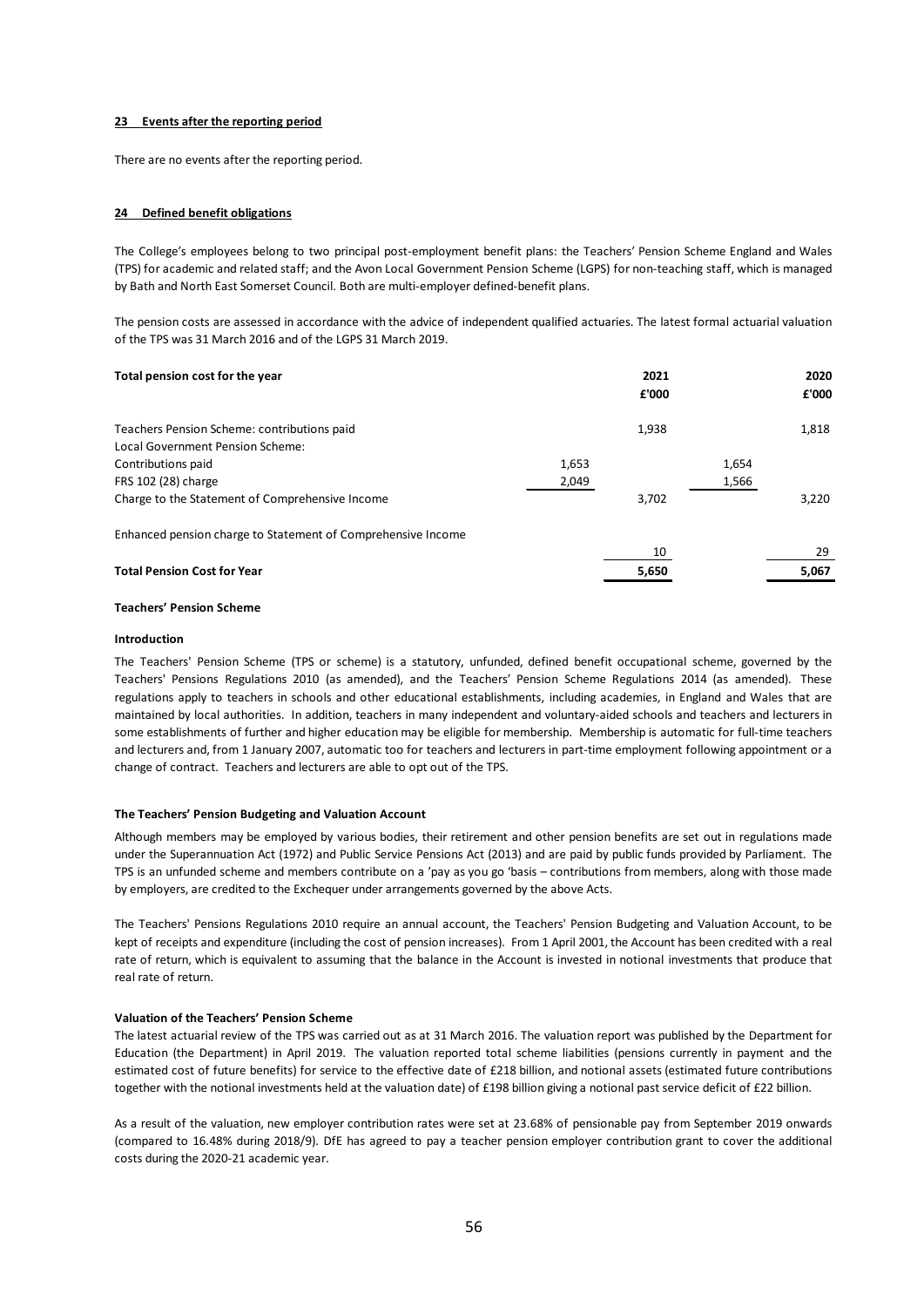A copy of the latest valuation report can be found by following this link to the Teachers' Pension Scheme website.

#### **Scheme Changes**

The arrangements for a reformed Teachers' Pension Scheme, in line with the recommendations made by Lord Hutton, in particular the introduction of a Career Average Revalued Earnings (CARE) scheme, were implemented from 1 April 2015.

In December 2018, the Court of Appeal held that transitional protection provisions contained in the reformed judicial and firefighter pension schemes, introduced as part of public service pension reforms in 2015, gave rise to direct age discrimination and were therefore unlawful. The Supreme Court, in a decision made in June 2019, have rejected the Government's application for permission to appeal the Court of Appeal's ruling. The case will now be referred to an Employment Tribunal for a decision regarding the remedy which will need to be offered to those members of the two schemes who were subject of the age discrimination.

HM Treasury are clear that the ruling has implications for the other public service schemes, including the Teachers' Pension Scheme. Those implications are currently being considered and any impact on scheme costs is expected to be looked at within the next scheme valuation, which is currently scheduled to be based on April 2020 data and implemented in April 2023.

Department for Education Bishopsgate House, DARLINGTON DL1 5QE TPS financial note – August 2019

The pension costs paid to TPS in the year amounted to £2,624,099 (2020: £2,415,296).

#### **FRS 102 (28)**

Under the definitions set out in FRS 102 (28.11), the TPS is a multi-employer pension scheme. The College is unable to identify its share of the underlying assets and liabilities of the scheme. Accordingly, the College has taken advantage of the exemption in FRS 102 and has accounted for its contributions to the scheme as if it were a defined-contribution plan. The College has set out above the information available on the plan and the implications for the College in terms of the anticipated contribution rates.

#### **Local Government Pension Scheme**

The LGPS is a funded defined-benefit plan, with the assets held in separate funds administered by Bath and North East Somerset Local Authority. The total contribution made for the year ended 31 July 2021 was £2,190,000, of which employer's contributions totalled £1,653,000 and employees' contributions totalled £537,000. Within the employer's contributions is a deficit recovery repayment totalling £315,300 for 2020/21. The agreed contribution rates from April 2021 is 16.0% and April 2022 16.7% for employers (including an administration levy of 0.08%) and range from 5.5% to 9.9% cent for employees, depending on salary and inclusion in the 50/50 section of the scheme. Under the funding policy, the Group has agreed to make deficit recovery repayments to the fund; the annual value is £323,300 from April 2021 increasing to £336,000 in April 2022. A total recovery period up until March 2031 is expected.

#### **Principal Actuarial Assumptions**

The following information is based upon a full actuarial valuation of the fund at 31 March 2019 updated to 31 July 2021 by a qualified independent actuary.

|                                      | At 31 July<br>2021 | At 31 July<br>2020 |
|--------------------------------------|--------------------|--------------------|
| Rate of increase in salaries         | 4.10%              | 3.80%              |
| Future pensions increases            | 2.70%              | 2.40%              |
| Discount rate for scheme liabilities | 1.60%              | 1.60%              |
| Inflation assumption (CPI)           | 2.60%              | 2.30%              |
|                                      |                    |                    |

The current mortality assumptions include sufficient allowance for future improvements in mortality rates. The assumed life expectations on retirement age 65 are:

| At 31 July | At 31 July |  |
|------------|------------|--|
| 2021       | 2020       |  |
| years      | years      |  |
|            |            |  |
| 23.30      | 23.20      |  |
| 25.40      | 25.30      |  |
|            |            |  |
| 24.80      | 24.70      |  |
| 27.40      | 27.30      |  |
|            |            |  |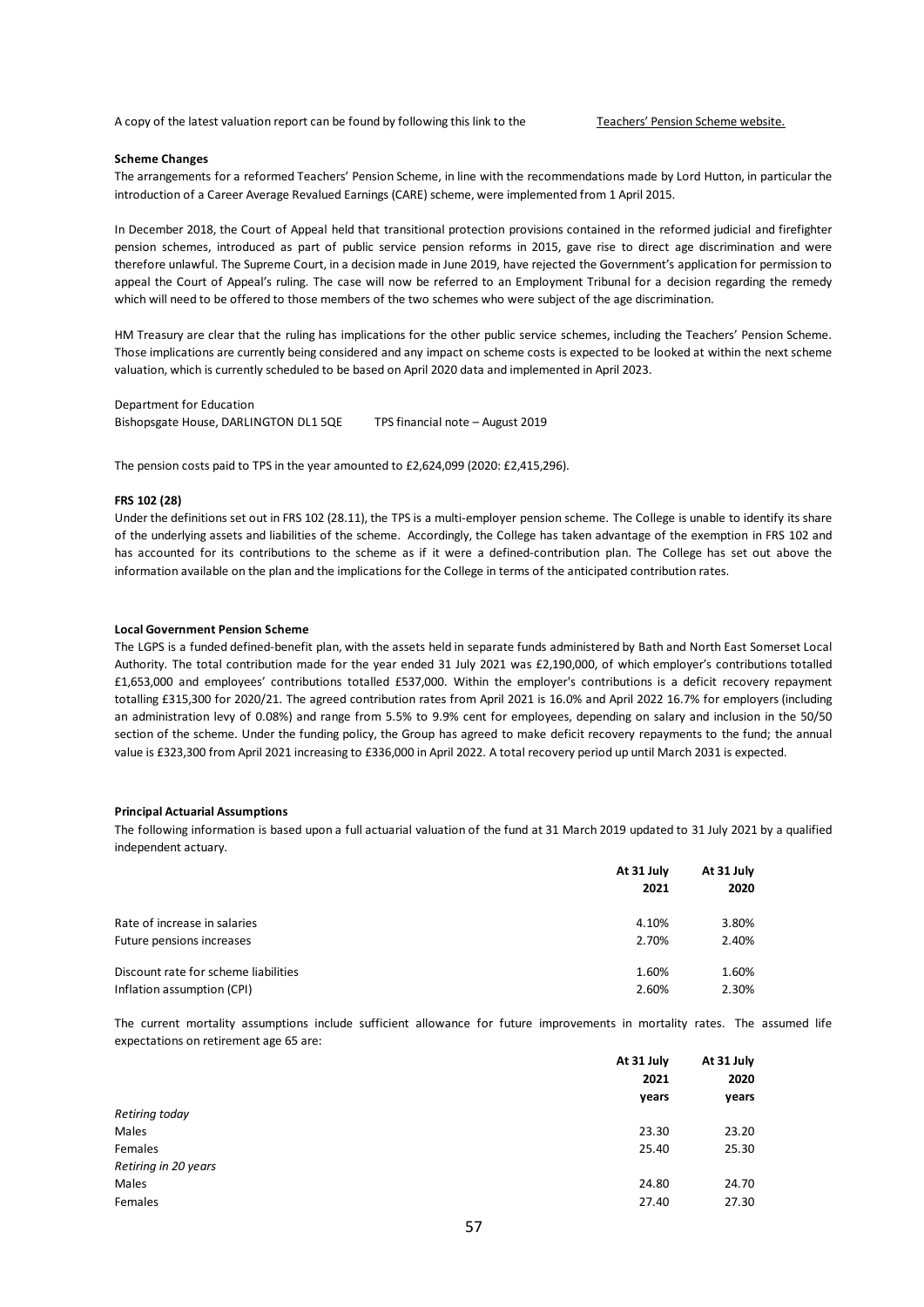The College's share of the assets in the plan and the expected rates of return were:

| The Conege's "share or the assets in the plan and the expected rates or return were."                  |       |                   |           |                        |
|--------------------------------------------------------------------------------------------------------|-------|-------------------|-----------|------------------------|
|                                                                                                        |       | <b>Fair Value</b> |           | <b>Fair Value</b>      |
|                                                                                                        |       | at 31 July        |           | at 31 July             |
|                                                                                                        |       | 2021              |           | 2020                   |
|                                                                                                        |       | £'000             |           | f'000                  |
| Equities                                                                                               | 42.7% | 22,049            | 44.2%     | 19,455                 |
| Government bonds                                                                                       | 9.7%  | 5,009             | 7.2%      | 3,169                  |
| Other bonds                                                                                            | 8.1%  | 4,183             | 2.7%      | 1,188                  |
| Property                                                                                               | 6.3%  | 3,253             | 8.8%      | 3,873                  |
| Cash                                                                                                   | 1.8%  | 929               | 3.0%      | 1,320                  |
| Other                                                                                                  | 31.4% | 16,214            | 34.1%     | 15,009                 |
|                                                                                                        |       |                   |           |                        |
| <b>Total market value of assets</b>                                                                    |       | 51,637            |           | 44,014                 |
| Actual return on plan assets                                                                           |       | 6,758             |           | (1, 919)               |
| The amount included in the balance sheet in respect of the defined benefit pension plan is as follows: |       |                   |           |                        |
|                                                                                                        |       |                   | 2021      | 2020                   |
|                                                                                                        |       |                   | f'000     | f'000                  |
|                                                                                                        |       |                   |           |                        |
| Fair value of plan assets                                                                              |       |                   | 51,637    | 44,014                 |
| Present value of plan liabilities                                                                      |       |                   | (90, 933) | (83,060)               |
| Net pensions liability (Note 18)                                                                       |       |                   | (39, 296) | (39,046)               |
| Amounts recognised in the Statement of Comprehensive Income in respect of the plan are as follows:     |       |                   |           |                        |
|                                                                                                        |       |                   | 2021      | 2020                   |
|                                                                                                        |       |                   | f'000     | f'000                  |
| Amounts included in staff costs                                                                        |       |                   |           |                        |
| Current service cost                                                                                   |       |                   | 3,702     | 3,179                  |
| Past service cost                                                                                      |       |                   |           | 41                     |
| Total                                                                                                  |       |                   | 3,702     | 3,220                  |
|                                                                                                        |       |                   |           |                        |
| Amounts included in interest payable                                                                   |       |                   |           |                        |
| Net interest payable                                                                                   |       |                   | 663       | 620                    |
|                                                                                                        |       |                   | 663       | 620                    |
| Amounts recognised in Other Comprehensive Income                                                       |       |                   | 2021      | 2020                   |
|                                                                                                        |       |                   | £'000     | ${\bf f}^{\prime}$ 000 |
| Return on pension plan assets                                                                          |       |                   | (6,046)   | 3,161                  |
| Experience losses arising on defined benefit obligations                                               |       |                   | (1,712)   | 675                    |
| Changes in assumptions underlying the present value of plan liabilities                                |       |                   | 5,296     | 6,315                  |
| Amount recognised in Other Comprehensive Income                                                        |       |                   | (2, 462)  | 10,151                 |
| Movement in net defined benefit liability during the year                                              |       |                   | 2021      | 2020                   |
|                                                                                                        |       |                   | £'000     | £'000                  |
|                                                                                                        |       |                   |           |                        |

| Deficit in scheme at 1 August | (39,046) | (26, 709) |
|-------------------------------|----------|-----------|
| Movement in year:             |          |           |

| Net defined benefit liability at 31 July | (39, 296) | (39,046) |
|------------------------------------------|-----------|----------|
|                                          |           |          |

Current service cost Employer contributions Past service cost

Net interest on the defined Actuarial gain or loss

 (3,702) (3,179) 1,653 1,654  $-$  (41) (663) (620) 2,462 (10,151)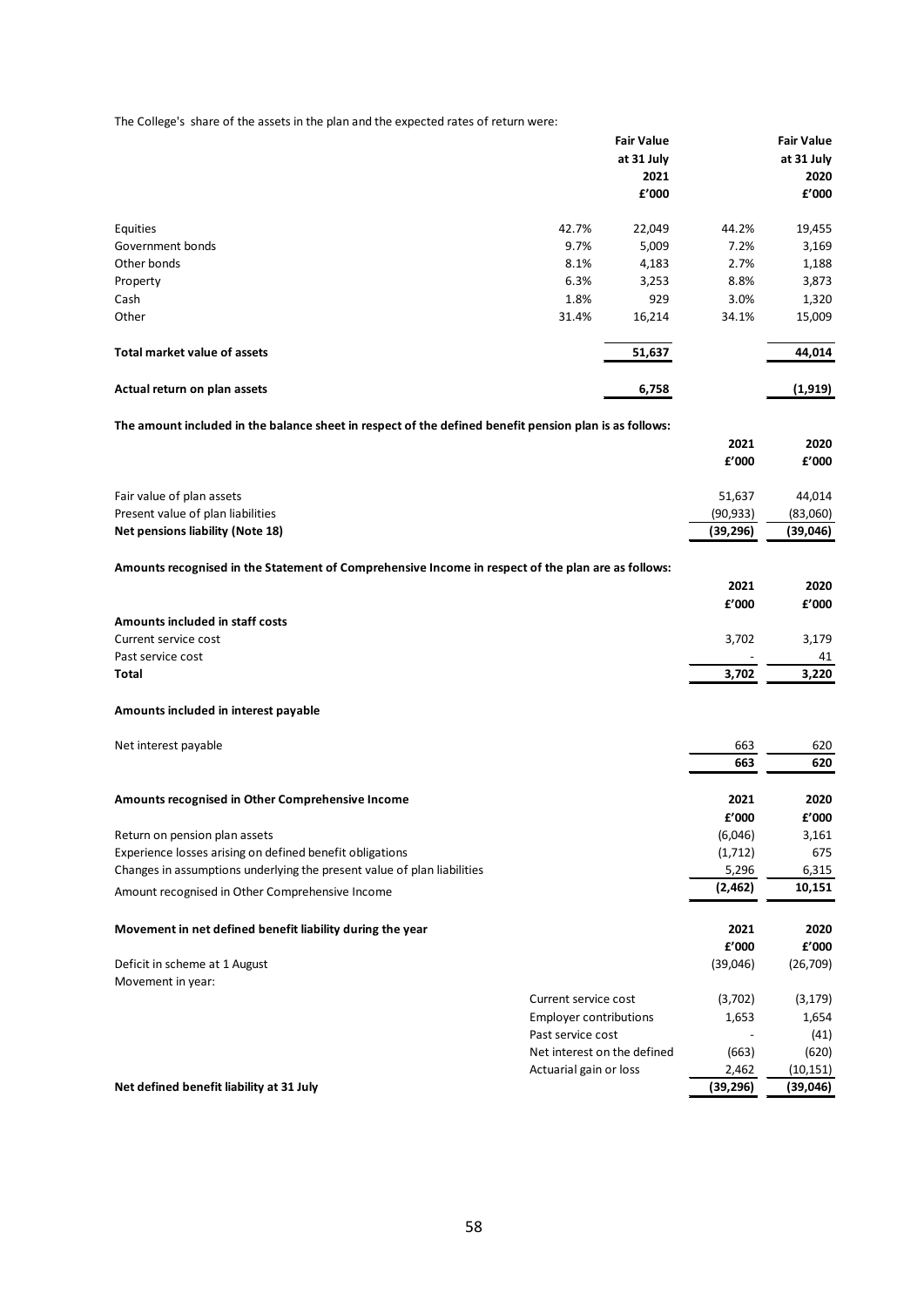| <b>Asset and Liability Reconciliation</b>                   | 2021<br>f'000 | 2020<br>f'000 |
|-------------------------------------------------------------|---------------|---------------|
| Changes in the present value of defined benefit obligations |               |               |
| Defined benefit obligations at start of period              | 83,060        | 71,675        |
| <b>Current Service cost</b>                                 | 3.702         | 3,179         |
| Interest cost                                               | 1,323         | 1,572         |
| Contributions by Scheme participants                        | 537           | 523           |
| Experience gains and losses on defined benefit obligations  | (1,712)       | 675           |
| Changes in financial assumptions                            | 5,296         | 6,315         |
| Estimated benefits paid                                     | (1,273)       | (920)         |
| Past Service cost                                           |               | 41            |
| Curtailments and settlements                                |               |               |
| Defined benefit obligations at end of period                | 90,933        | 83,060        |
| <b>Reconciliation of Assets</b>                             |               |               |
| Fair value of plan assets at start of period                | 44,014        | 44,966        |
| Interest on plan assets                                     | 712           | 1,003         |
| Remeasurements (assets)                                     | 6,046         | (3, 161)      |
| <b>Employer contributions</b>                               | 1,653         | 1,654         |
| Contributions by Scheme participants                        | 537           | 523           |
| Estimated benefits paid                                     | (1,273)       | (920)         |
| Administration expenses                                     | (52)          | (51)          |
| Fair value of plan assets at end of period                  | 51.637        | 44.014        |

#### **25 Related party transactions**

Due to the nature of the College's operations and the composition of the board of governors being drawn from local public and private sector organisations, it is inevitable that transactions will take place with organisations in which a member of the board of governors may have an interest. All transactions involving such organisations are conducted at arm's length and in accordance with the College's financial regulations and normal procurement procedures.

The total expenses paid to or on behalf of the Governors during the year was £225; 1 governor (2020: £1,071; 4 governors). This represents travel and subsistence expenses and other out of pocket expenses incurred in attending Governor meetings and charity events in their official capacity.

No Governor has received any remuneration or waived payments from the College or its subsidiaries during the year (2020: none).

During the year the College received income of £158,376 (2019/20: £216,646) for amounts charged under the Service Level Agreements from the Academy Trust. The 2019/20 figures included charges of £95,816 for engineering staff who were transferred to the Academy Trust in 2019/20 (2020/21: £0). The 2020/21 figures included charges of £51,969 for facilities management (2019/20: £16,599).

#### **26 Amounts disbursed as agent**

#### **Learner support funds**

|                                                     | 2021  | 2020  |
|-----------------------------------------------------|-------|-------|
|                                                     | £'000 | f'000 |
| Funding body grants - ESFA hardship support         | 437   | 504   |
| Other Funding body grants                           |       | 320   |
| Interest earned                                     |       |       |
|                                                     | 437   | 824   |
| Disbursed to students                               | (380) | (531) |
| Administration costs                                | (18)  | (23)  |
| Balance unspent as at 31 July included in creditors | 39    | 270   |
|                                                     |       |       |

Funding body grants are available solely for students. In the majority of instances, the College only acts as a paying agent. In these circumstances, the grants and related disbursements are therefore excluded from the Statement of Comprehensive Income.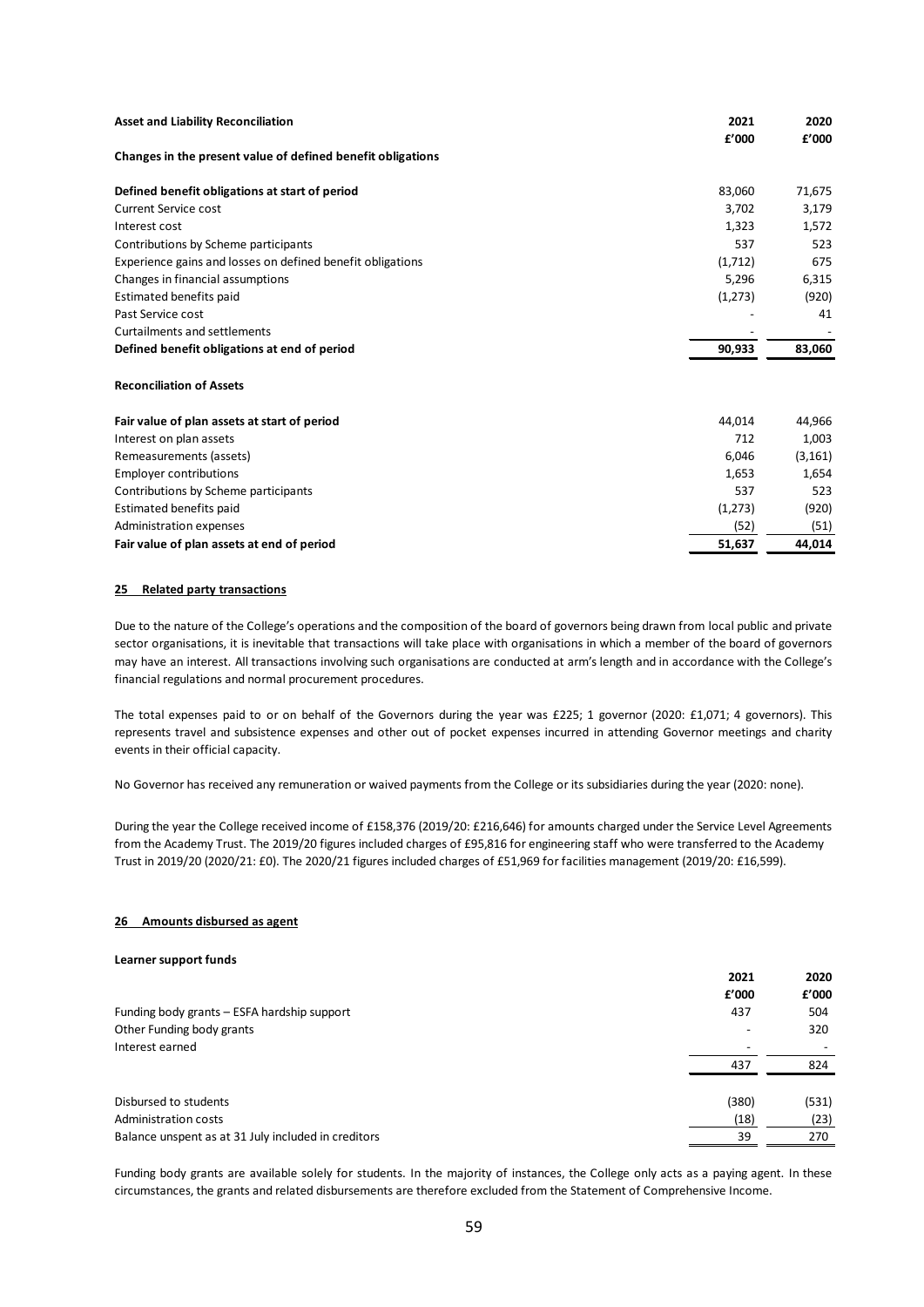# **Appendix 1**

# **Remuneration Annual Report to the Corporation 2020/21**

## **Introduction**

Senior Post Holders are appointed by and directly accountable to the Corporation. During 2020/21 the following posts have been designated as Senior Posts by the Corporation:

- Group CEO & Executive Principal
- College Principal
- Clerk to the Corporation

## **1. Terms of Reference**

The Remuneration Committee operates in accordance with its Terms of Reference approved by the Corporation. The Remuneration Committee undertakes an annual self-assessment against its terms of reference and this provides assurance to the Corporation that the Committee has effectively discharged its responsibilities.

[Remuneration Committee Terms of Reference](http://www.sgscol.ac.uk/repository/govs/Approved_Remuneration_Committee_TOR_Sep18.pdf)

## **2. Remuneration Committee membership**

Members of the Remuneration Committee are appointed directly by the Corporation. The following Corporation Members served on the Remuneration Committee during 2020/21.

- Dave Merrett (Chair) Attendance 2 out of 3 meetings 67%
- David Hagg Attendance 3 out of 3 meetings 100%
- Sophie Green Attendance 3 out of 3 meetings 100%
- Lynne Craig **Attendance 3 out of 3 meetings** 100%
- Louise Bright Attendance 1 out of 1 meeting 100%

## **3. Remuneration Committee meetings**

The Remuneration Committee met on three occasions:

Attendance at these meetings confirmed above

- 9 September 2020
- 22 October 2020
- 11 January 2021

## **4. College's key strategic objectives**

i. To be recognised as an outstanding College.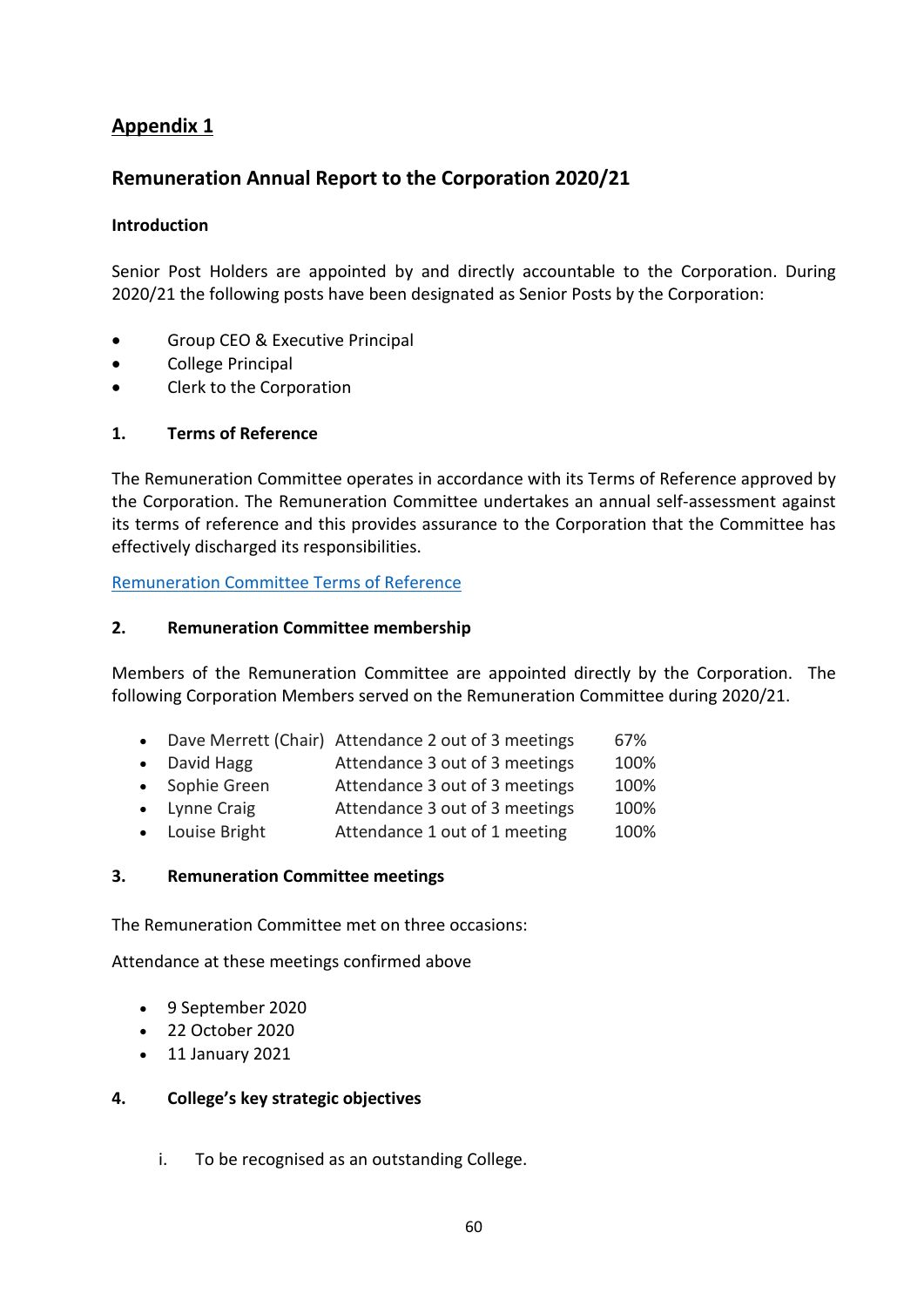- ii. To be visionary and innovative in providing educational opportunities by anticipating and meeting demand.
- iii. To enhance the quality of the experience we provide for our learners and our staff.
- iv. To develop responsive partnerships with all our learners, employers, and all our stakeholders.
- v. To ensure we have the necessary resources to support our Plan.
- vi. To provide an educational and training environment which is equipped for the delivery of high quality learning.

## **Approach to Remuneration**

## **5. Competitive Environment**

The competitive environment that normally exists for the College having to compete for staff at all levels from private industry and at the Bristol campuses from a busy urban centre of employment, was radically changed during 20/21 due to the global pandemic.

## **6. Statement of Remuneration Principles**

The College takes very seriously the need to set pay levels for all staff that are proportionate, that reflect the level of responsibility of the role, and enable the College to attract and retain staff of the highest calibre. The College is also conscious of the balance to be struck between recruiting, retaining and rewarding the best staff possible, in order to deliver the best outcomes for students, stakeholders, society and the economy, while demonstrating effective use of resources and value for money for students in the use of the College's overall resources.

Within these principles, the Corporation has agreed a specific policy for Senior Post Holder remuneration.

## **7. Determination of Senior Post Holder Remuneration**

The Remuneration Committee looked primarily to the annual AoC Senior Staff Survey to compare senior staff pay and the following guidelines were also taken into account by the Remuneration Committee when determining Senior Post Holder remuneration:

- Market competitiveness align with the Upper Quartile of the AoC salary survey for experienced staff based on current College performance;
- The maturity of the individuals within the roles;
- Value and contribution of individuals, beyond their personal objectives;
- Affordability and the level of pay increases in relation to those for the rest of the College.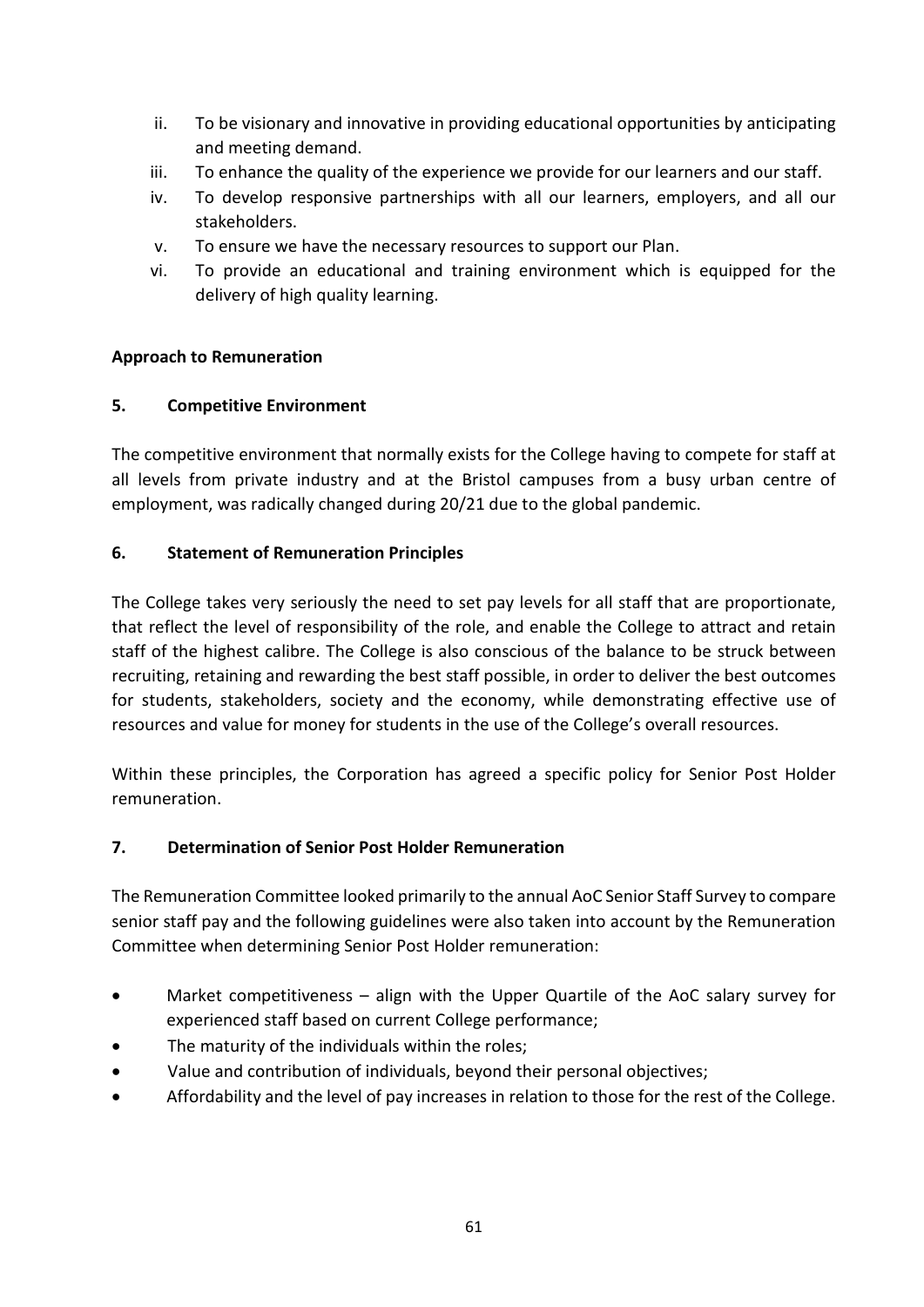Upon the recommendation of the Remuneration Committee the Corporation resolved to approve the payment of the same award made to staff for the Group CEO & Executive Principal, the College Principal and Clerk to the Corporation.

In addition, upon the recommendation of the Remuneration Committee the Corporation resolved to approve the payment of an honorarium of £5,000 in November 2020 to the College Principal in recognition of her leadership and management of the College specifically around the last minute changes to exam arrangements due to the global pandemic.

Upon the recommendation of the Remuneration Committee the Corporation also resolved to approve for the Group CEO & Executive Principal to have a one-day break in service in November 2020 to enable him to access his occupational pension.

The Group CEO & Executive Principal received remuneration from SGS Academy Trust for his separate contribution as the CEO and Accounting Officer of SGS Academy Trust, there was no uplift to this remuneration during 20/21. This is consistent with the [External Interest Policy.](https://sgscol.sharepoint.com/:w:/r/sites/staff/DataHub/_layouts/15/Doc.aspx?sourcedoc=%7BE9518741-240C-4E5E-B84D-9E7D7C12932F%7D&file=External%20Interest%20policy.docx&action=default&mobileredirect=true)

The Senior Post Holder Remuneration Policy has now been developed and documents the principles and procedures for considering and deciding Senior Post Holder pay.

# **8. Factors in considering reward proposals for Senior Post Holders**

There is a robust and consistent process for setting objectives and assessing each Senior Post Holder's contribution to the performance of the College and the achievement of its strategic objectives. This is based on an Annual Staff Review and Development process in which objectives for the previous year are reviewed and set for the following year.

The factors used in considering reward proposals for Senior Post Holders are clearly documented in th[e Senior Post Holder Remuneration Policy.](https://sgscol.sharepoint.com/:w:/r/sites/staff/DataHub/_layouts/15/Doc.aspx?sourcedoc=%7BD8855E49-35A5-4DA1-BF82-895A3FB13BC0%7D&file=Senior%20Post%20Holder%20Remuneration%20Policy.docx&action=default&mobileredirect=true)

# **9. Supporting Data for reward indicators**

Supporting data is drawn from the Association of College's Annual Senior Staff Pay Survey, which provides the Remuneration Committee with benchmark data with comparator institutions.

# **10. Broader organisation Data**

Following agreement of the annual budget the Corporation determines the pay award and implementation timetable for all staff. The levels of non-teaching staff roles are determined using the Hay job evaluation scheme. Dependant on contract, all staff are automatically enrolled into either the Teacher's Pension Scheme or the Local Government Pension Scheme.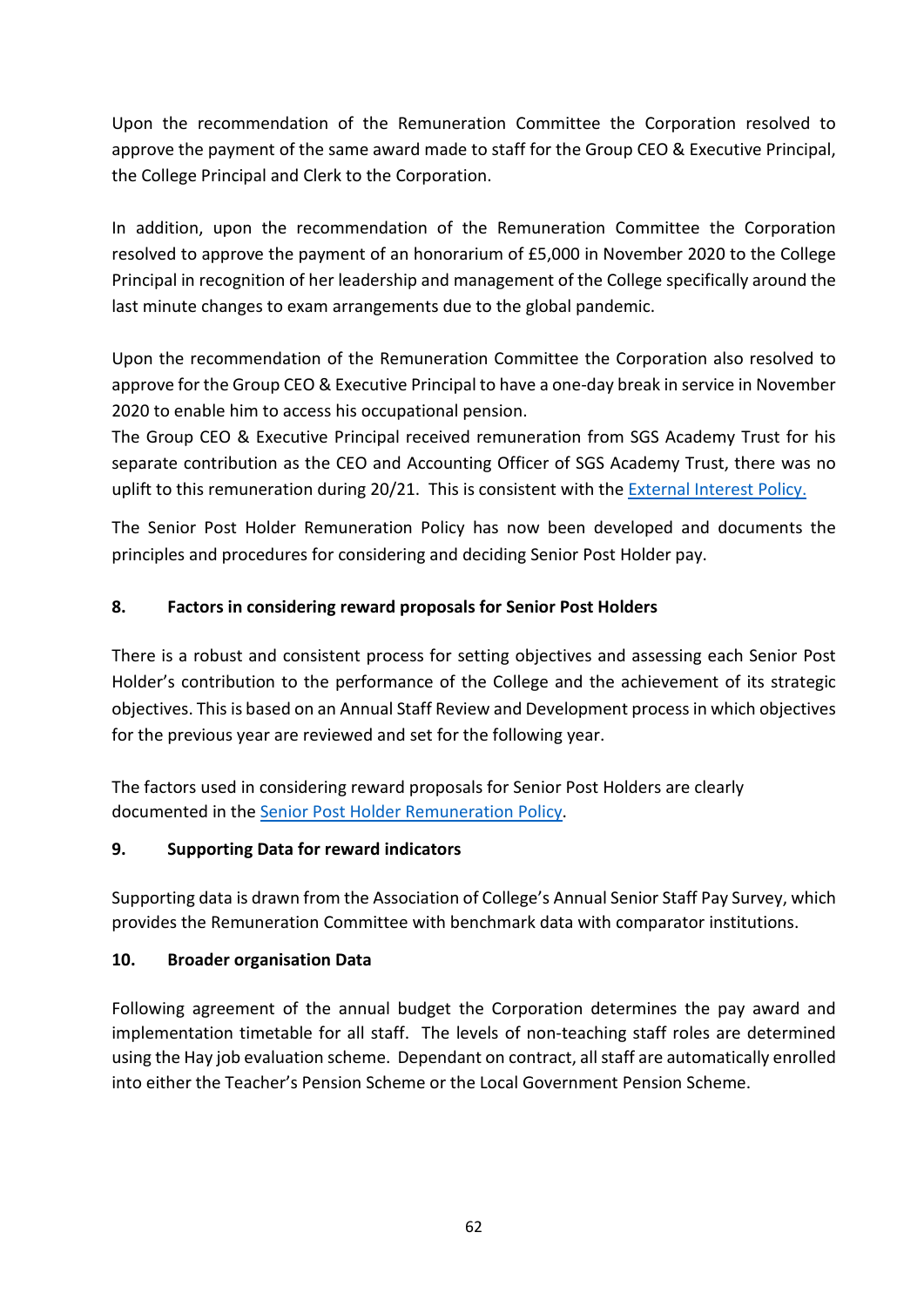## **11. Pay multiple of the Group CEO & Executive Principal earnings against the median of all staff**

| Year | All Staff Pay<br>Median* | Group CEO &<br><b>Executive Principal</b><br>Annual Pay* | Pay Multiple of Group<br><b>CEO &amp; Executive</b><br>Principal* |
|------|--------------------------|----------------------------------------------------------|-------------------------------------------------------------------|
| 2021 | £26,313                  | £174,330                                                 | 6.6252                                                            |
| 2020 | £26,313                  | £174,330                                                 | 6.6252                                                            |
| 2019 | £26,052                  | £172,603                                                 | 6.6253                                                            |
| 2018 | £25,794                  | **£172,603                                               | 6.6916                                                            |
| 2017 | £25,536                  | **£172,603                                               | 6.7592                                                            |

 **\* excluding non- consolidated pay award**

**\*\* including car allowance**

## **Institutional Performance**

## **12. In year changes to key factors**

Group CEO and Executive Principal opted out of Teachers Pension in November 2020 (ERs pension costs August 2020 to October 2020)

| <b>Emoluments of the</b>   | 01/08/2020 to | 01/08/2019 to | 01/08/2018 to | 01/08/2017 to |
|----------------------------|---------------|---------------|---------------|---------------|
| Group CEO and              | 31/07/2021    | 31/07/2020    | 31/07/2019    | 31/07/2018    |
| <b>Executive Principal</b> |               |               |               |               |
| Salary                     | £173,362      | £174,330      | £172,603      | £164,337      |
| Car Allowance              |               |               |               | 8,266<br>£    |
| Non-Consolidated           | 2,615<br>£    |               |               |               |
| Pay Award                  |               | 1,726<br>£    |               | 1,726<br>£    |
| <b>Employers Pension</b>   | £ 10,321      |               |               |               |
| Costs                      |               | £ 36,376      | £ 27,083      | 27,367<br>£   |
| Performance                |               |               |               |               |
| Related                    |               |               |               |               |
| pay/benefits               |               |               |               |               |
| Total for year             | £186,298      | £212,432      | £199,686      | £201,696      |

## **13. Expenses Policy**

Senior Post Holders' expenses incurred were paid as the terms of the College's single published scheme for the payment of expenses that applies to all staff. Travel, Subsistence and Personal [Expenses Policy and Procedure](https://sgscol.sharepoint.com/:w:/r/sites/staff/DataHub/_layouts/15/Doc.aspx?sourcedoc=%7B1D9878D3-AD90-43AC-B87A-EEE1109AA322%7D&file=Travel%20Subsistence%20and%20Personal%20Expenses%20Policy%20and%20Procedure.docx&action=default&mobileredirect=true)